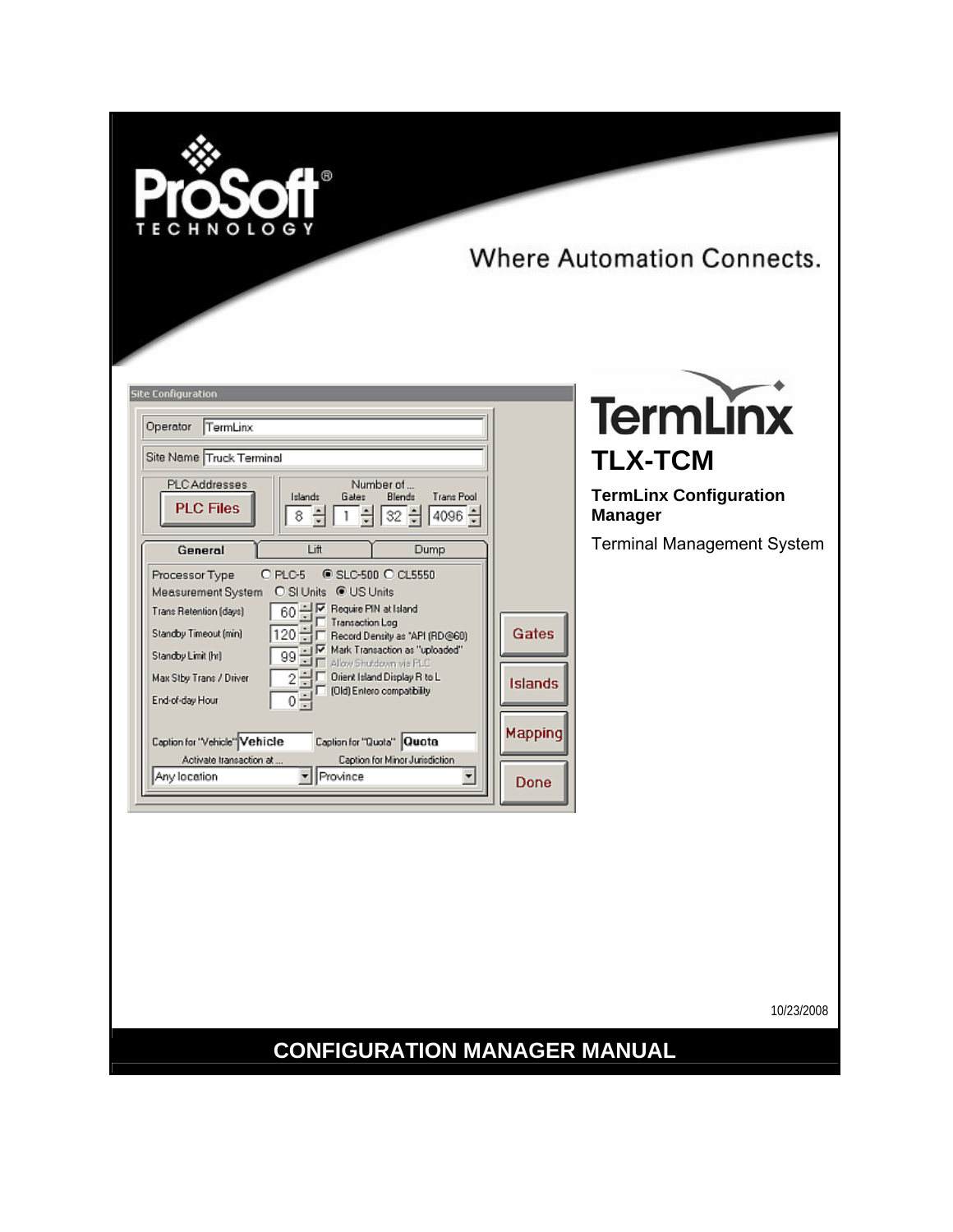## <span id="page-1-0"></span>**Please Read This Notice**

Successful application of this module requires a reasonable working knowledge of the Rockwell Automation TermLinx hardware, the TLX-TCM Module and the application in which the combination is to be used. For this reason, it is important that those responsible for implementation satisfy themselves that the combination will meet the needs of the application without exposing personnel or equipment to unsafe or inappropriate working conditions.

This manual is provided to assist the user. Every attempt has been made to ensure that the information provided is accurate and a true reflection of the product's installation requirements. In order to ensure a complete understanding of the operation of the product, the user should read all applicable Rockwell Automation documentation on the operation of the Rockwell Automation hardware.

Under no conditions will ProSoft Technology be responsible or liable for indirect or consequential damages resulting from the use or application of the product.

Reproduction of the contents of this manual, in whole or in part, without written permission from ProSoft Technology is prohibited.

Information in this manual is subject to change without notice and does not represent a commitment on the part of ProSoft Technology Improvements and/or changes in this manual or the product may be made at any time. These changes will be made periodically to correct technical inaccuracies or typographical errors.

#### <span id="page-1-1"></span>**Your Feedback Please**

We always want you to feel that you made the right decision to use our products. If you have suggestions, comments, compliments or complaints about the product, documentation or support, please write or call us.

#### **ProSoft Technology**

1675 Chester Avenue, Fourth Floor Bakersfield, CA 93301 +1 (661) 716-5100 +1 (661) 716-5101 (Fax) http://www.prosoft-technology.com

Copyright © ProSoft Technology, Inc. 2000 - 2008. All Rights Reserved.

TLX-TCM Configuration Manager Manual 10/23/2008

ProSoft Technology ®, ProLinx ®, inRAx ®, ProTalk® and RadioLinx ® are Registered Trademarks of ProSoft Technology, Inc.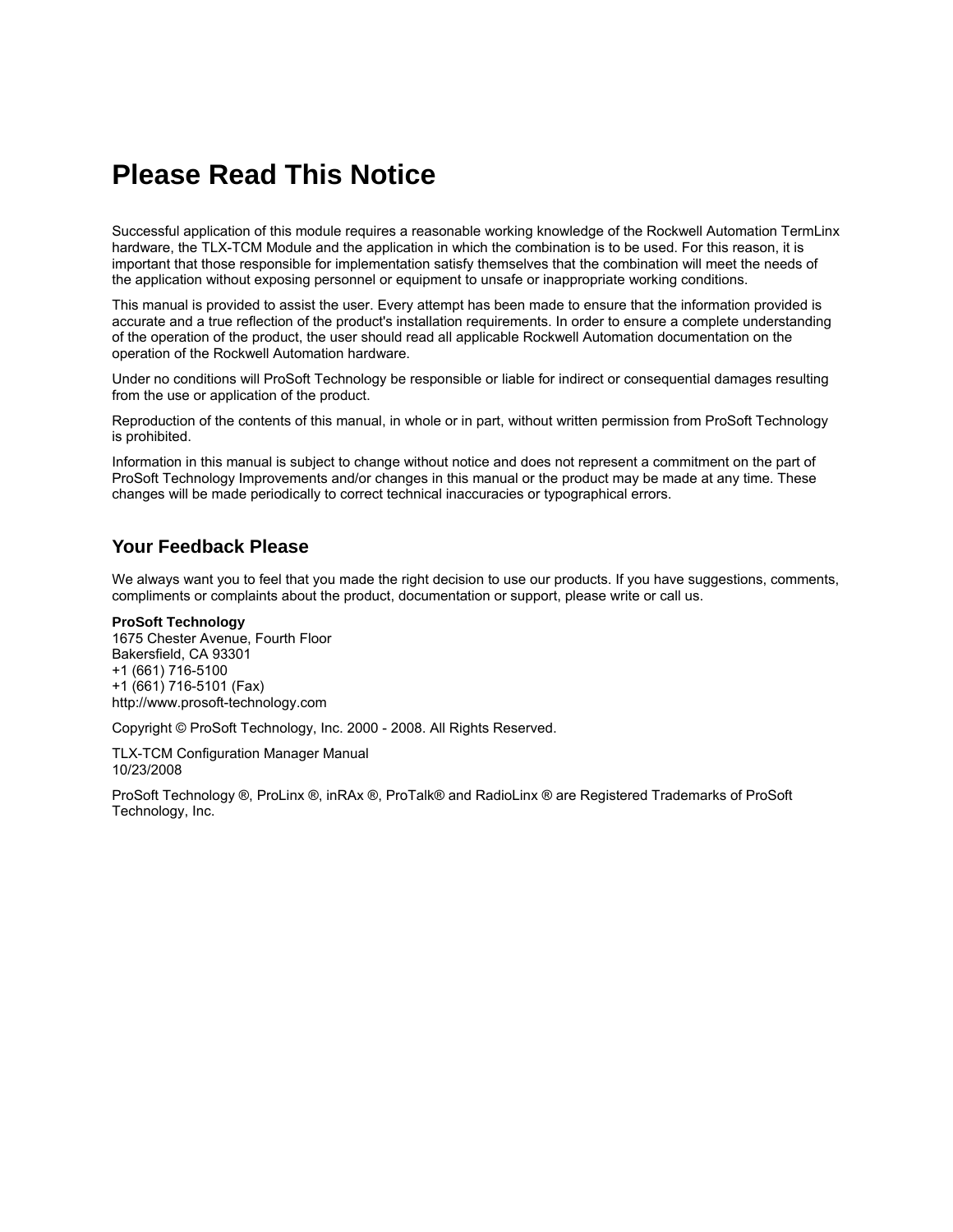# **Contents**

| 1            |      | <b>Guide to the TLX-TCM Configuration Manager Manual</b> | 5  |
|--------------|------|----------------------------------------------------------|----|
| $\mathbf{2}$ |      | <b>Product Specifications</b>                            | 7  |
|              | 2.1  |                                                          |    |
| 3            |      | <b>Configuring TermLinx</b>                              | 9  |
|              | 3.1  |                                                          |    |
|              | 3.2  |                                                          |    |
|              | 3.3  |                                                          |    |
|              | 3.4  |                                                          |    |
|              | 3.5  |                                                          |    |
|              | 3.6  |                                                          |    |
|              | 3.7  |                                                          |    |
|              | 3.8  |                                                          |    |
|              | 3.9  |                                                          |    |
|              | 3.10 |                                                          |    |
|              |      |                                                          |    |
|              | 3.11 |                                                          |    |
|              | 3.12 |                                                          |    |
| 4            |      | <b>Configuring the TermLinx AccuLoad Interface</b>       | 43 |
|              | 4.1  |                                                          |    |
|              | 4.2  |                                                          |    |
|              | 4.3  |                                                          |    |
| 5            |      | TermLinx PLC Ladder Logic Interface                      | 47 |
|              | 5.1  |                                                          |    |
|              | 5.2  |                                                          |    |
|              | 5.3  |                                                          |    |
|              | 5.4  |                                                          |    |
|              | 5.5  |                                                          |    |
| 6            |      | <b>Rarely Used OPACTS Features</b>                       | 53 |
|              | 6.1  |                                                          |    |
| 7            |      | <b>ProSoft TermLinx Agreement</b>                        | 55 |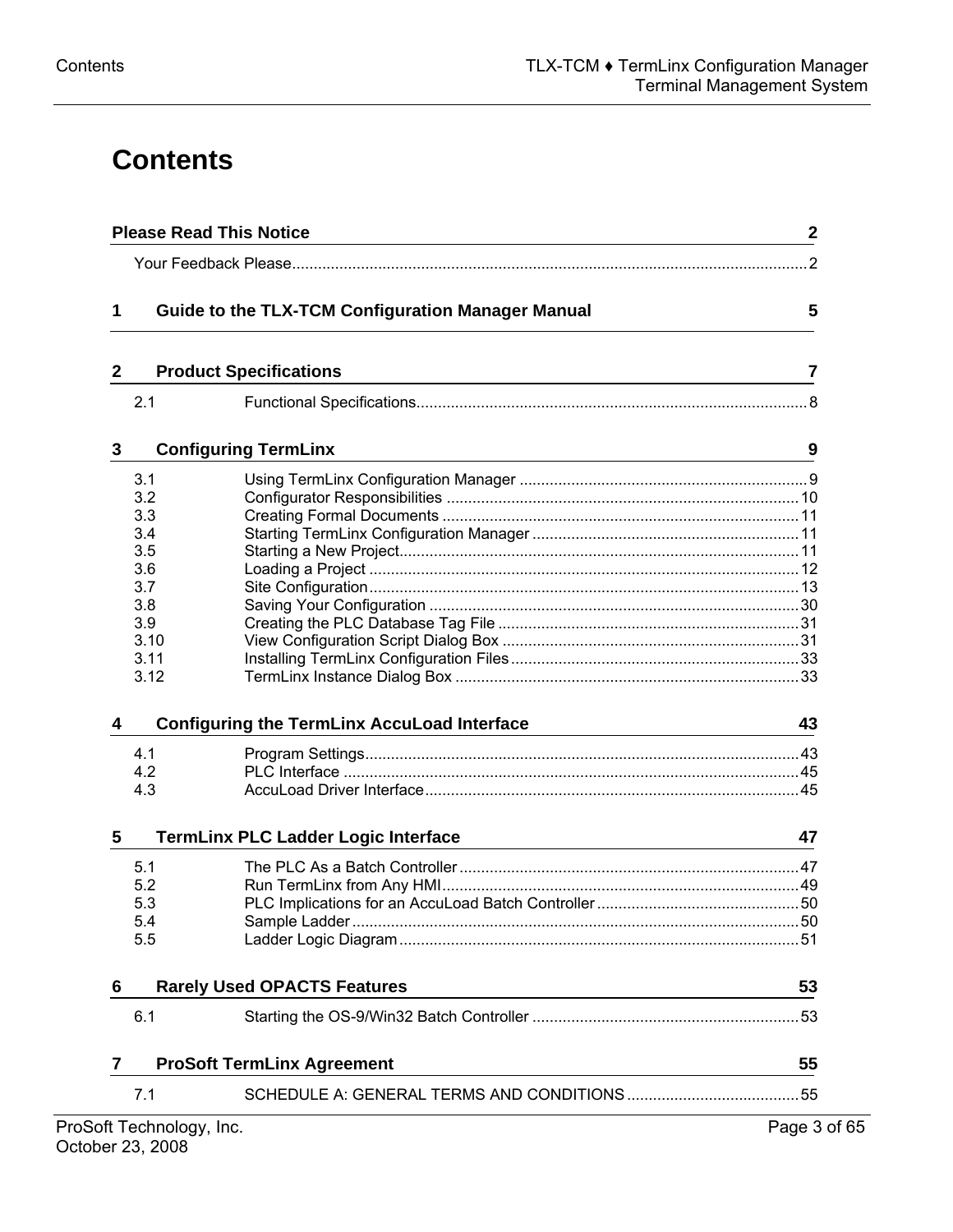| -73<br>74 |  |
|-----------|--|
|           |  |
|           |  |
| 72        |  |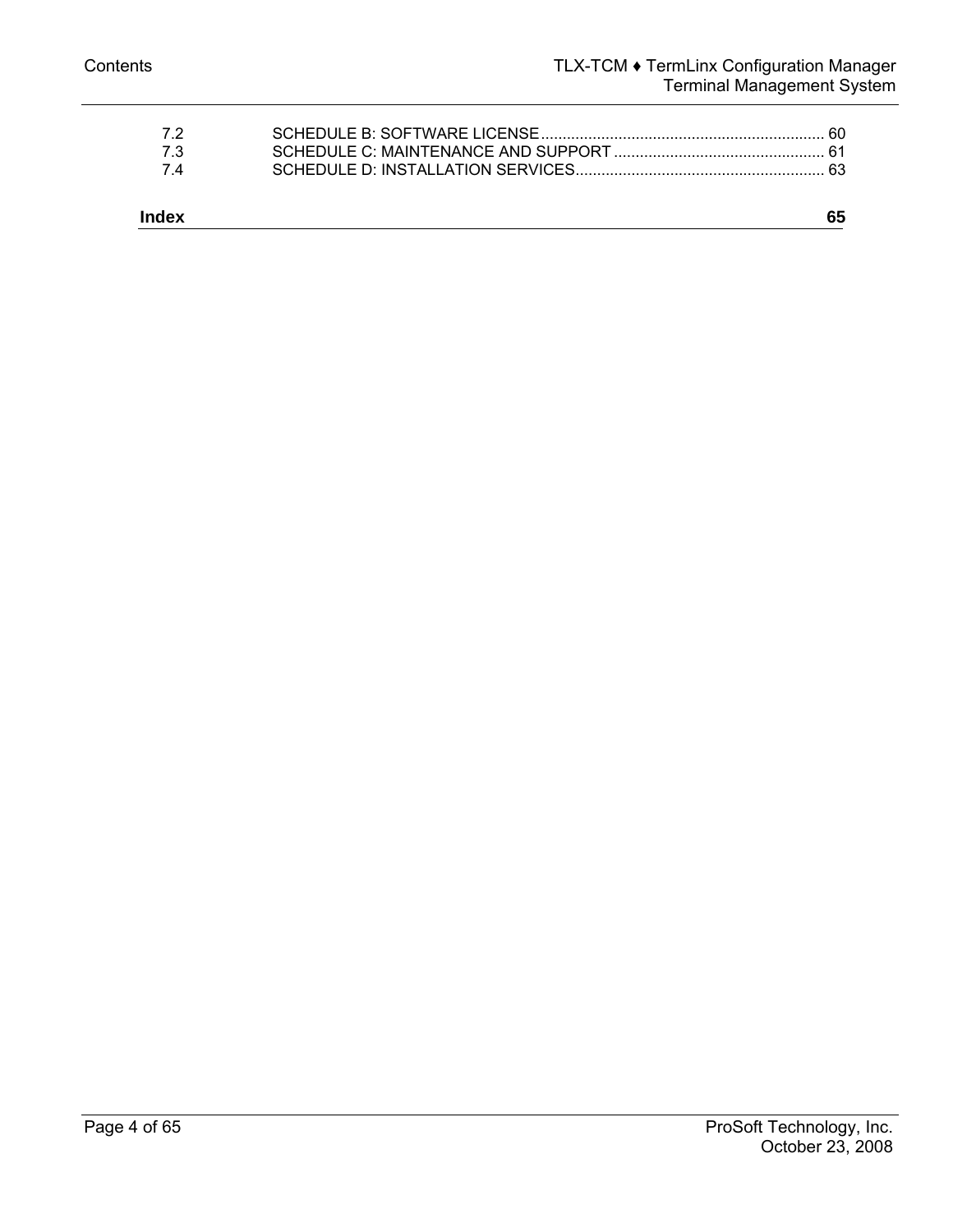## <span id="page-4-0"></span>**1 Guide to the TLX-TCM Configuration Manager Manual**

| <b>Function</b>                            |               | <b>Section to Read</b>                                                                            | <b>Details</b>                                                                                                                                                         |
|--------------------------------------------|---------------|---------------------------------------------------------------------------------------------------|------------------------------------------------------------------------------------------------------------------------------------------------------------------------|
| Introduction<br>(Must Do)                  | $\rightarrow$ | Product<br>Specifications (page<br>7)                                                             | This section gives the customer an overview of<br>the TermLinx Terminal Management System,<br>including features and benefits as well as<br>functional specifications. |
| Configuration<br>(Must Do)                 | $\rightarrow$ | Configuring<br>TermLinx (page 9)<br>Configuring the<br>Terml inx Accul oad<br>Interface (page 43) | These sections contain information about<br>configuring the batch controllers and setting up<br>sites.                                                                 |
| Reference<br>(Must Do)                     | $\rightarrow$ | TermLinx PLC<br>Ladder Logic<br>Interface (page 47)                                               | This section contains detailed ladder logic<br>information.                                                                                                            |
| License, Warranty, and<br>Support<br>Index | $\rightarrow$ | License, Warranty<br>and Support (page<br>55)                                                     | This section contains License, Warranty, and<br>Support information.<br>Index of chapters.                                                                             |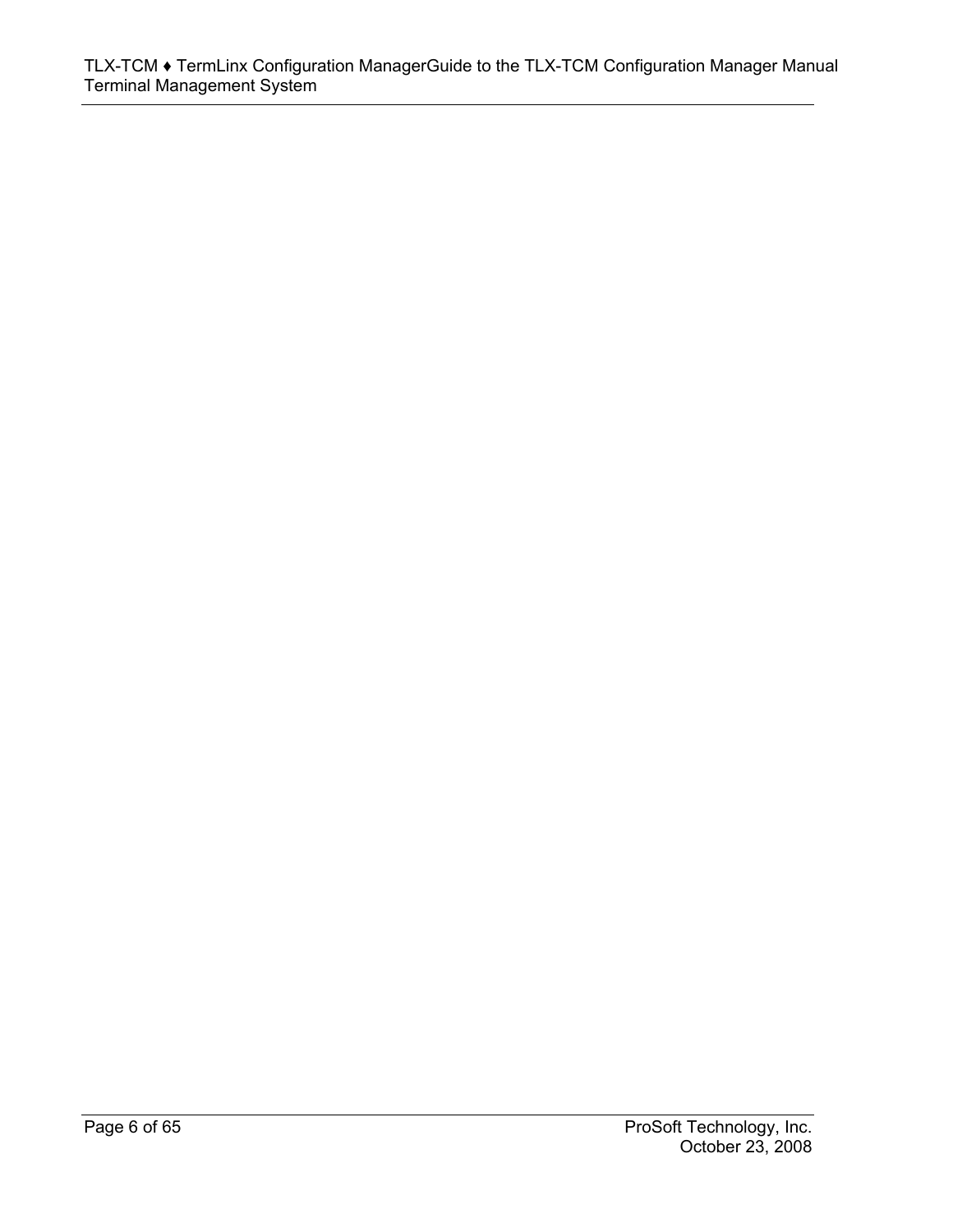# <span id="page-6-0"></span>**2 Product Specifications**

#### *In This Chapter*

[Functional Specifications.](#page-7-0)........................................................................[8](#page-7-0) 

TermLinx™ is an innovative Terminal Management System (TMS) designed for the Microsoft™ Windows™ XP platform. It meets the growing industry demand for seamless database connectivity to the corporate host management systems. At the same time, it has been designed for cost effective stand-alone operation. One of its outstanding features is its use of non-proprietary, globally available hardware and software platforms, which make it relatively easy to support. TermLinx integrates tightly with Rockwell Automation™ PLCs for its system functions (with a direct data link) and communication interface to the AccuLoad™ Batch Controllers and Set-Stop unit. Because the same PLC can be used for the overall terminal control, TermLinx eliminates the need for additional hardware for station control.

- **Easy to use Touch Screen interface**
- Display status and alarm information in your HMI
- Uses ORACLE<sup>™</sup> database
- **Patented Water Cut Technology**
- **Field Configurable**
- Field Expandable

TermLinx provides a well-defined data exchange protocol for central enterprise and corporate wide business management host computer systems. It allows such a system to operate any number of remote TermLinx sites through Ethernetbased TCP/IP LAN/WAN systems on a 7/24 basis.

Benefits include:

- Fewer hardware "boxes" to reduce failures and lower initial system and maintenance costs
- Gate Access (This feature currently applies only to OPACTS users, but is planned for an upcoming TermLinx release)
- **FI** TermLinx Configuration Manager, included
- High-level, user-friendly graphical touch screen for truckers
- **TermLinx Database Manager, included for:** 
	- o Database editing and maintenance
	- o Report generation
	- o Database backup in "csv" format for importing into other applications
- TermLinx Configuration Manager (TCM) to facilitate:
	- o Loading/offloading island configuration
	- o Product blend control and configuration
	- o PLC Data File Mapping and hard copy documentation
	- o Automatic PLC Data File tag generation
	- o Extensive operating database options: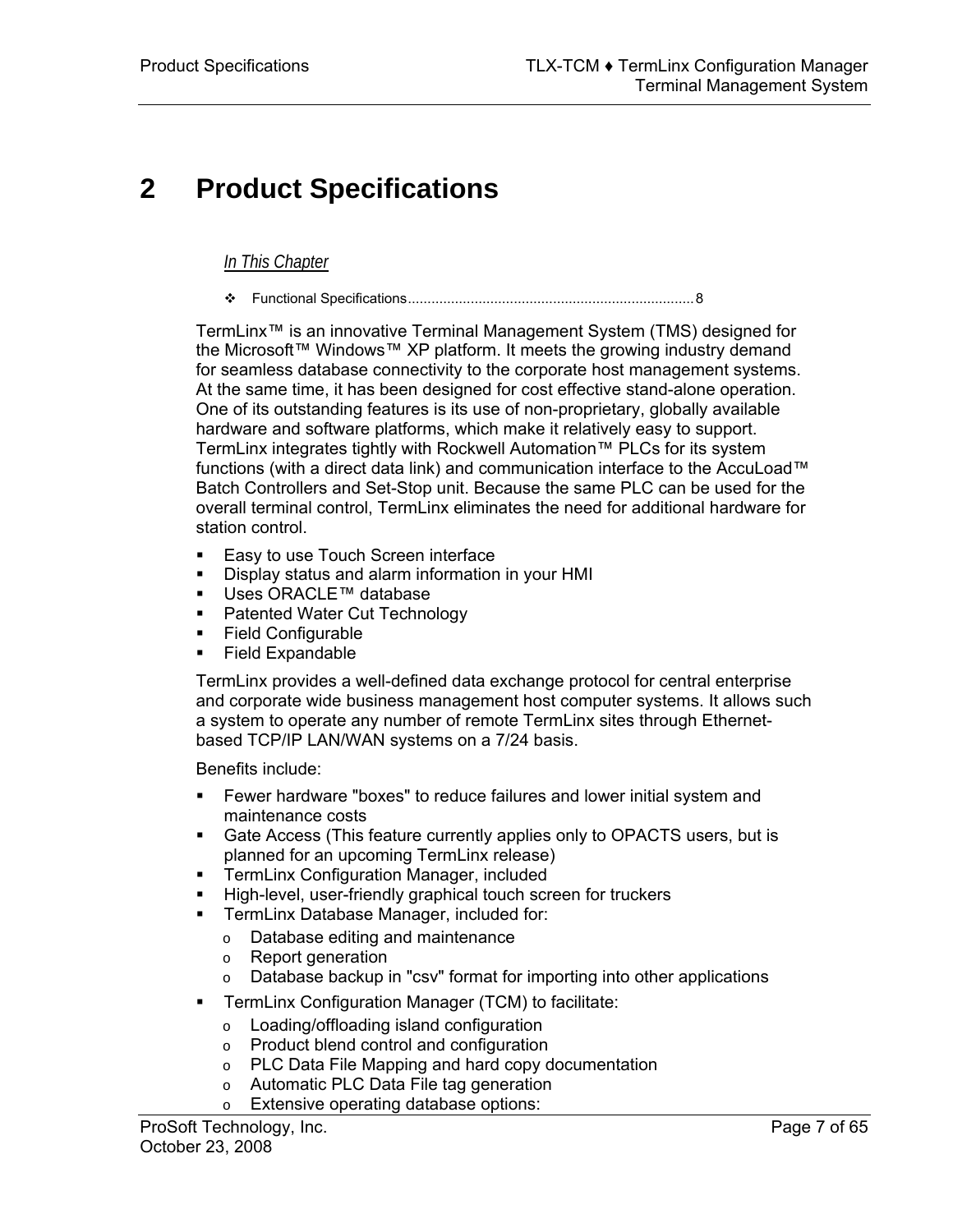- Validation & Lockout by: Driver, Contract #, Time and Date Window, Product Volume, Driver License Expiration, Carrier Insurance Expiration etc.
- Remote on-line maintenance of complete database from corporate headquarters
- Automatic purging of the transaction database based on a configurable time window
- Small installation, short time from installation to implementation
- Scalable for small to large installations

## **2.1 Functional Specifications**

- <span id="page-7-0"></span>**Operating system:** Microsoft Windows XP
- **Controller:** Industrial grade non-proprietary platform with global presence (Rockwell Automation PLC)
- **TermLinx, Database Server, System Computer:** Industrial grade touch screen Pentium™ PC
- **Open System Architecture:** ODBC & ACTIVE-X Object module integrated into an HMI Container (Rockwell Software™ RSView32™, Wonderware™, and so on.)
- **Well established client/server type relational database engine:** ORACLE XE 10g
- Flexible and expandable database tables to accommodate wide range operating data file structures
- **Ethernet, TCP/IP, LAN/WAN, and PPP connectivity**
- Corporate Database access to Multiple TermLinx applications at remote locations
- **Tightly integrated with terminal automation PLC system**
- Current Transaction data (audit trail) written to PLC data file for HMI or PLC host using RSLinx
- Communication interfaces for Set-Stop units (AccuLoad)
- Option for using powerful internal functions for replacing external Set-Stop units for product volume measurement and batch control using ProSoft's inchassis flow computer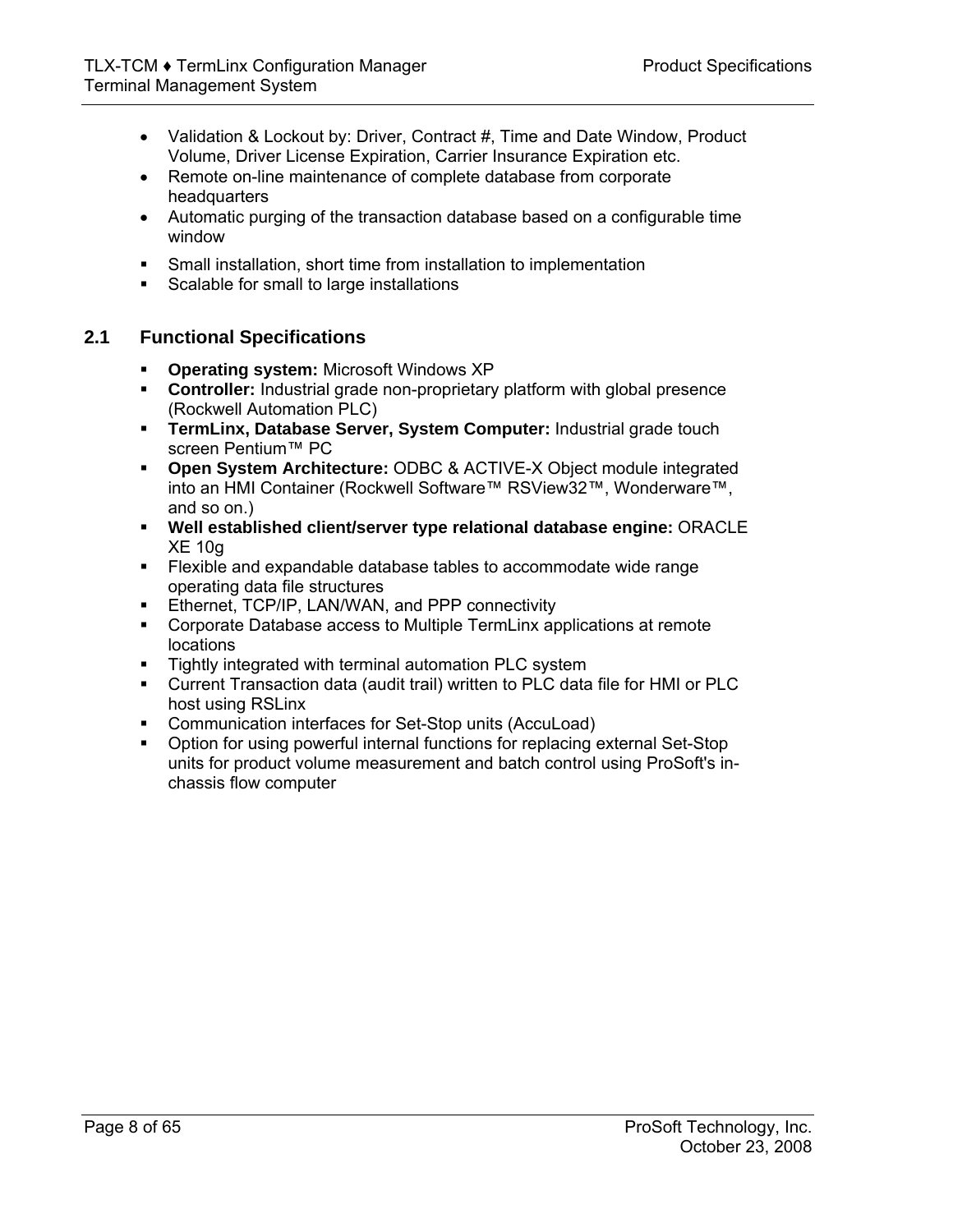# <span id="page-8-0"></span>**3 Configuring TermLinx**

## *In This Chapter*

| ❖ |  |
|---|--|
| ❖ |  |
| ❖ |  |
| ❖ |  |
| ❖ |  |
| ❖ |  |
| ❖ |  |
| ❖ |  |
| ❖ |  |
| ❖ |  |
| ❖ |  |
| ❖ |  |

## **3.1 Using TermLinx Configuration Manager**

<span id="page-8-1"></span>TermLinx Configuration Manager is an application that simplifies the task of managing the configuration files which control how your TermLinx system operates. TermLinx Configuration Manager is designed for computers running Microsoft Windows XP.

**Note:** TermLinx Configuration Manager is not supported on computers running earlier versions of Windows.

The TermLinx Server is configured with configuration files that you create using TermLinx Configuration Manager. A configuration file is called a Project. One project is created for each site by configuring items in a Site Configuration dialog box, and then configuring gates, islands, mapping, and finally, saving the project with a site-specific name. A Project runs on the TermLinx Server only after you save and download the project file to the Server.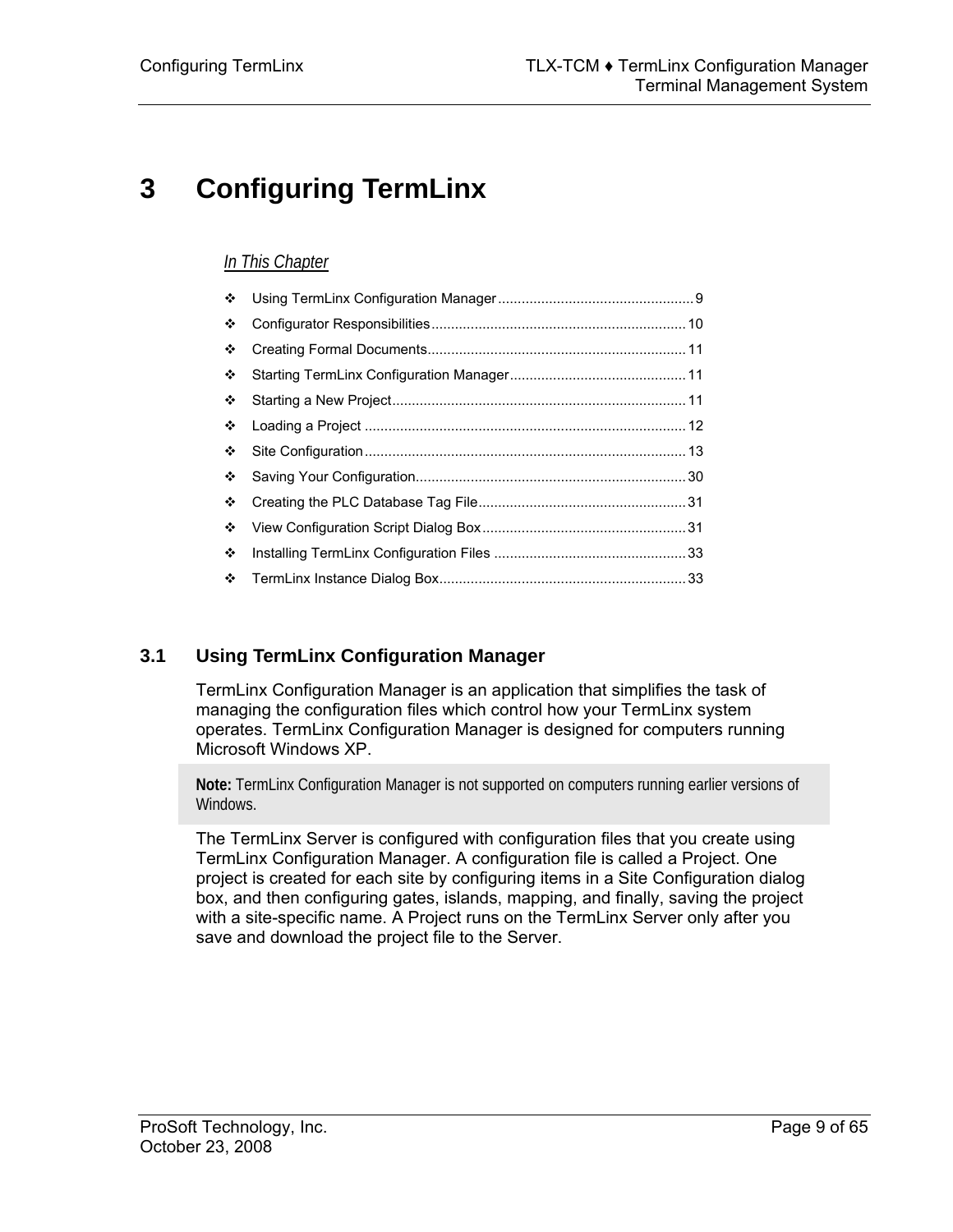## **3.2 Configurator Responsibilities**

#### <span id="page-9-0"></span>**Programming**

The Configurator must program ladder logic in the PLC for TermLinx, for a minimum of two rungs per bay, and is responsible for programming the PLC, Flow Computer, HMI, and the batch controller.

If the site desires integration with external systems, such as Tank Gauging or Inventory Management Systems, it is possible at either the site level or the corporate level. This is outside the scope of TermLinx, but the SI can make use of the TermLinx data and setup the PLC logic for direct interaction of it with such external systems.

Optionally, implement PLC logic to terminate transactions in progress in the event of a power failure and restore. Refer to TermLinx PLC Ladder Logic Interface (page [47\)](#page-46-0) in this manual for more information on programming.

#### **Site Configuration**

The Configurator is responsible for configuring the TermLinx site using TermLinx Configuration Manager (TCM) and making minor adjustments as required. This is not a day-to-day function, but is necessary only when physical changes to the site are made, such as the addition of a new Bay. It is necessary to set up the site, islands (bays) per site, and island information in TCM.

It is very important that the site be configured in coordination with your corporate assignment of Product codes in the database, especially when multiple sites are to be administered from a central location. The Configurator must keep this in mind when preparing the PLC data files. The Configurator also needs to assign PLC files to the site and each island. Part of the island configuration is setting the accumulator characteristics, which relate to the type of batch controller being used.

TermLinx Configuration Manager also allows physical island mapping to associate two TermLinx logical single-mode islands with a single, dual-mode, physical island. Thus, one island, if capable, can be setup as both loading and unloading. The supporting PLC ladder must be present to ensure mutual exclusivity of mode. Refer to Site Configuration (page [13\)](#page-12-0) in this manual for more information on designing and implementing your site.

#### **Database Population**

At site setup time, the Configurator works with the Account Administrator to perform initial population of the database. Refer to the TermLinx Database Manager for more information on database configuration.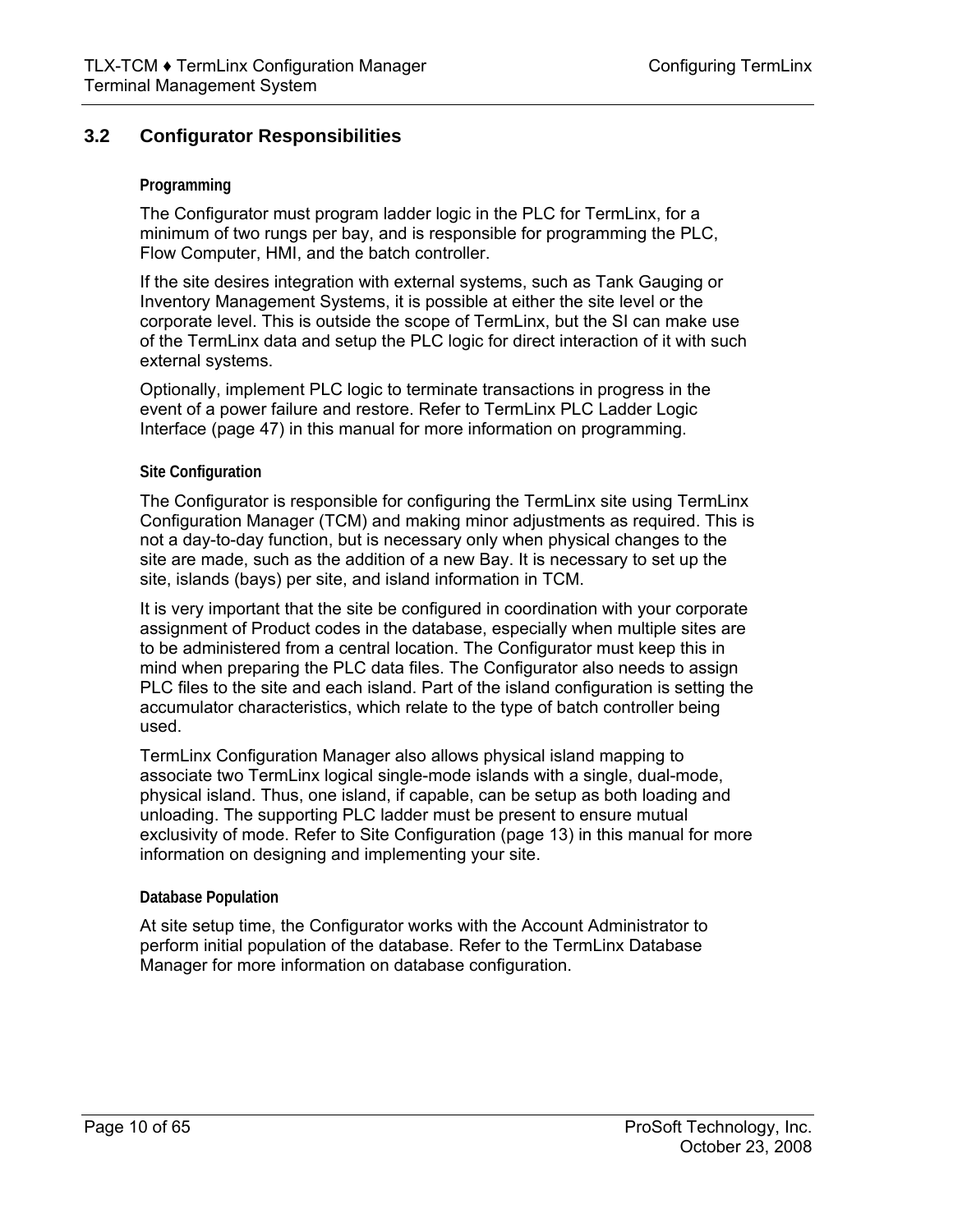## **3.3 Creating Formal Documents**

<span id="page-10-0"></span>TermLinx uses Crystal Reports runtime to print each formal document. The data comes from the Temporary Database. Upon receiving the signal to issue the document, it prints using the Crystal Report "report format" files that specify completely the contents of the relevant document. The documents are printed using printers connected to parallel ports on the Host; one port is for loading transactions and the other for unloading transactions, and where suitable both loading and unloading transactions may use the same port.

There are sample BOL and BOU reports provided with TermLinx. Use Crystal Reports to customize them. See Setting Formal Report Printing and File Paths (page [37\)](#page-36-0) for details.

The Projects folder contains editable copies of the sample reports; the RPT files may be opened and edited using a Crystal Reports application.

The "Instance" folder contains copies of the sample reports in use by the TermLinx Server, which may not be edited. The TCM File>Instance menu allows newly-edited RPT files to be installed to Instance.

## **3.4 Starting TermLinx Configuration Manager**

<span id="page-10-1"></span>*To start TermLinx Configuration Manager:*

- **1** Go to Start > Programs > ProSoft Technology > TermLinx > TermLinx Configuration Manager.
- **2** Click OK to dismiss the Splash Screen.
- **3** Enter the password when prompted. The default password is "termlinx".

## **3.5 Starting a New Project**

<span id="page-10-2"></span>*To start a new project:*

- **1** Start TermLinx Configuration Manager.
- **2** Choose Project > Configure Site.



- **3** Configure your TermLinx Server (according to the information in the Site Configuration Dialog Box section).
- **4** Choose File > Save As to save the project so you can open it again later.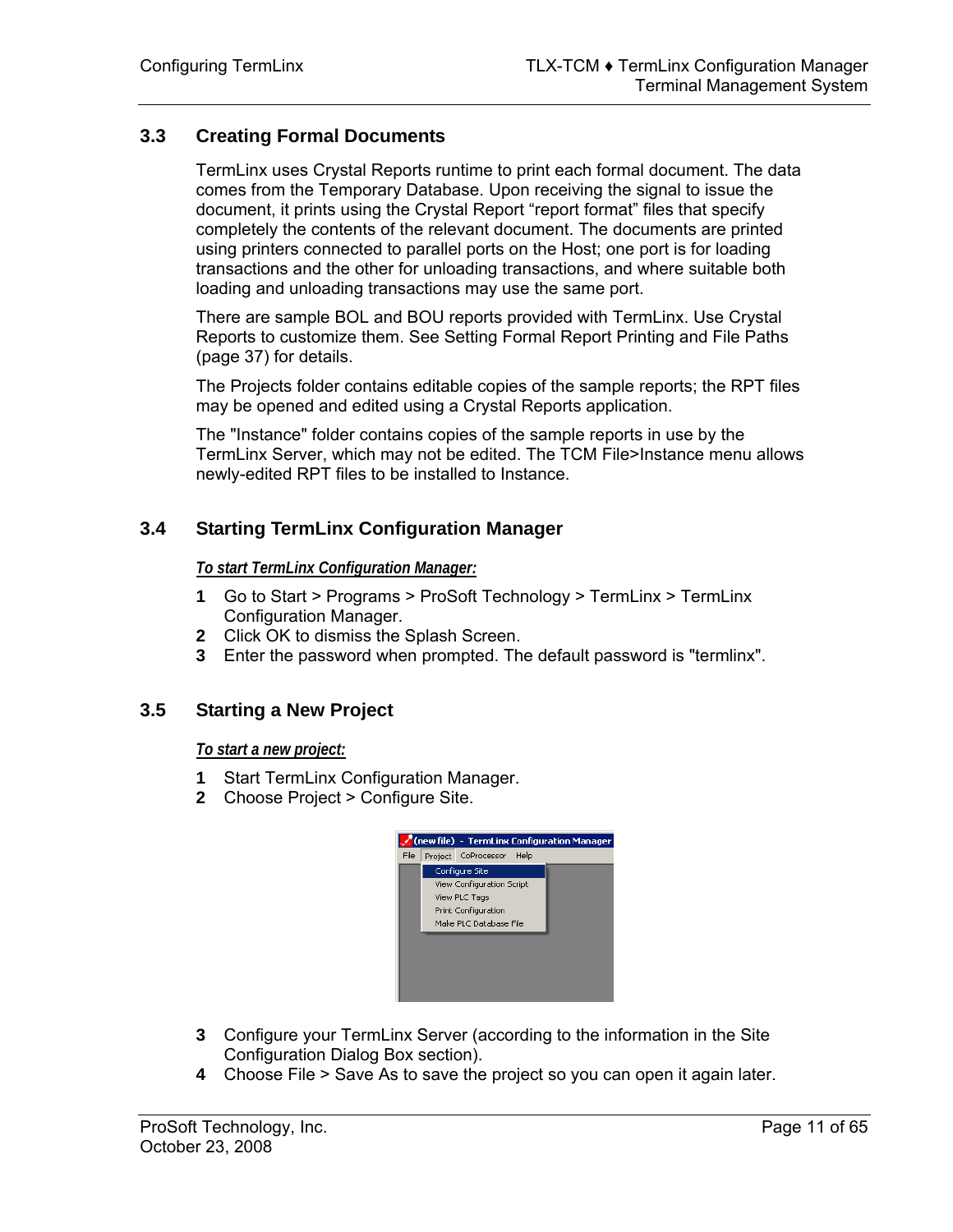#### *Boot Mode Setting*

After configuring a site, you need to verify the Boot Mode setting, which must be "2" until you are ready to run TermLinx.

#### *To check the setting:*

**1** Check the setting by going to File > Instance, (page [33\)](#page-32-1) and then edit configuration entries and install files as appropriate.

All installed files are copied to C:\TermLinx\Instance, except for any  $3<sup>rd</sup>$  party Batch Controller executables which are copied to C:\TermLinx Programs. Refer to C:\Termlinx\Registry.txt for details.

**2** In the Configuration tab, select 0 (Automatic Startup) or 1 (Suppress Auto Start, one time).

**Important:** Do not change the Boot Mode setting to 2 until you are *ready to run TermLinx*.

## **3.6 Loading a Project**

<span id="page-11-0"></span>You can open and edit a project you have previously saved. Do this if you have started, but not completed, the configuration of your project, or if you must modify the settings for a project that has already been downloaded to the module.

#### *To load an existing project:*

**1** Start TermLinx Configuration Manager, and then choose File > Load. This action opens a dialog box that shows a list of TermLinx Configuration Manager project files (OPK files) in the current folder.

**Note:** TermLinx Configuration Manager uses the folder you most recently used to load or save a TermLinx Configuration Manager project file. The first time you use TermLinx Configuration Manager, it will use the "C:\TermLinx\Projects" folder.

**2** Choose the project to load, and then click Open.

#### *To load a sample project:*

- **1** Go to File > Load.
- **2** Navigate to the default projects folder, C:\TermLinx\Projects. This folder contains several default ProSoft sample projects.
- **3** Choose the appropriate file:
	- o ProSoft**C**.opk for use with a ControlLogix PLC
	- o ProSoft**P**.opk for use with a PLC5
	- o ProSoft**S**.opk for use with an SLC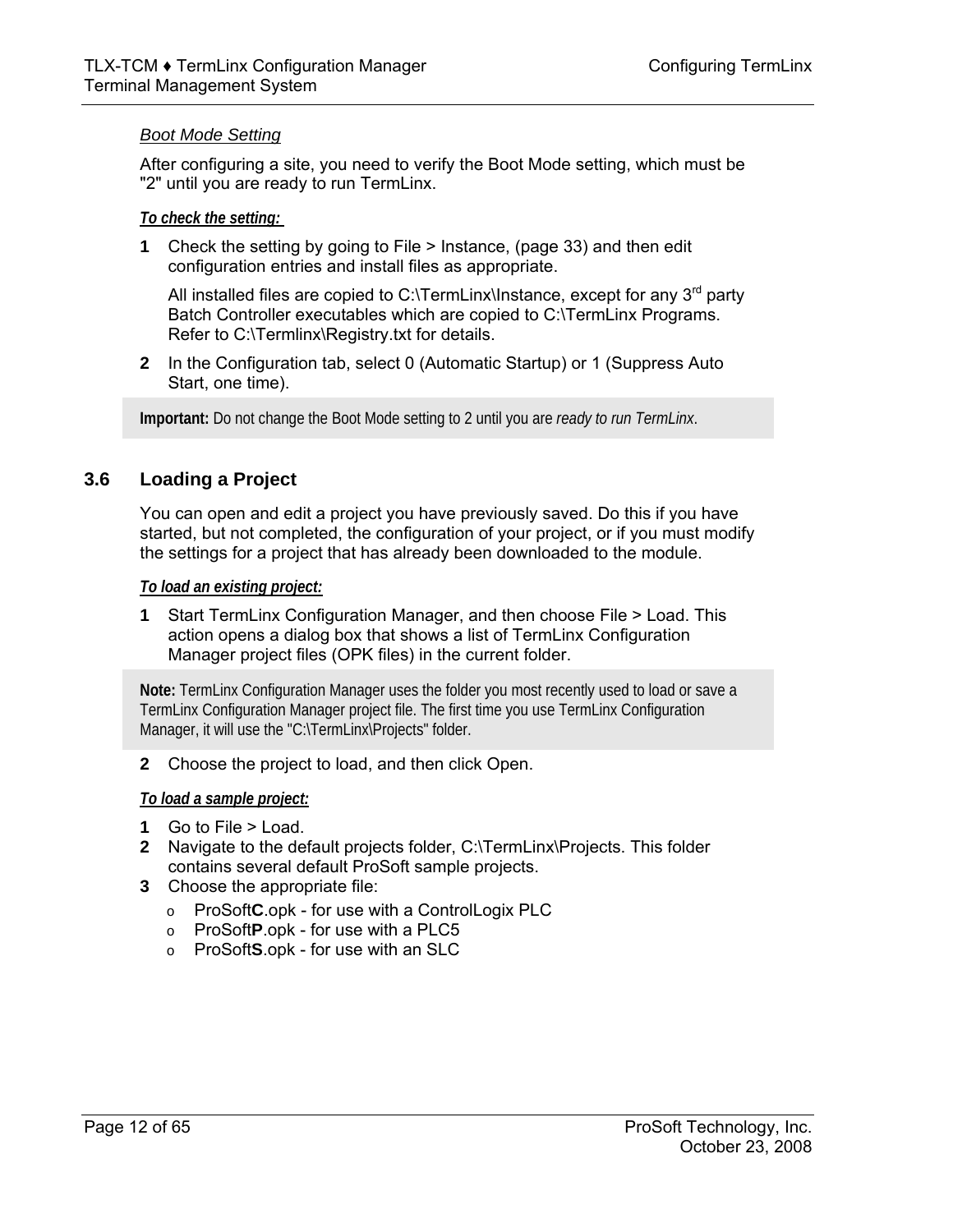## **3.7 Site Configuration**

<span id="page-12-0"></span>The Site Configuration dialog box opens when you go to Project menu > Configure Site.

The first time you open the Site Configuration dialog box, the Site PLC Addresses dialog box opens on top of the Site Configuration dialog box. This will continue until the site's PLC files are configured.

| <b>Site Configuration</b>                                                                                                                                                                                                                                                                                                                                                                                                                                               |                  |
|-------------------------------------------------------------------------------------------------------------------------------------------------------------------------------------------------------------------------------------------------------------------------------------------------------------------------------------------------------------------------------------------------------------------------------------------------------------------------|------------------|
| TermLinx<br>Operator                                                                                                                                                                                                                                                                                                                                                                                                                                                    |                  |
| Site Name Truck Terminal                                                                                                                                                                                                                                                                                                                                                                                                                                                |                  |
| Numher of<br><b>PLC Addresses</b><br>Islands<br>Blends<br>Trans Pool<br>Gates<br><b>PLC Files</b><br>32 쉬<br>$4096$ 쉬<br>8                                                                                                                                                                                                                                                                                                                                              |                  |
| Lift<br>Dump<br>General                                                                                                                                                                                                                                                                                                                                                                                                                                                 |                  |
| $\odot$ SLC-500 $\odot$ CL5550<br>$O$ PLC-5<br>Processor Type<br>Measurement System<br>Require PIN at Island<br>60 달이<br><b>Trans Retention (davs)</b><br>Transaction Log<br>Standby Timeout (min)<br>120<br>Record Density as "API (RD@60)<br>Mark Transaction as "uploaded"<br>99<br>Standby Limit (hr)<br>Allow Shutdown via PLC<br>$\overline{2}$<br>Orient Island Display R to L<br>Max Stby Trans / Driver<br>(Old) Entero compatibility<br>ο÷<br>End-of-day Hour | Gates<br>Islands |
| Caption for "Vehicle" Vehicle<br>Caption for "Quota" Quota                                                                                                                                                                                                                                                                                                                                                                                                              | Mapping          |
| Caption for Minor Jurisdiction<br>Activate transaction at<br>Province<br>Any location                                                                                                                                                                                                                                                                                                                                                                                   | Done             |

**Operator/Site Name** 

- **Enter the name of the Terminal Operator in the Operator text box.**
- **Enter the name of the TermLinx site in the Site Name text box.**

**Note:** The names you enter in the Operator/Site Name text boxes will appear near the top of the TermLinx Bay Status screen, if being used. Make sure to look at the Bay Status screen to verify that your entries fit on the screen.

#### **Site PLC Addresses**

It is very important that the site be configured in coordination with your corporate assignment of Product codes in the database, especially when multiple sites are to be administered from a central location. The Configurator must take this into consideration when preparing the PLC data files. PLC files must be assigned to the site and each island. Part of the island configuration is setting the accumulator characteristics, which relate to the type of batch controller being used. Certain settings are required when using an AccuLoad.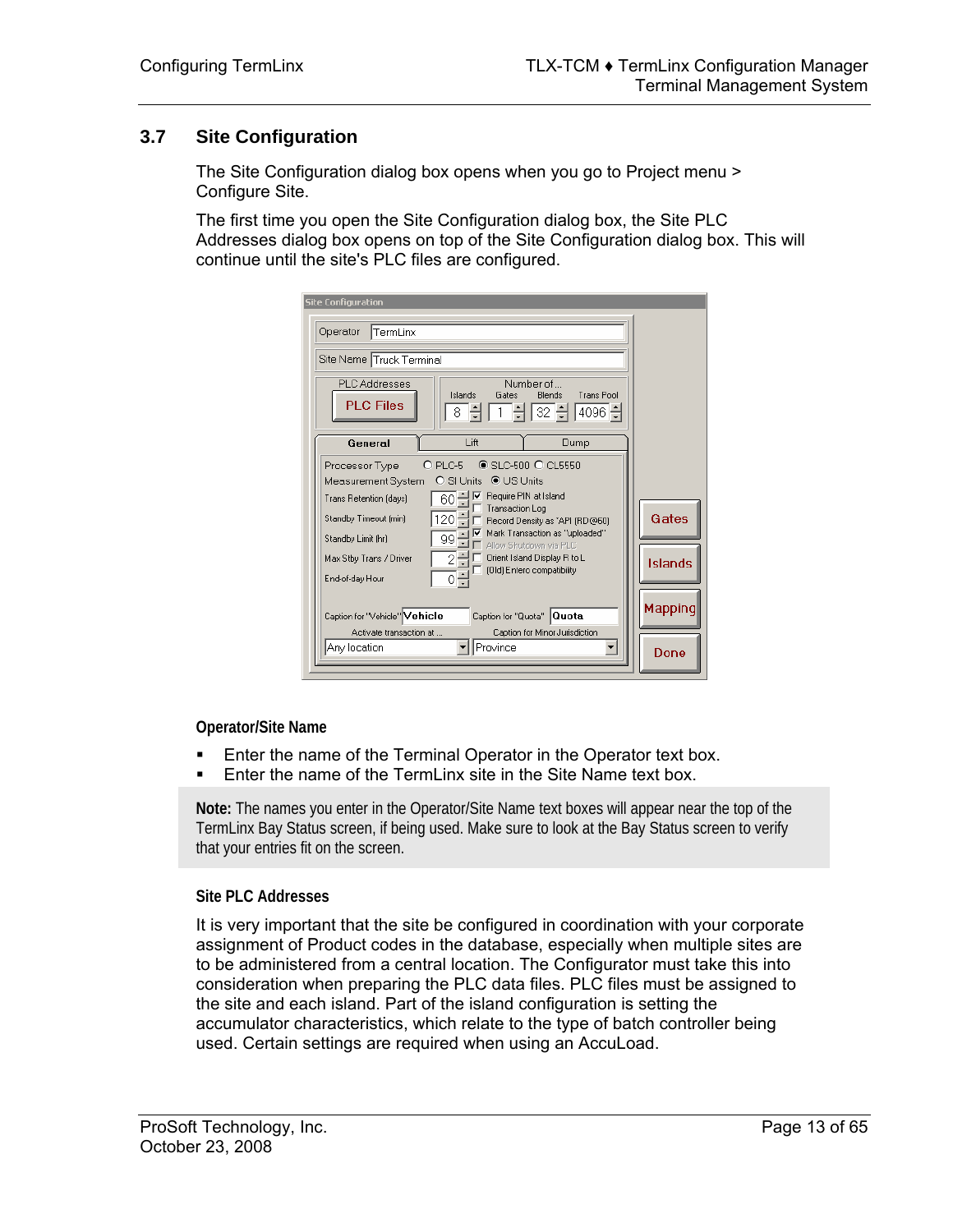The site configuration requires two data files in the PLC: an integer file and a floating point file. Click the PLC Files button to display the Site PLC Addresses dialog box.

| <b>Site PLC Addresses</b>                         |      |
|---------------------------------------------------|------|
| Core                                              |      |
| N 100引: 0 - H In 188                              |      |
| 66                                                |      |
| Auxiliary                                         |      |
| - 이쉬 : <u>[이</u> - ] ln <mark>- 이</mark> - ]<br>N |      |
| <u> 이뤄: [이 -</u> 뤼ln [<br>허<br>F                  | Done |

Enter the PLC's memory addresses for each of these files.

- Core: Both files are required, regardless of the number of loading or offloading islands configured.
- Auxiliary: Reserved for future use.

**Note:** Although these files may be placed anywhere in the PLC file block, it is recommended that they be in a continuous sequence.

**Select the Number of:** 

Islands at This Site

Set this number to the total number of loading and/or unloading islands to be configured for your site. TermLinx supports up to 64 islands.

**Note:** During site configuration, islands are defined for either lifting or dumping. Physical islands at a site are called "bays" in the TermLinx screen.

**Gates at This Site** 

Set this number to the number of gates at the terminal for your site. This feature currently applies only to OPACTS users, but is planned for an upcoming TermLinx release.

Blends for Your Site

TermLinx allows a maximum of 32 different products or blends per site. If you plan to provide only two blends at your site, you should set the Blends box to 2. However, if you configure the site for more blends than you are currently providing, you will not need to reconfigure the site PLC files if you add more blends later. The PLC Memory required for each blend is very small (4 integer elements plus 2 floating point elements), so unless your PLC memory is very limited, we recommend configuring all 32 blends.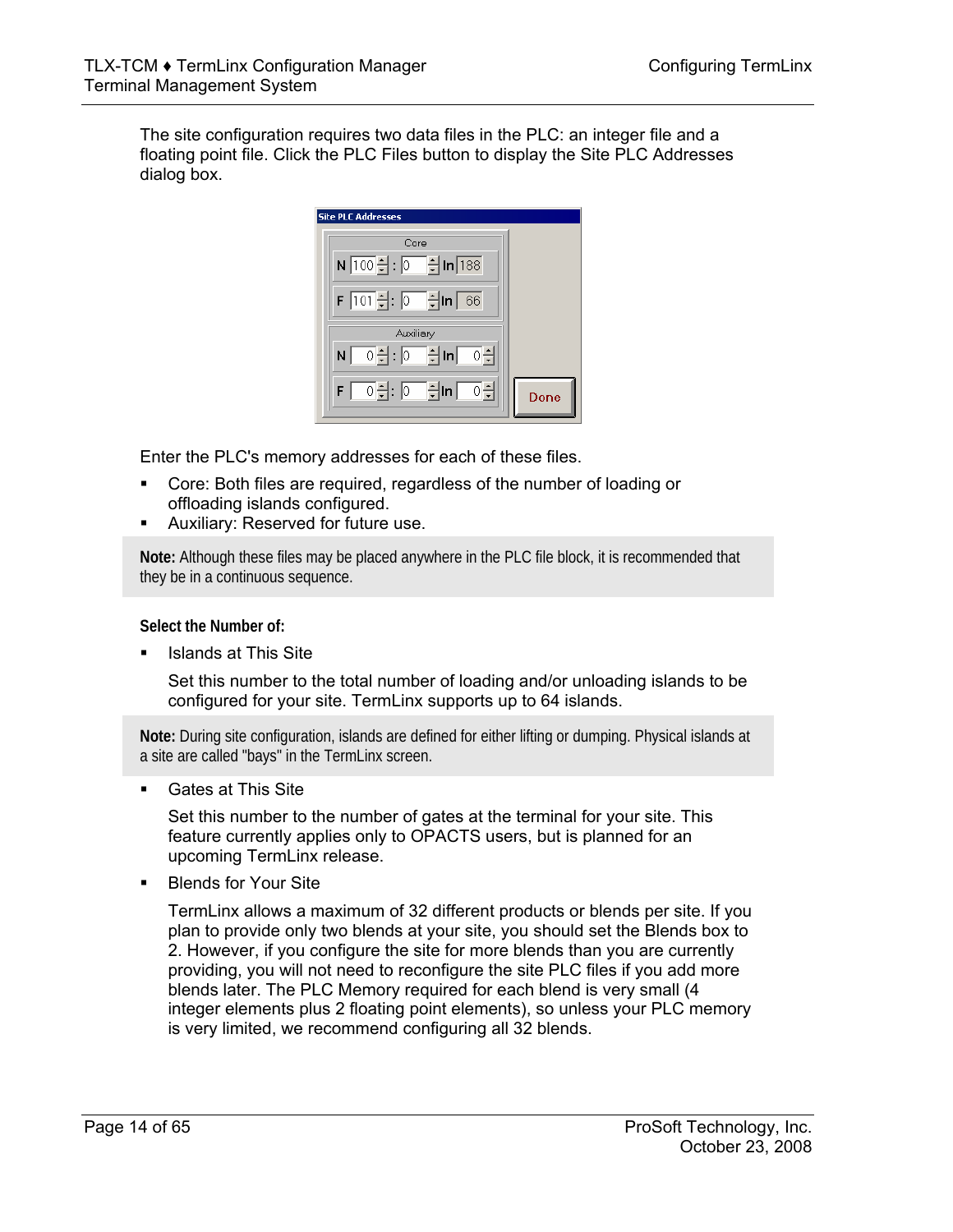**Set Transaction Pool Value** 

This is the size of the Transaction Cache in RAM, which is the number of transactions that can be active at a terminal concurrently. Each Transaction requires about 500 bytes. Set this field to 4096 (default value).

## *3.7.1 Site Configuration Dialog Box: General Tab*

Click the General tab to configure options for system-wide settings.

- **Processor Type:** Choose PLC-5, SLC-500 or CL5550.
- **Measurement System:** Select SI to show standard metric system units; select US to show USA units of measurement.
- **Transaction Retention Period (days):** The value of this entry defines the period in days that the Transaction Data and expired Quotas will be kept in the TermLinx archives before being purged (deleted).
- **Standby Timeout (minutes):** The time for which a standby transaction will remain active while an island is free and available for loading or unloading. The transaction will be deleted from the current transaction table after this time has elapsed.
- **Standby Limit (hours):** Time in hours after which a standby transaction will be deleted unconditionally.
- **Maximum Standby Transactions per Driver:** The maximum number of standby transactions a driver is allowed to have concurrently. For example, for a driver with a main truck and a pup (trailer), you can allow a driver to create one transaction for the main truck and a second transaction for the pup before proceeding to load either compartment.
- **End-of-Day Hour:** This time is used by TermLinx for purging (deleting) posted transactions and quotas.
- **Require PIN at Island:** Check if you want the Driver to enter the Driver ID and PIN when starting a transaction through an interface at the island. (Do not check if only the driver's ID must be entered.)
- **Transaction Log:** Check if you want to log to printer every posted transaction. (A separate printer is recommended for transaction log printing)
- **Record Density as ...:** Check if densities are to be logged in units of g/cc (SI units) or API gravity (US units). If this is not checked, densities are logged in units of kg/m3 (SI units) or relative density at 60°F (US units).
- **Mark Transactions as Uploaded:** Check to automatically purge (delete) all posted transactions after the Transaction Retention Period is exhausted. If not checked, transactions are purged only when they are both (a) older than the Transaction Retention Period and (b) marked "uploaded", which is expected to be performed by an external corporate system after fetching them from the local database.
- **Allow Shutdown via PLC:** Check to allow the controlled shutdown of TermLinx via commands set in the PLC (future implementation).
- **Ciance 1 Orient Island Display R to L:** Changes the position of the island numbers; numbers can appear in sequence from left to right, or from right to left.
- **Entero compatibility:** Check if the site is managed by a corporate system running EnteroVision.
- **Caption for "Vehicle":** Enter the word to be shown to the Driver which represents a vehicle capable of carrying product.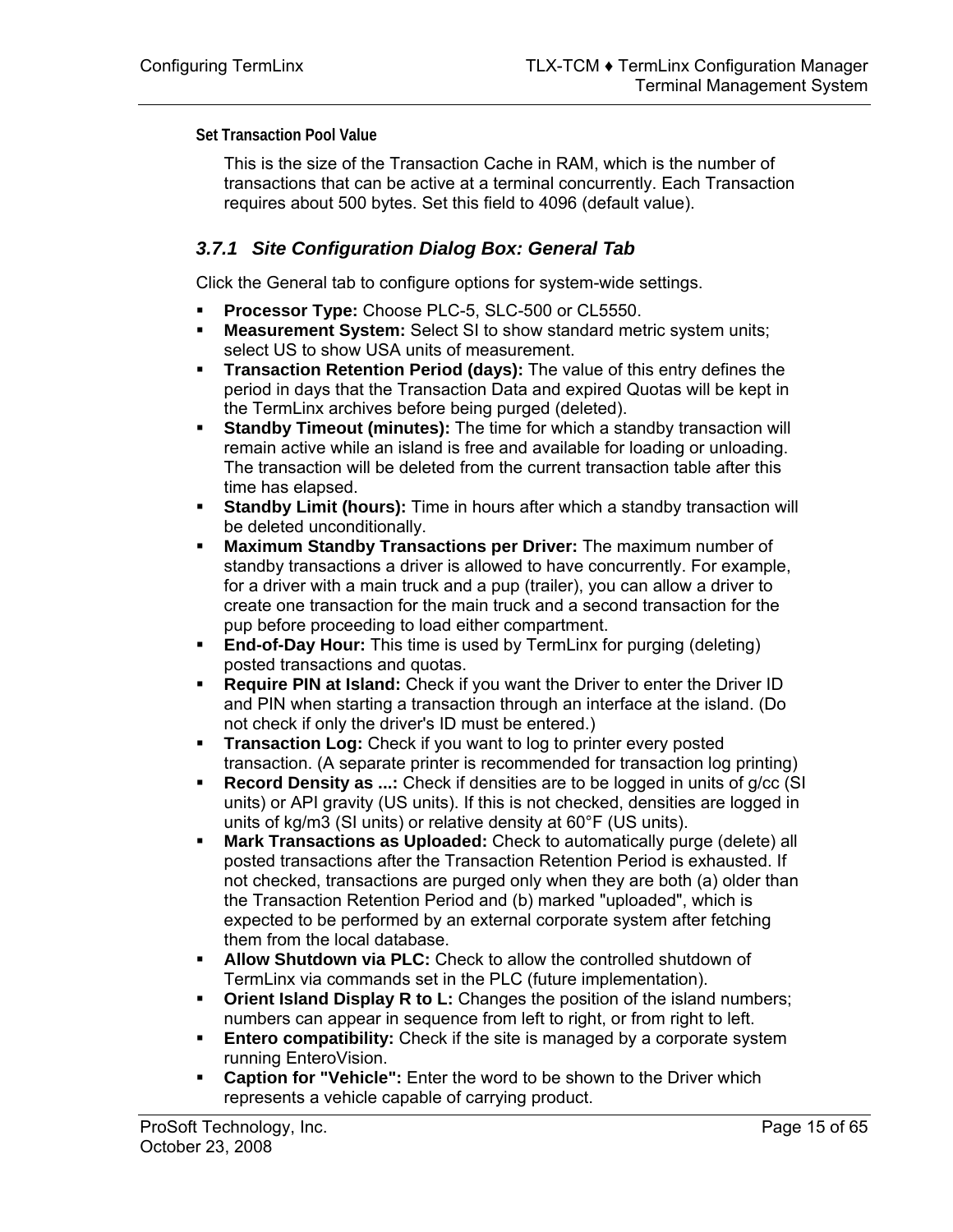- **Caption for "Quota":** Enter the word to be shown to the Driver which represents the account, contact, or booking against which a transaction is to be charged.
- **Activate transaction at:** Select where the driver can start a transaction: at the TermLinx touch terminal, at the Batch Controller (for example, AccuLoad), or at both the locations.
- **Caption for Minor Jurisdiction:** Select to display State or Province for government jurisdictions of corresponding size.

## *3.7.2 Site Configuration Dialog Box: Lift Tab*

Click the Lift tab to configure options for transferring product from the site to vehicles:

| <b>Site Configuration</b>                                     |              |                                                                                               |                      |         |
|---------------------------------------------------------------|--------------|-----------------------------------------------------------------------------------------------|----------------------|---------|
| Operator<br> TermLinx                                         |              |                                                                                               |                      |         |
| Site Name Truck Terminal                                      |              |                                                                                               |                      |         |
| <b>PLC Addresses</b><br><b>PLC Files</b>                      | Islands<br>8 | Number of<br>Blends<br>Gates<br>32 흔                                                          | Trans Pool<br>4096 극 |         |
| General                                                       | Lift         |                                                                                               | Dump                 |         |
| Min Authorizable Vol<br>50<br>10500<br>Min Splittable Residue |              | Preselect for Latest Transaction<br>Multiple-Vehicle Trains<br>Multiple-Batch Documents       |                      |         |
| $10500 -$<br>Max Authorizable Vol.<br>Nbr Copies of Ticket    |              | Enable Vehicle Select<br><b>Enable Customer Select</b><br>Require Manual Quota Acceptance     |                      | Gates   |
| Units of Preset Entry<br>Gallons                              |              | Select Quota by Contract Number<br>Select Quota by Keypad Only<br>Numeric-Only Quota Entry    |                      | Islands |
| Assign ticket number sequence for<br>Totalizer completeness   | ⊽            | Enable Consignee Select<br><b>Enable Destination Select</b>                                   |                      |         |
| Lift<br>Caption to use for "Lift"                             | v            | Require Tran Detail at Tran Create<br>Require Tran Detail at Tran End<br>Auto-Print Documents |                      | Mapping |
|                                                               |              | Ⅳ Warn "Compartment open to air"<br>Warn "Change from last product"                           |                      | Done    |

- **Minimum Authorizable Volume:** Enter the minimum load size that can be lifted at each transaction. This volume must be at least as large as the largest minimum preset configured to any batch controller used for loading at the site.
- **Minimum Splittable Residue:** Enter the volume below which the load cannot be split into a second transaction. This volume must be at least as large as the largest minimum preset configured to any batch controller used for loading at the site.
- **Maximum Authorizable Volume:** Enter the maximum load size that can be lifted at each transaction. Enter "0" if no limit is required. This volume must not exceed the smallest maximum preset configured to any batch controller used for loading at the site.
- **Number of Copies of Ticket:** Enter the number of copies of the ticket (bill of lading/unlading) to print upon completion of each transaction.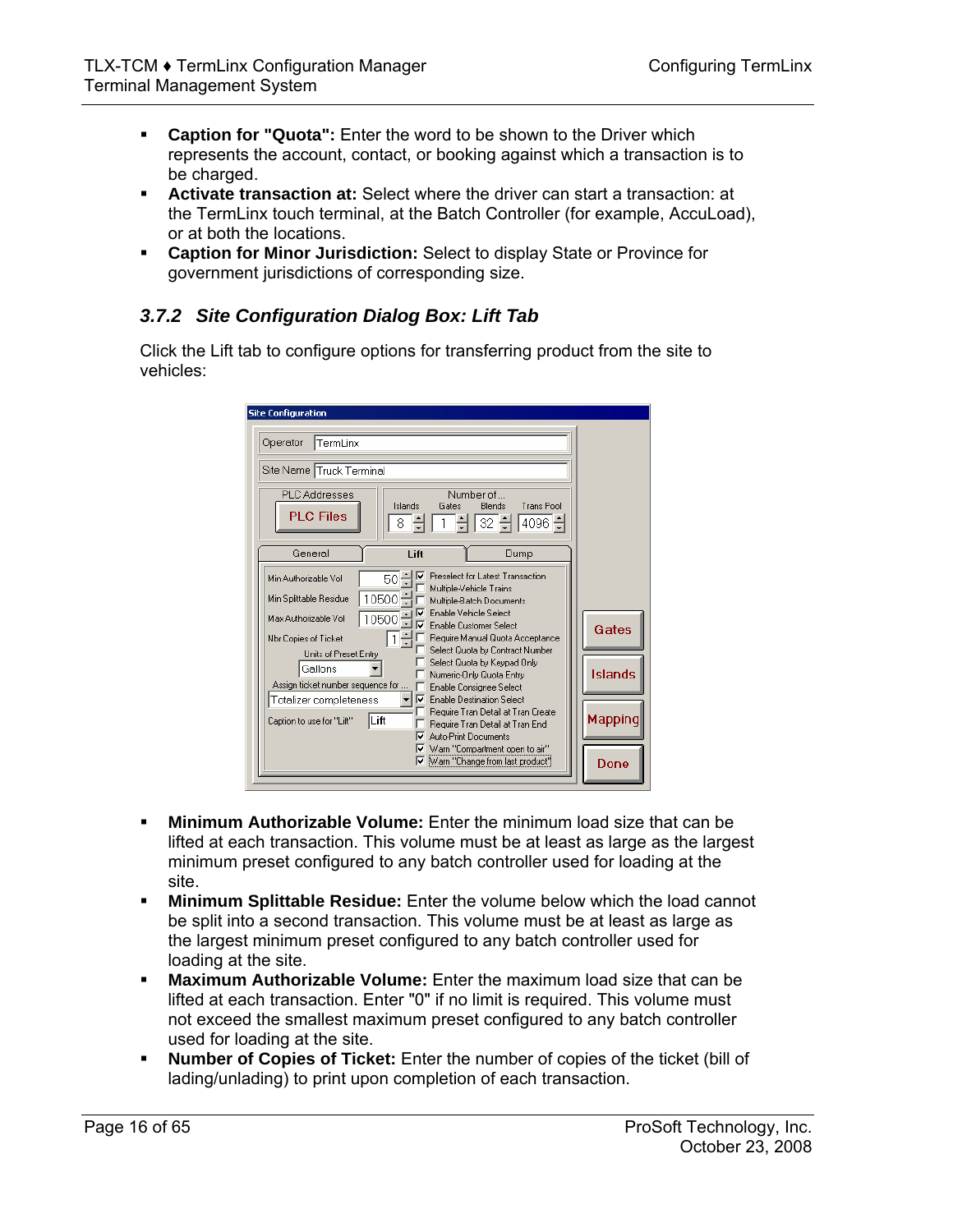- **Units of Preset Entry:** Use the drop-down list to select the units for the volume entered by the driver for lifting product.
- **Assign ticket number sequence for...:** Select Documentation completeness to assign by printed ticket, select Accountability completeness to assign by all transactions, or select Totalizer completeness to assign by any change in the accumulator.
- **Caption to use for "Lift":** Enter the word(s) that you want to appear in the Mode box in the Driver's screen.
- **Preselect for Latest Transaction:** Check this box to display the driver's last posted transaction selection values upon New Transaction creation.
- **Multiple Vehicle Trains:** Check this box for TermLinx to be configured for transactions with multiple vehicle trains. This option is effective only when vehicle validation is enabled (by checking the Enable Vehicle Select box).
- **Multiple Batch Documents:** This option allows for multiple batches to be printed on a single BOL document. For example, for a five-compartment vehicle, all five batches are printed on a single BOL document.
- **Enable Vehicle Select:** Check this box to allow the driver to select a vehicle from a drop-down list as shown in the following picture:

|                              | <b>STATION NORMAL</b> |              |                 |        |                   |   | TermLinx - Create Transaction |   |      |   |        |   |              |          |             | 7/11/2008 11:03 AM |
|------------------------------|-----------------------|--------------|-----------------|--------|-------------------|---|-------------------------------|---|------|---|--------|---|--------------|----------|-------------|--------------------|
| <b>Trailer</b><br>$0101 - 1$ |                       |              |                 |        |                   |   |                               |   |      |   |        |   |              |          |             |                    |
| $(0101 - 1)$<br>$0101 - 2$   |                       |              |                 |        |                   |   |                               |   |      |   |        |   |              |          |             |                    |
| 0101-3<br>$0102 - 1$         |                       |              | <b>Selected</b> |        |                   |   |                               |   |      |   |        |   |              |          |             |                    |
| $0102 - 2$<br>0102-3         |                       |              |                 |        |                   |   |                               |   |      |   |        |   |              |          |             |                    |
| 0                            | 1                     | $\mathbf{2}$ | 3               | 4      | 5                 | 6 |                               | 8 | 9    |   | #      | & | Ī            | ?        |             |                    |
| Α                            | B                     | $\mathbf C$  | $\vert D \vert$ | E.     | F                 | G | H                             |   | J    | K | L      | M | $\mathsf{N}$ | $\Omega$ | $\mathbf +$ |                    |
| P                            | Q                     | R            | <sub>S</sub>    | $\top$ | U                 | V |                               |   | WX Y | Z |        |   | ,            | ۷        |             | ⇑                  |
|                              |                       |              |                 |        | <b>Bay Status</b> |   |                               |   |      |   | Accept |   |              |          | Cancel      |                    |
|                              |                       |              |                 |        |                   |   |                               |   |      |   |        |   |              |          |             |                    |

- **Enable Customer Select:** Check this box if the driver should select a customer from a drop-down list (similar to Enable Vehicle Select).
- **Require Manual Quota Acceptance:** Check this box to require the driver to explicitly acknowledge a quota selection (even when there is only one available entry which would otherwise be selected and acknowledged automatically) to create a transaction.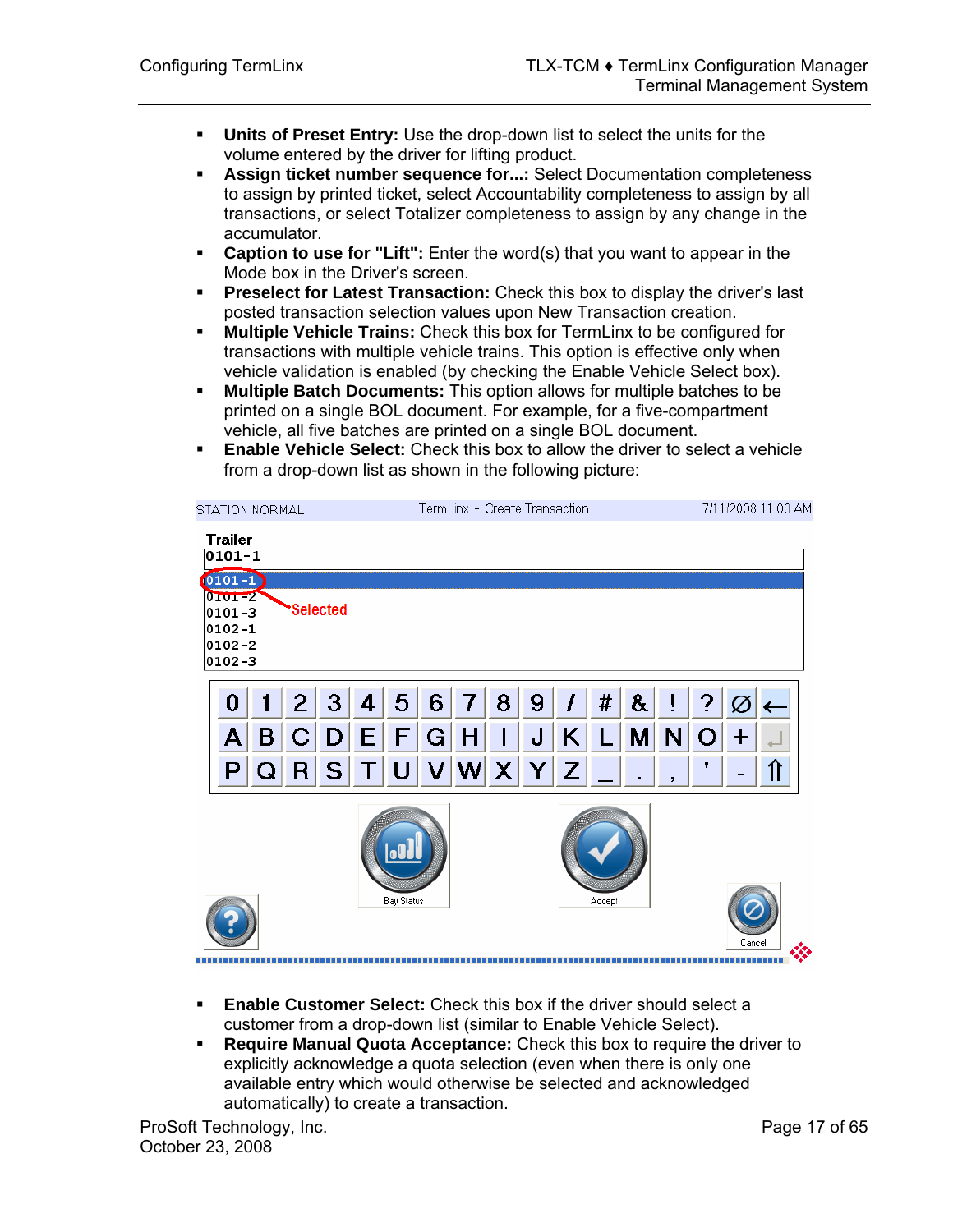- **Select Quota by Contract Number:** Check this box to display the Quota Contract Number rather than the default Quota Confirmation Code.
- **Select Quota by Keypad Only:** Check this box if the driver should enter the Quota Number using the keypad and not from a drop-down list.
- **Numeric Only Quota Entry:** Check this box if the driver should enter the Quota Number using the NUMERIC keypad only.
- **Enable Consignee Select:** Check this box to require a driver to select a consignee from a drop-down list.
- **Enable Destination Select:** Check this box to require a driver to select a destination from a drop-down list.
- **Require Transaction Detail at Transaction Create:** Check this box if you want drivers to see the Transaction Details screen as they *begin* their transaction.
- **Require Transaction Detail at Transaction End:** Check this box if you want drivers to see the Transaction Details screen as they *finish* their transaction.
- **Auto-Print Documents:** Check this box to print the ticket (BOL/BOU) automatically when the transaction is complete.
- **Warn "Compartment open to air":** Check this box to ask the driver (during the vehicle selection step) if the vehicle has been opened to air. If the driver answers **No**, he may continue the transaction; if the driver answers **Yes**, he remains at the vehicle selection step and must select a different vehicle or answer no to the question in order to continue.
- **Warn "Change from last product":** Check this box to ask the driver (during the product selection step) if the previous load was the same product. If the driver answers **Yes**, he may continue the transaction; if the driver answers **No**, he remains at the product selection step. The driver will be allowed to create a new transaction for a different quota (not recommended) or he can reattempt the transaction for the same quota and answer the question with a **Yes**.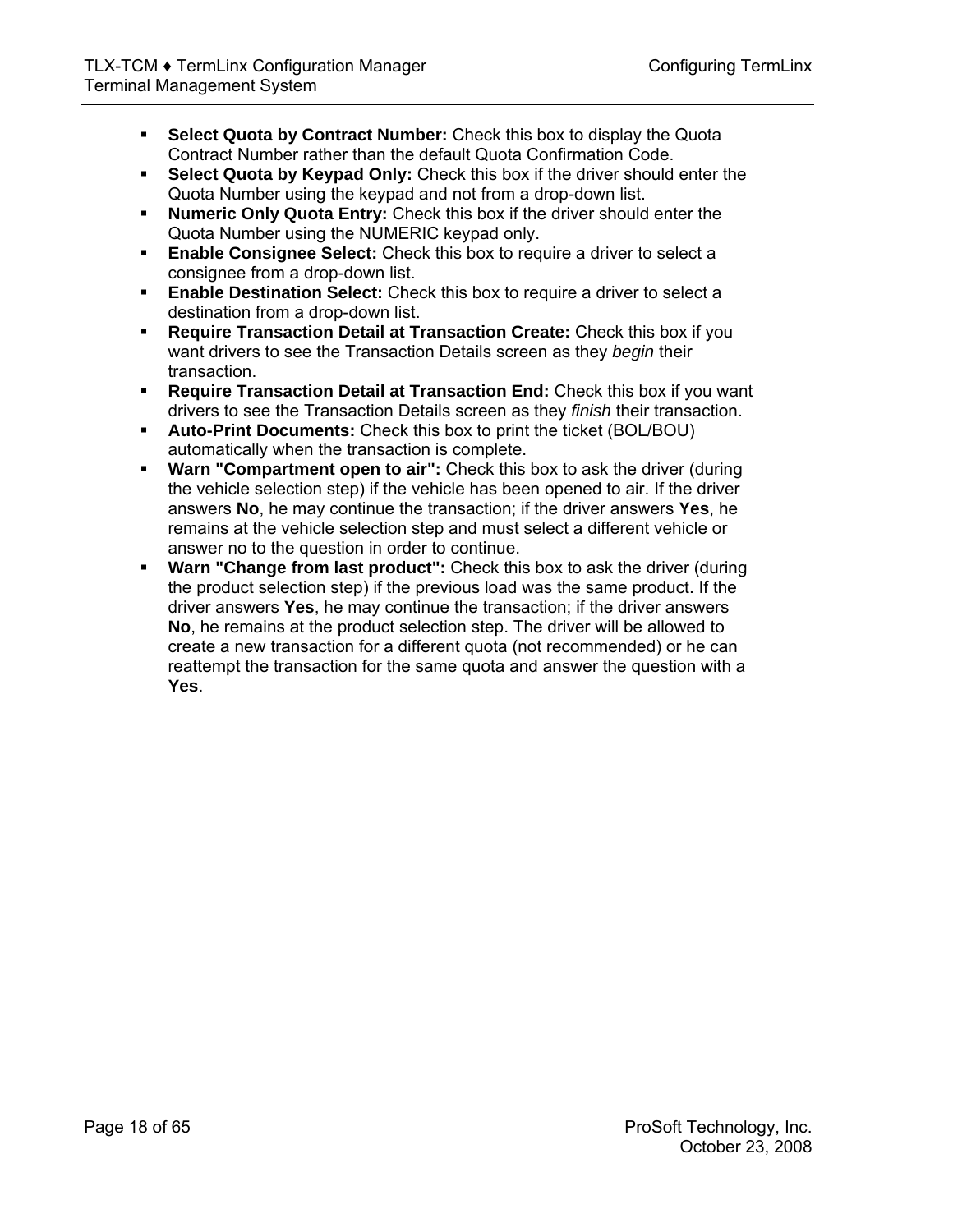## *3.7.3 Site Configuration Dialog Box: Dump Tab*

Click the Dump tab to configure options for transferring product from vehicles to the site:

| <b>Site Configuration</b>                                                                                                                                                                   |                |
|---------------------------------------------------------------------------------------------------------------------------------------------------------------------------------------------|----------------|
| Operator<br>TermLinx                                                                                                                                                                        |                |
| Site Name Truck Terminal                                                                                                                                                                    |                |
| Numher of<br><b>PLC</b> Addresses<br>Islands<br>Trans Pool<br>Blends<br>Gates<br><b>PLC Files</b><br>4096 ÷<br>32.<br>8                                                                     |                |
| Lift<br>General<br>Dump                                                                                                                                                                     |                |
| Preselect for Latest Transaction<br>M<br>Min Authorizable Vol<br>Multiple-Vehicle Trains                                                                                                    |                |
| Min Splittable Residue<br>Multiple-Batch Documents                                                                                                                                          |                |
| Enable Vehicle Select<br>Max Authorizable Vol.<br>0<br>Enable Supplier Select<br>Require Manual Quota Acceptance<br>Nbr Copies of Ticket<br>Select Quota by Contract Number                 | Gates          |
| Units of Preset Entry<br>Select Quota by Keypad Only<br>Gallons<br>Numeric-Only Quota Entry<br>Assign ticket number sequence for<br>Enable Producer Select                                  | <b>Islands</b> |
| Enable Source Select<br>Totalizer completeness<br>Require Tran Detail at Tran Create<br>▽<br>Caption to use for "Dump" Dump<br>Require Tran Detail at Tran End<br>⊽<br>Auto-Print Documents | <b>Mapping</b> |
| 하러<br>Lockout Duration [h]<br>Retry Limit<br>2극<br>High-water Shutdown:                                                                                                                     | Done           |

Most of the selections on this tab are the same as the Lift tab. The following are different:

- **Enable Supplier Select:** Select (check) if the driver should select a supplier from a drop-down list.
- **Enable Producer Select:** Select (check) if the driver should select a producer from a drop-down list.
- **Enable Source Select:** Select (check) if the driver should select a source from a drop-down list.
- **High-water Shutdown Retry Limit:** Enter the number of shutdowns a driver is limited to before a quota is locked out. This helps prevent drivers from off loading a whole truckload with a high water content.
- **High-water Shutdown Lockout Duration:** Enter the number of hours that a quota remains locked out after exceeding the High-water Shutdown Retry Limit. A quota is locked out if, at the time of transaction creation, the number of High-water Shutdowns for that quota occurring during the preceding Lockout Duration is greater than the Retry Limit.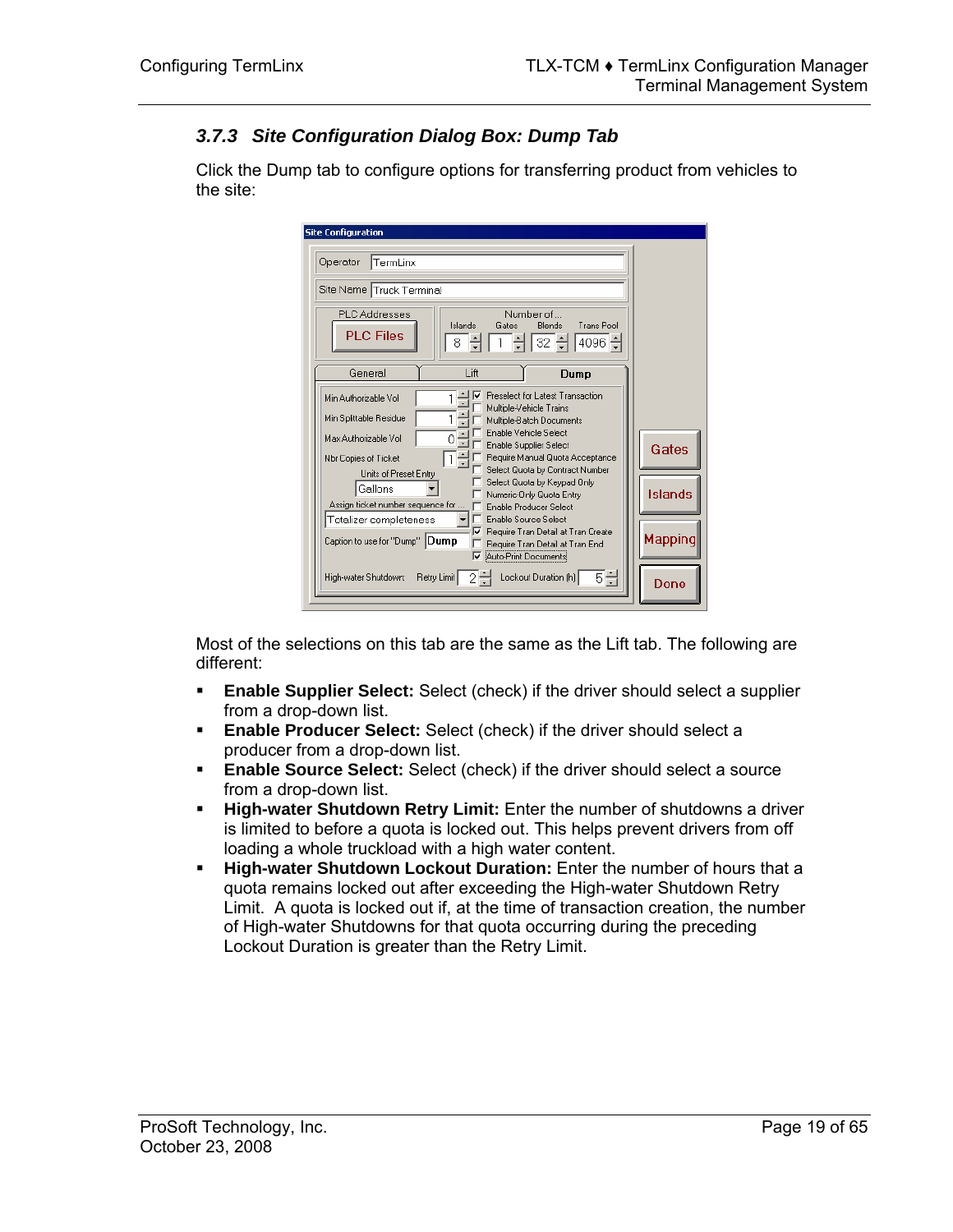## *3.7.4 Gate Configuration Dialog Box*

This dialog box opens when you click the Gates button on the Site Configuration dialog box. The first time you click the Gates button, the Gate *n* PLC Addresses dialog box opens on top of the Gate Configuration dialog box. This will continue until the gate's PLC files are configured.

**Note:** You must select at least one gate in the Site Configuration dialog box for the Gate Configuration dialog box to appear. This feature currently applies only to OPACTS users, but is planned for an upcoming TermLinx release.

#### **Selected Gate**

Use the left and right arrows to select the Gate to configure. The number of gates is configured in the Site Configuration dialog box.

#### **Access**

Each gate may control Entry to the site, Exit from the site, or both.

- An Entry gate has a keypad or card reader near the outside of the gate.
- An Exit gate has a keypad or card reader near the inside of the gate.

**Note:** A gate that opens automatically to allow exit is not an Exit gate.

Each TermLinx Entry or Exit gate requires the driver to log in or out, using a keypad or card reader.

#### **Gate PLC Data File Addresses**

This button opens the selected gate's PLC File Addresses dialog box, allowing you to configure memory addresses within the PLC to use for Gate control. TermLinx requires two or three integer files and one floating point file for gate control in the PLC Data File Block.

Set the data file address to 0 for each file that is not required. Set the other data file addresses according to the following:

- Common address is required for all types of gates.
- **Entry address is required for all Entry gates.**
- **Exit address is required for all Exit gates.**
- Auxiliary fields are reserved for future use.

**Note:** Although these files may be placed anywhere in the PLC file block, it is recommended that they are in a continuous sequence.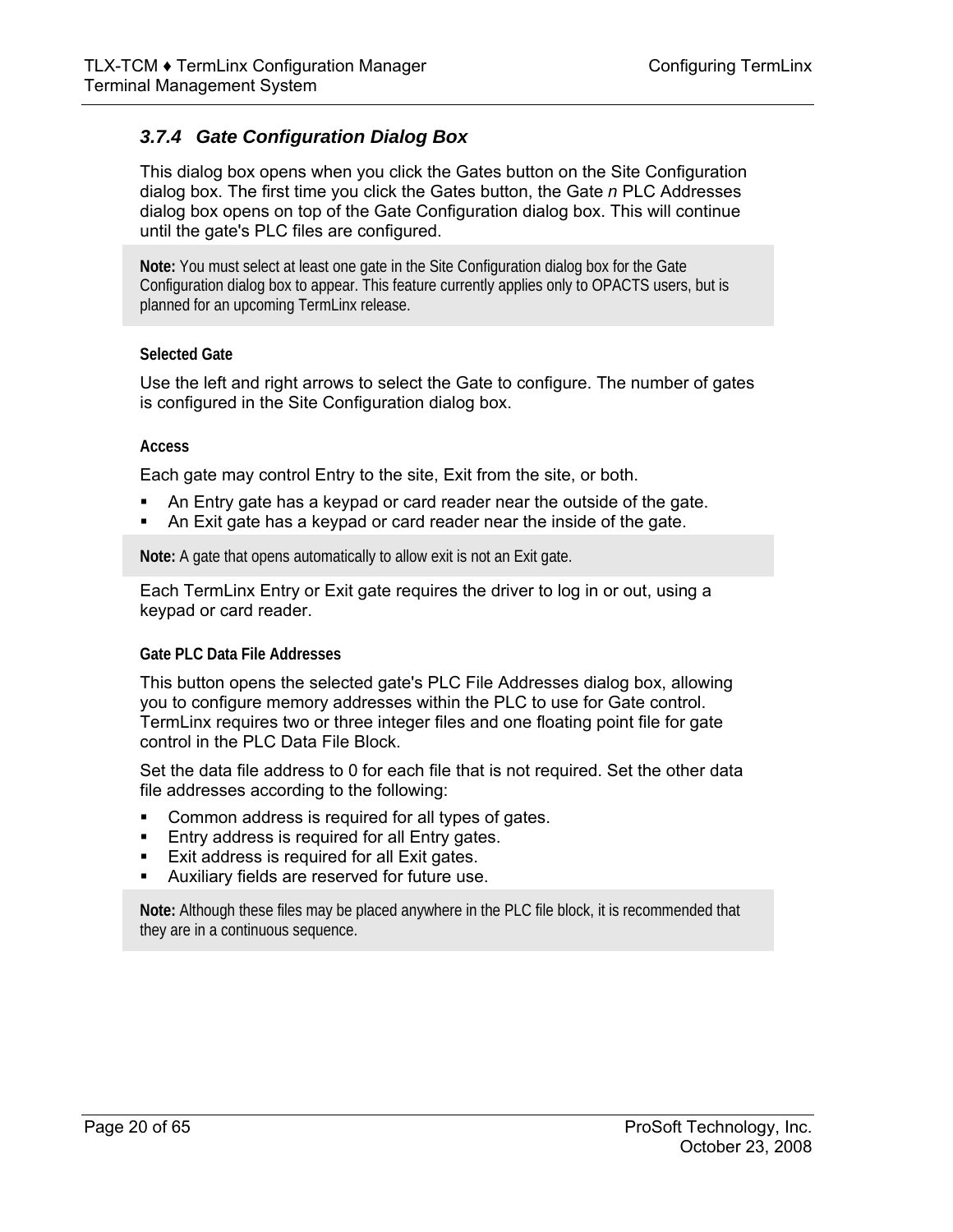#### **Gate Configuration Options**

TermLinx uses the information from the Options section to control whether a driver can enter or exit a gate after logging in.

- **Blind control:** For some types of gate configurations, the hardware and electronics at a gate may not be able to inform the PLC of the status of the gate (for example, open, closed, or in transit). For gates whose status cannot be monitored by the TermLinx, check the Blind Control box.
- **PIN required for entry:** Check this box if the driver must enter a PIN (Personal Identification Number) on the keypad at the entry gate before the gate will open. This option is available only for Entry gates.
- **Lockout enable:** Check this box if a driver whose record in the database is marked "Locked out", should not be allowed to enter. This option is available only for an Entry gate.

**Note:** A locked-out driver is always allowed to leave.

 **TDG certificate required for entry:** Check this box if a driver must have a valid CDL (Commercial Driver's License for US drivers, or Transport of Dangerous Goods for Canadian drivers) for entry. If the driver's CDL or TDG has expired and this option is selected, the driver may not enter.

**Note:** A driver whose TDG has expired is always allowed to leave.

 **Driver's license required for entry:** Check this box if a driver must have a valid Driver's License for entry. If the driver's license has expired, the driver may not enter.

**Note:** A driver whose driver's license has expired is always allowed to leave.

 **Site orientation required for entry:** Check this box if a driver must have a valid Site Orientation for entry. If the Site Orientation has expired, the driver may not enter.

**Note:** A driver whose site orientation has expired is always allowed to leave.

- **PIN required for exit:** Check this box if the driver must enter a PIN (Personal Identification Number) on the keypad at the exit gate before the gate will open. This option is available only for Exit gates.
- **LED response duration:** Choose a value (in seconds) for this option for the LEDs on the gate keypad or other input device should illuminate. Typically, a green LED indicates that the driver is allowed to pass through the gate, while a red LED indicates that the driver is not allowed to pass through the gate.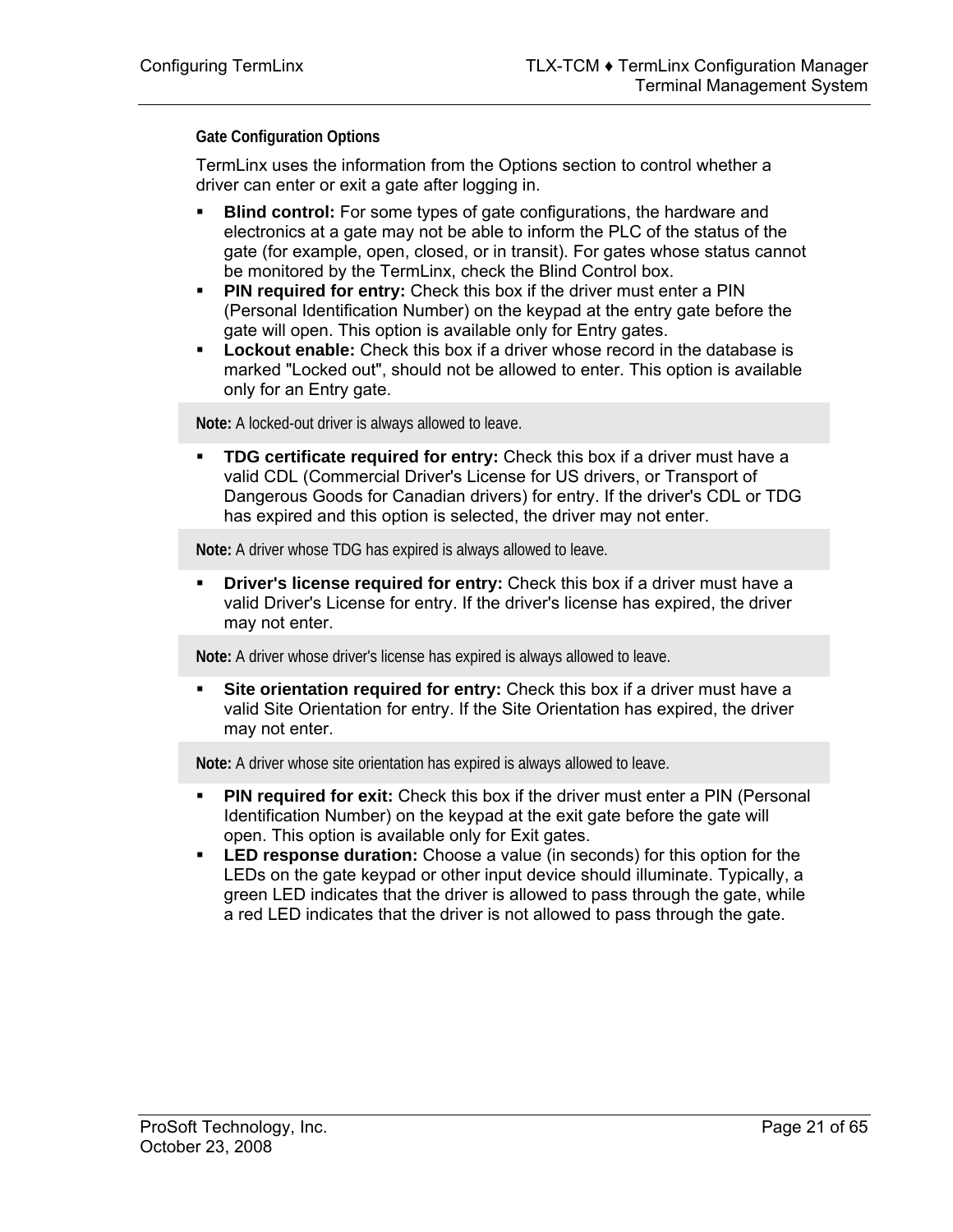## *3.7.5 Island Configuration Dialog Box*

The first time you click the Island button, the Island *n* PLC Addresses dialog box opens on top of the Island Configuration dialog box. This will continue until the island's PLC files are configured.

This sub-dialog box can be opened by clicking the "PLC Files" button in the Island Configuration dialog box.

**Note:** Physical islands at a site are called "bays" in the TermLinx screen.

#### **Island PLC Addresses**

TermLinx requires at least two integers and one floating point file for island control in the PLC Data File Block. Up to eight optional files are required if a transaction image of each posted transaction is to be written to the PLC for access by other systems (for example, SCADA) on the PLC's data highway.

Set the data file address to 0 for each file that is not required. Set the other data file addresses according to the following:

- **Core:** This address is required for the PLC to communicate with TermLinx.
- **Batch Controller I/F:** This address is required for mutual communication among TermLinx, the PLC, and the Batch Controller.
- **Transaction Image Main:** Enter address in these fields if you want details of the most recent, completed transaction to appear in the PLC.
- **Transaction Image Stakeholders:** For the detailed description of the data fields available for the transaction image, refer to *PLC Interface File Structure & Program Tags* in the TermLinx Database Manager Manual.
- **Auxiliary fields:** Reserved for future use.

**Note:** Although these files may be placed anywhere in the PLC file block, it is recommended that they be in a continuous sequence.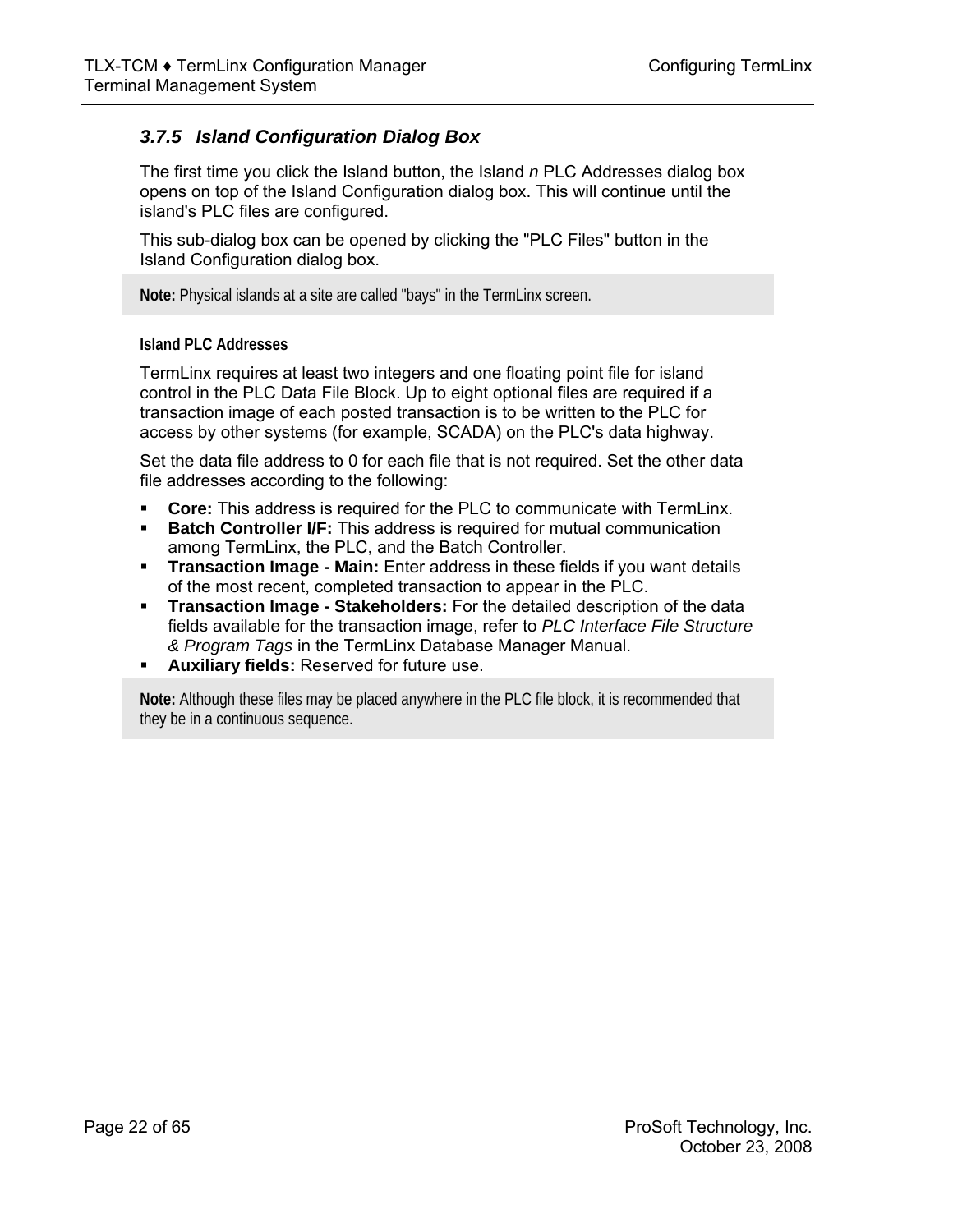#### **Selected Island**

Use the Island arrows (in the top, right corner) to select the island to configure. The number of islands is configured in the Site Configuration dialog box.

| <b>PLC</b> Addresses<br><b>PLC Files</b>                                                                                                                                                                                                                                                            | Tag Bay 1<br><b>Accumulator Characteristics</b><br>Rw   VI   Ms   Vp   UA   UB   UC   Raw Meter Count                                                                                                                                                                                                                              | Island |
|-----------------------------------------------------------------------------------------------------------------------------------------------------------------------------------------------------------------------------------------------------------------------------------------------------|------------------------------------------------------------------------------------------------------------------------------------------------------------------------------------------------------------------------------------------------------------------------------------------------------------------------------------|--------|
| <b>© Lift O Dump</b><br>Mode<br>● Vol O Mass<br>Base<br>Valid Blends<br>$\vert \cdot \vert$<br>Blend 1<br>Blend 5<br>⊽<br>Blend <sub>2</sub><br>Blend 6<br>Blend 3<br>Blend <sub>7</sub><br>$\Box$ Blend 4<br>Blend 8<br>Flow Rate Units<br>● Volume<br>$\bigcirc$ Mass<br>Gallons<br>per<br>Minute | $\nabla$ Split Render<br>Rollover<br>1000000000<br><b>Batch Controller</b><br>Accuload STD<br>Volume Deemed as Net<br>Comm Port Number   1<br>Net (T&P-corrected) ▼<br>Device Address<br><b>▽</b> Detect Product Leak<br>Secure Protocol<br>Allow W&M Download<br>ঢ়<br>$\Box$ 12-hour Clock<br>Densitometer<br>Loggable Additives | Done   |

## **Tag**

Use this text field to give each island a distinctive name, up to 16 characters long.

#### **Mode**

Choose Lift (load) or Dump (unload) to define the type of transaction to use for this island.

#### *"Lift" ("Load")*

A lift island can:

- Transfer product from the site to vehicles arriving at the site<br>Create Bill of Lading documents, which are legally required i
- Create Bill of Lading documents, which are legally required in order to transport a product

#### *"Dump" ("Unload" or "Offload")*

A dump island can:

- **Transfer product to the site from vehicles arriving at the site**
- Create Bill of Unlading or Product Receipt documents, which are useful for record-keeping purposes, and which may be legally required to transport or transfer a product.

#### **Base**

Choose Vol (volume) or Mass to define how the batch controller for the island measures the quantity of the commodity loaded or unloaded.

**Valid Blends** 

Select (check) one or more blend types (up to 32) to allow for this island.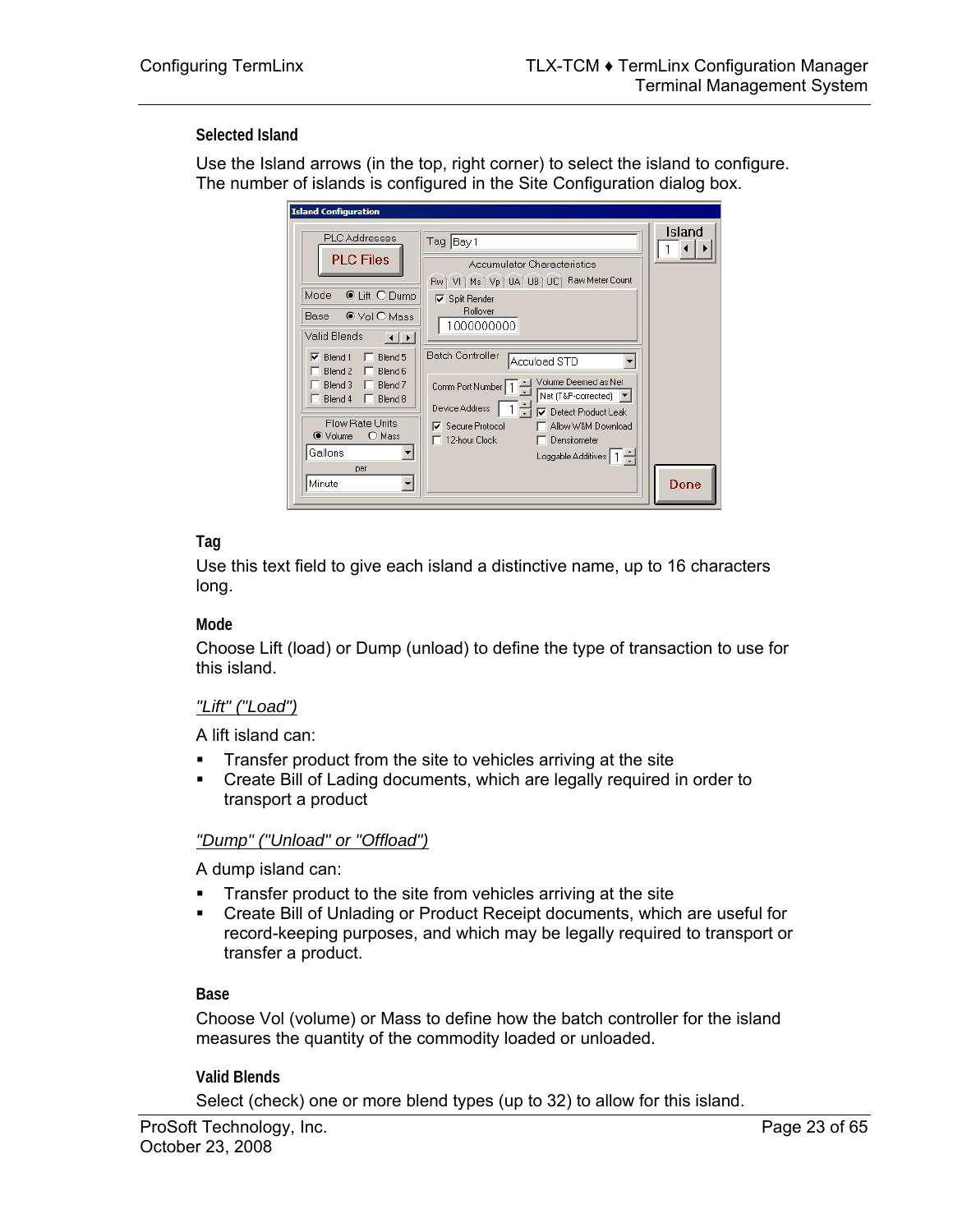#### **Flow Rate Units**

Choose Volume or Mass to define how to record the measured quantity of the commodity loaded or unloaded at this island, and then select the quantity (for example Liters, Gallons, Kilograms or Pounds), and the time interval (for example, Minute, Hour or Day) from the drop-down lists.

#### **Accumulator Characteristics**

TermLinx offers several choices for configuring product accumulator characteristics. These choices allow TermLinx to work with virtually any type of Batch Controller.

| Accumulator Characteristics                                         |        |  |  |  |  |  |
|---------------------------------------------------------------------|--------|--|--|--|--|--|
| Rw   VI   Ms   Vp   UA   UB   UC  <br>Volume                        |        |  |  |  |  |  |
| Split Render Batch Start: □ Zero □ Tare<br>Bollover<br><b>Units</b> |        |  |  |  |  |  |
|                                                                     | Litres |  |  |  |  |  |

Configure the properties of each accumulator type:

- RW Raw Meter Count
- VI Volume
- Ms Mass
- Vp Vapor
- UA, UB, UC User Groups A, B, and C

The configurable options in this part of the screen depend on the Accumulator Characteristics tab you select. The available options are:

- **Split Render Rollover**
- **Batch Start (Zero or Tare)**
- **Rollover value**
- Units (of measurement)

**Note:** Options which do not apply to an accumulator type are not displayed when a tab is selected.

The following table describes accumulator characteristics in more detail.

| <b>Accumulator Type</b>                 | Qty            | <b>Description</b>                |
|-----------------------------------------|----------------|-----------------------------------|
| <b>Raw Meter Count</b>                  | 1              | <b>Raw Pulse Counter</b>          |
|                                         |                |                                   |
| Volume (Converted to<br>Liters/Gallons) | 5              | Net Volume Accumulator            |
|                                         |                | Gross Volume Accumulator          |
|                                         |                | Gross Standard Volume Accumulator |
|                                         |                | Indicated Volume Accumulator      |
|                                         |                | Water                             |
|                                         |                |                                   |
| Mass (Converted to<br>Grams/Pounds)     | 1              | Mass                              |
| Vapor                                   | $\overline{2}$ | Injection Accumulator             |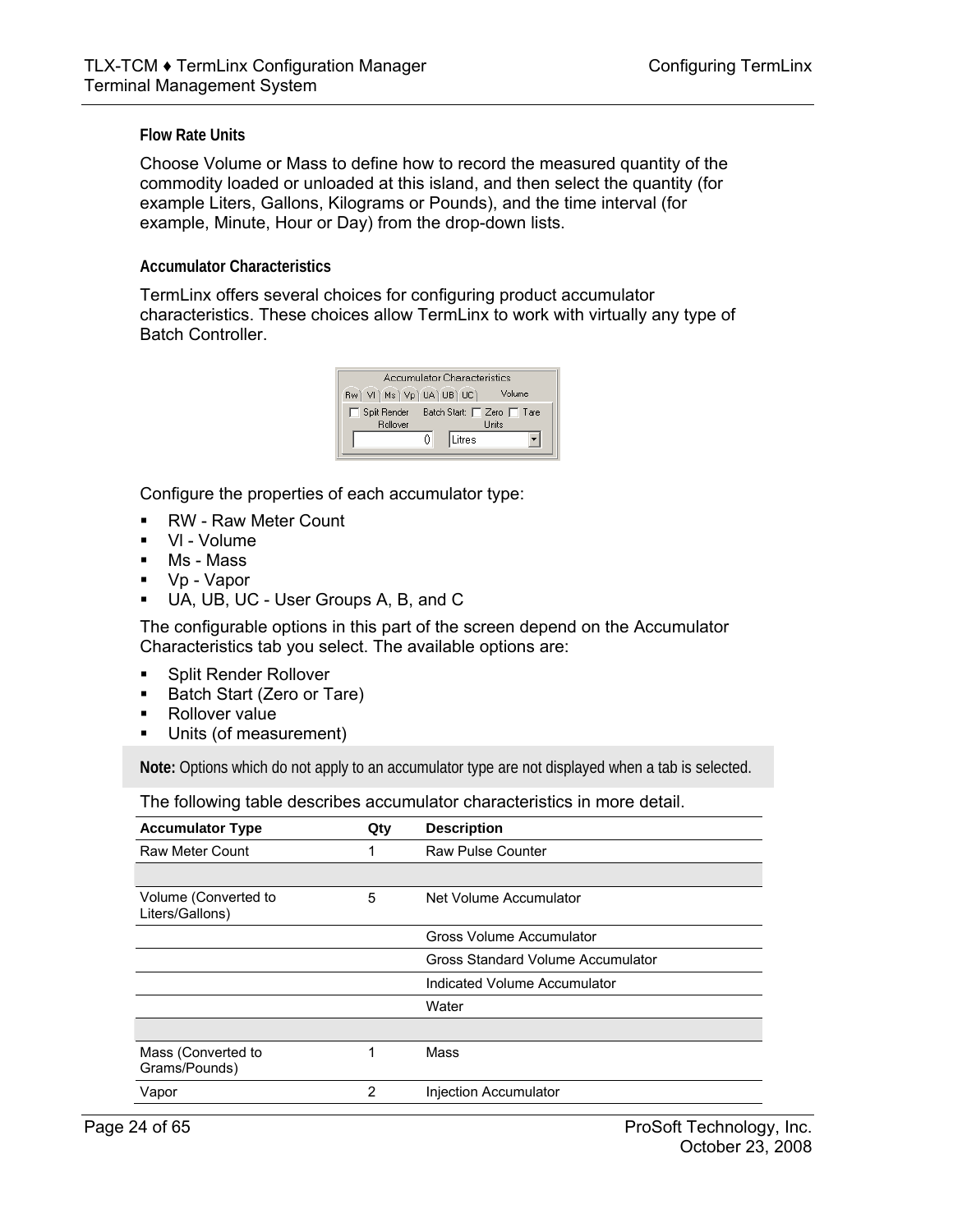| <b>Accumulator Type</b> | Qty | <b>Description</b>   |
|-------------------------|-----|----------------------|
|                         |     | Recovery Accumulator |
|                         |     |                      |
| User Group A            | 5   | Accumulator 1        |
|                         |     | Accumulator 2        |
|                         |     | Accumulator 3        |
|                         |     | Accumulator 4        |
|                         |     | Accumulator 5        |
|                         |     |                      |
| User Group B            | 5   | Accumulator 1        |
|                         |     | Accumulator 2        |
|                         |     | Accumulator 3        |
|                         |     | Accumulator 4        |
|                         |     | Accumulator 5        |
|                         |     |                      |
| User Group C            | 1   | Accumulator 1        |

#### *Accumulator Characteristics*

For an AccuLoad Batch controller, configure the following Accumulator characteristics:

- Raw Meter Count
- **volume**

These accumulators must be configured for a rollover of 1,000,000,000. For the Raw accumulator type, the check box for "Split Representation" must be cleared (unchecked).

- Accumulator representation: Split or 32 bit
- Rollover value
- **Units of measurement**

**Batch Controller Type** 

The following batch controller options are available:

- **AccuLoad AUT**
- AccuLoad STD
- AccuLoad III-S
- AccuLoad III-X
- **PLC** with integrated flow computer
- **Toledo Weigh Scale**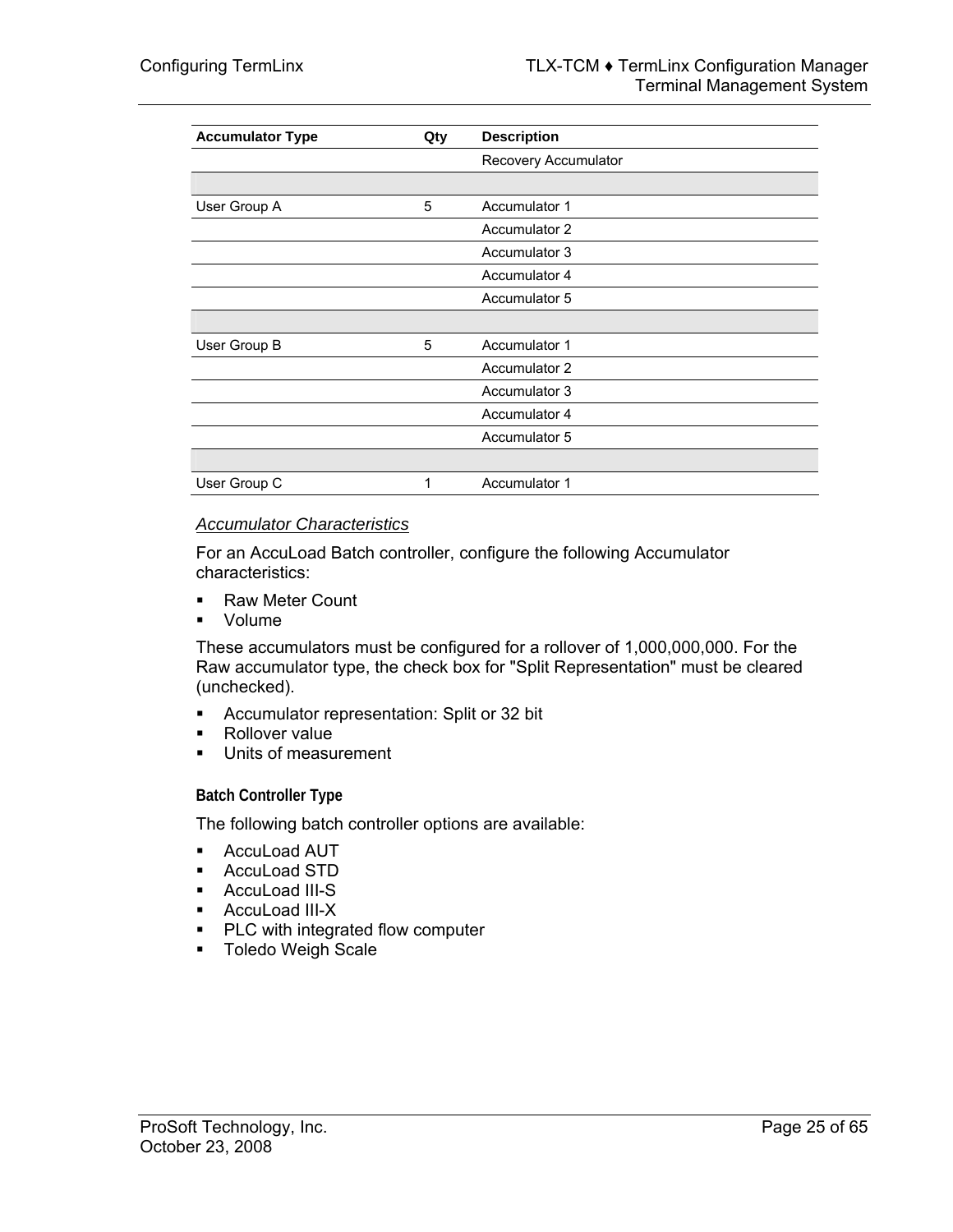## *AccuLoad Configuration*

Configure your AccuLoad in the Batch Controller section of the Island Configuration dialog box. First, select your controller from the Batch Controller drop-down list, and then adjust the settings as needed.

- **Comm Port Number:** Select a number for the Touch Terminal Port for serial data communications.
- **Device Address:** Select a number for the address of the AccuLoad unit.
- **Secure Protocol:** Check this box to select secure transmission of data (recommended); leave this box unchecked if you want data to be transmitted unsecured.

**Note:** If you check the Secure Protocol box, settings for AccuLoad must be matched by corresponding settings in the TermLinx configuration file.

 **12-hour Clock:** Check this box to assign the 12 hour format to the TermLinx clock; leaving the box unchecked sets the clock to the 24 hour format.

**Note:** Clock settings for AccuLoad must be matched by corresponding settings in the TermLinx configuration file.

- **Volume Deemed as Net:** Choose "Gross" if the AccuLoad performs no volume correction; choose "Gross Std" if the AccuLoad performs temperature correction only; or choose "Net" if the AccuLoad performs correction for both temperature and pressure.
- **Detect Product Leak:** Check this box if you want the AccuLoad Batch Controller driver to monitor the sequencing of non-resettable totalizers against the batch volumes ticketed, in order to report unauthorized flow (product "leaks"). It is recommended to always turn on this option for newer installs.
- **Allow W&M Download:** Check this box to allow TermLinx to download values of certain sealable parameters to the AccuLoad. For example, Standard Density and API Table Select.
- **Densitometer (does not apply to AUT model):** Check this box if the AccuLoad receives density at operating conditions as a process input and uses the appropriate API tables to calculate Standard Density for use in further calculations.
- **AccuLoad Product (III-X model only):** The AccuLoad III-X can implement up to 6 load points, each of which is assigned to a different TermLinx island. Enter the number as known by the AccuLoad for the product loaded at this island (through this AccuLoad load point).
- **Loggable Additives:** The number of additives whose quantities TermLinx should inquire from the AccuLoad at the end of the transaction, along with the net volume (batch total). This number is limited by both the AccuLoad model and by TermLinx (can log up to 5 additives).

**Note:** The number in this field must not exceed the number of additives actually injected by the AccuLoad.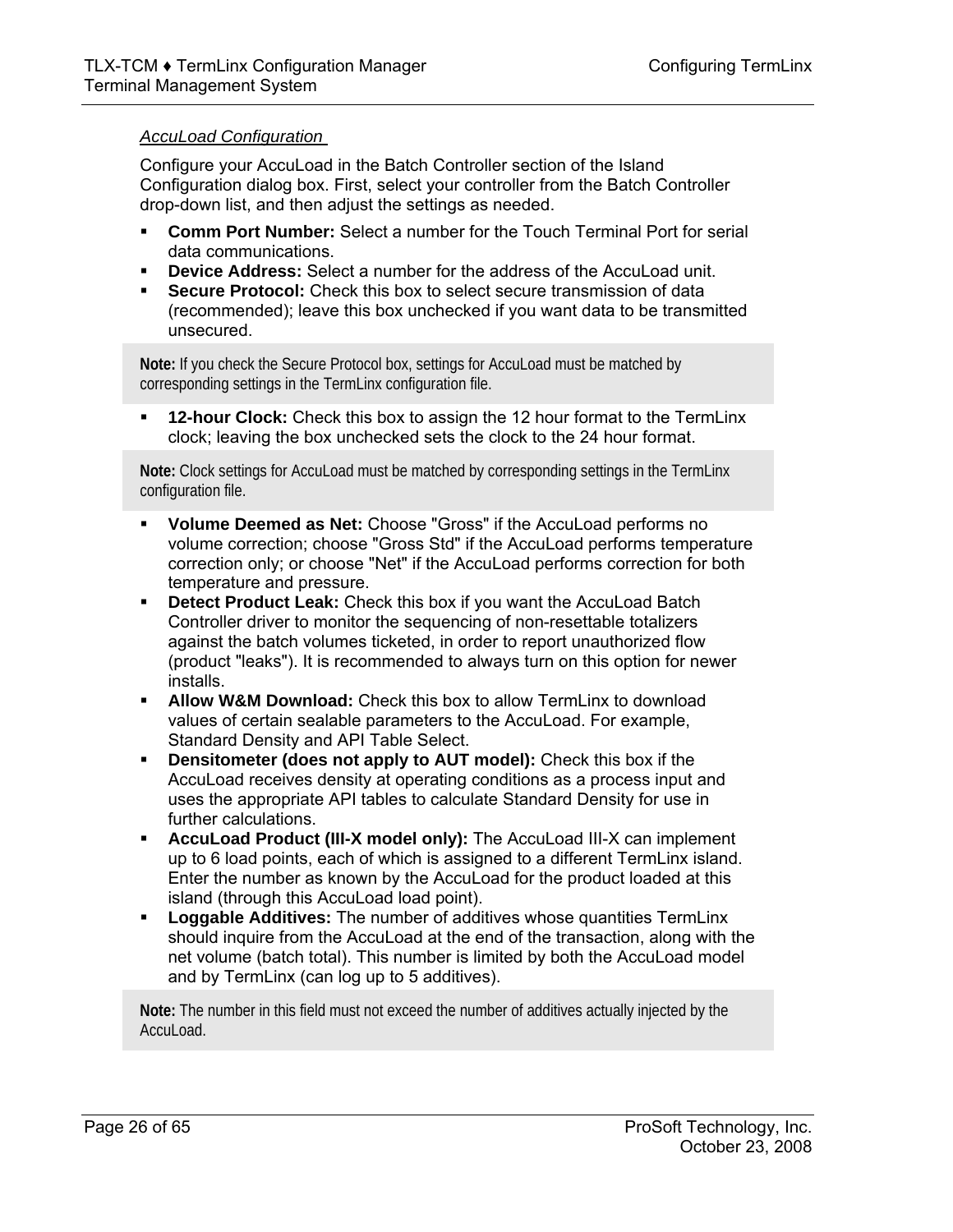**Additive Translation (III-X model only):** The AccuLoad III-X identifies additives by the injector used to insert the additive substance into the loaded product stream, and therefore identifies the same additive substance by different numbers at different islands. TermLinx, however, identifies additives by the substance itself. This table translates TermLinx additive number (up to 15 of them) to AccuLoad injector number for the additive at this island (where "0" means "not used").

**Note:** TermLinx can record, in the transaction, the quantities of only the first 5 additives.

#### *PLC Configuration*

Configure your PLC in the Batch Controller section of the Island Configuration dialog box. Select PLC from the Batch Controller drop-down list.

 **Valve Sense:** This setting is effective only when this island is the "dump" half of a dual-mode physical island for which the "lift" half has an AccuLoad as its batch controller. If the offload valve status of "open" and "closed" are reported in the PLC at points "Inn\_P\_VLVO" and "Inn\_P\_VLVC" (refer to "PLC Tags"), then set this option to provide a more informative and reliable interface to the driver for managing dumping transactions through the AccuLoad at that physical island.

#### *Toledo Configuration*

The Toledo is a weigh scale that is used for measuring by weight rather than by volume. Configure your Toledo in the Batch Controller section of the Island Configuration dialog box. First, select Toledo 8142 Dual Adv from the Batch Controller drop-down list, and then adjust the settings as needed.

- **Comm Port Number:** Select a number for the Touch Terminal Port for serial data communications.
- **Device Address:** Select a number for the address of the Toledo unit.
- **Secure Protocol:** Check this box to select secure transmission of data (recommended); leave this box unchecked if you want data to be transmitted unsecured.

**Note:** If you check the Secure Protocol box, settings for Toledo must be matched by corresponding settings in the TermLinx configuration file.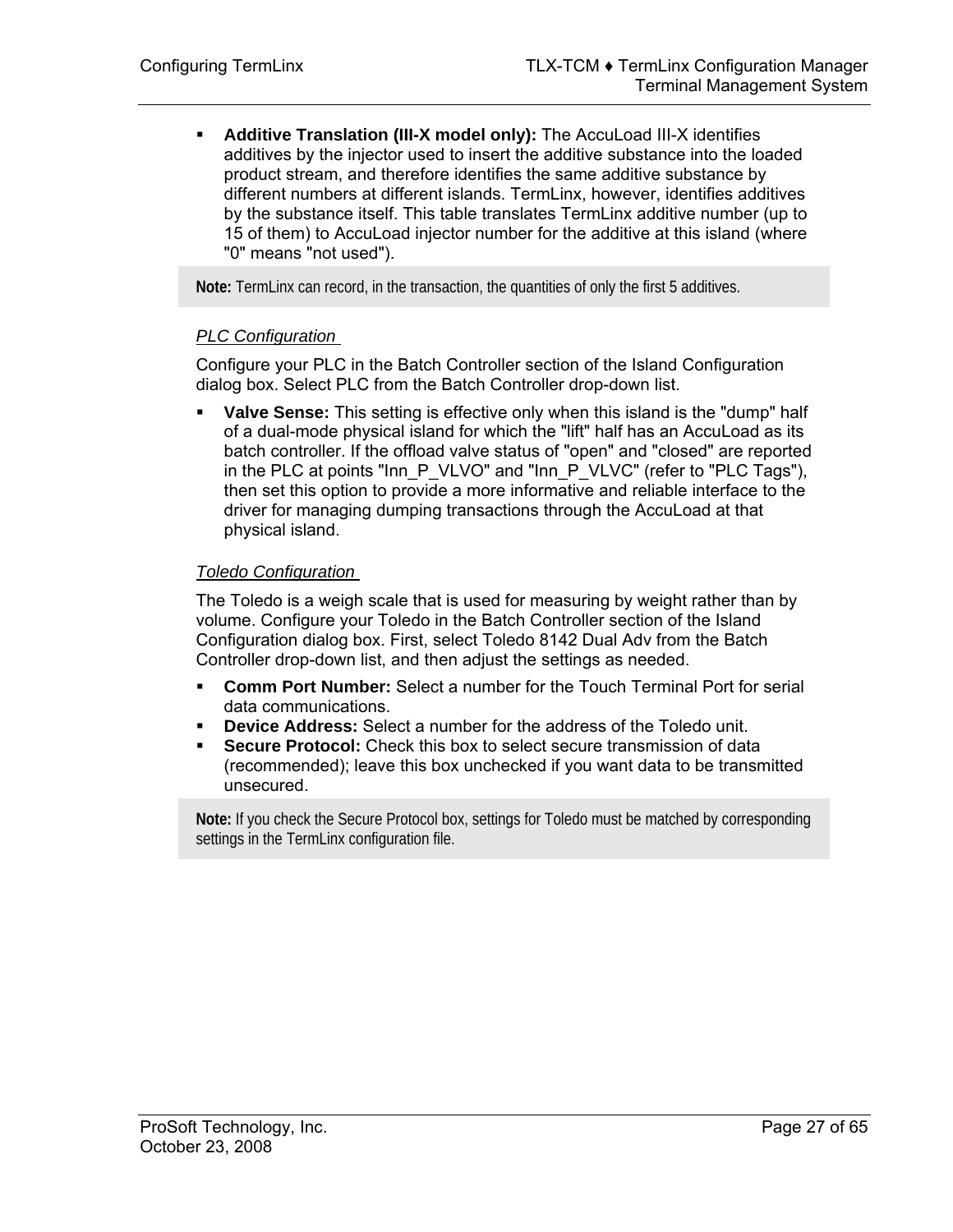## *3.7.6 Physical Island Mapping Dialog Box*

This dialog box opens when you click the Mapping button on the Site Configuration dialog box. Use this dialog box to associate pairs of logical ("TermLinx") islands—one Lift and one Dump—to single physical islands.

**Note:** Physical islands at a site are called "bays" in the TermLinx screen.

The Physical Island Mapping dialog box also allows you to assign TermLinx Islands to specific Physical Islands even if no Lift-Dump pairs are created. For example, when you want to re-number the islands.

| <b>Physical Island Mapping</b> |           |                      |           |               |      |
|--------------------------------|-----------|----------------------|-----------|---------------|------|
|                                |           |                      |           |               |      |
| Phys Isld                      | Lift Isld | Lift Tag             | Dump Isld | Dump Tag      |      |
|                                |           | Island 1             |           |               |      |
| $\overline{2}$                 |           | 2 Island 2           |           |               |      |
| 3                              |           | 3 Island 3           |           |               |      |
|                                |           |                      |           |               |      |
|                                |           |                      |           |               |      |
|                                |           |                      |           |               |      |
|                                |           |                      |           |               |      |
|                                |           |                      |           |               |      |
|                                |           |                      |           |               |      |
|                                |           |                      |           |               |      |
|                                |           |                      |           |               |      |
|                                |           |                      |           |               |      |
|                                |           |                      |           |               |      |
| Move $Up$                      |           | Move $\mathbf{Down}$ |           | Join<br>Split |      |
|                                |           |                      |           |               | Done |
|                                |           |                      |           |               |      |

The term "TermLinx Island" is used to represent what manages the monitoring, control, and recording of product flow through a transfer point according to authorizations and constraints available in TermLinx's Accounting Database.

Normally, TermLinx Islands operate independently of each other. A Lift Island can be in the process of delivering product into a truck while an adjacent Dump Island is busy receiving product from another truck.

At some sites, physical transfer points may be capable of product transfer in either direction, that is, a "physical island" may be capable of both "lifting" and "dumping", even though such an island cannot transfer in both directions at the same time.

For each such Lift/Dump Island pair:

- The two TermLinx Islands are constrained so that when one of them is active the other is "temporarily disabled" and cannot start a transaction.
- If a third-party Batch Controller (such as an AccuLoad) is used for the Lift side of the pair, while also providing a conversation path for the driver's convenience in controlling the load, this conversation path is enhanced to include selection of direction of flow ("Mode").
- The PLC must implement additional logic to coordinate the interlock of the two TermLinx Islands.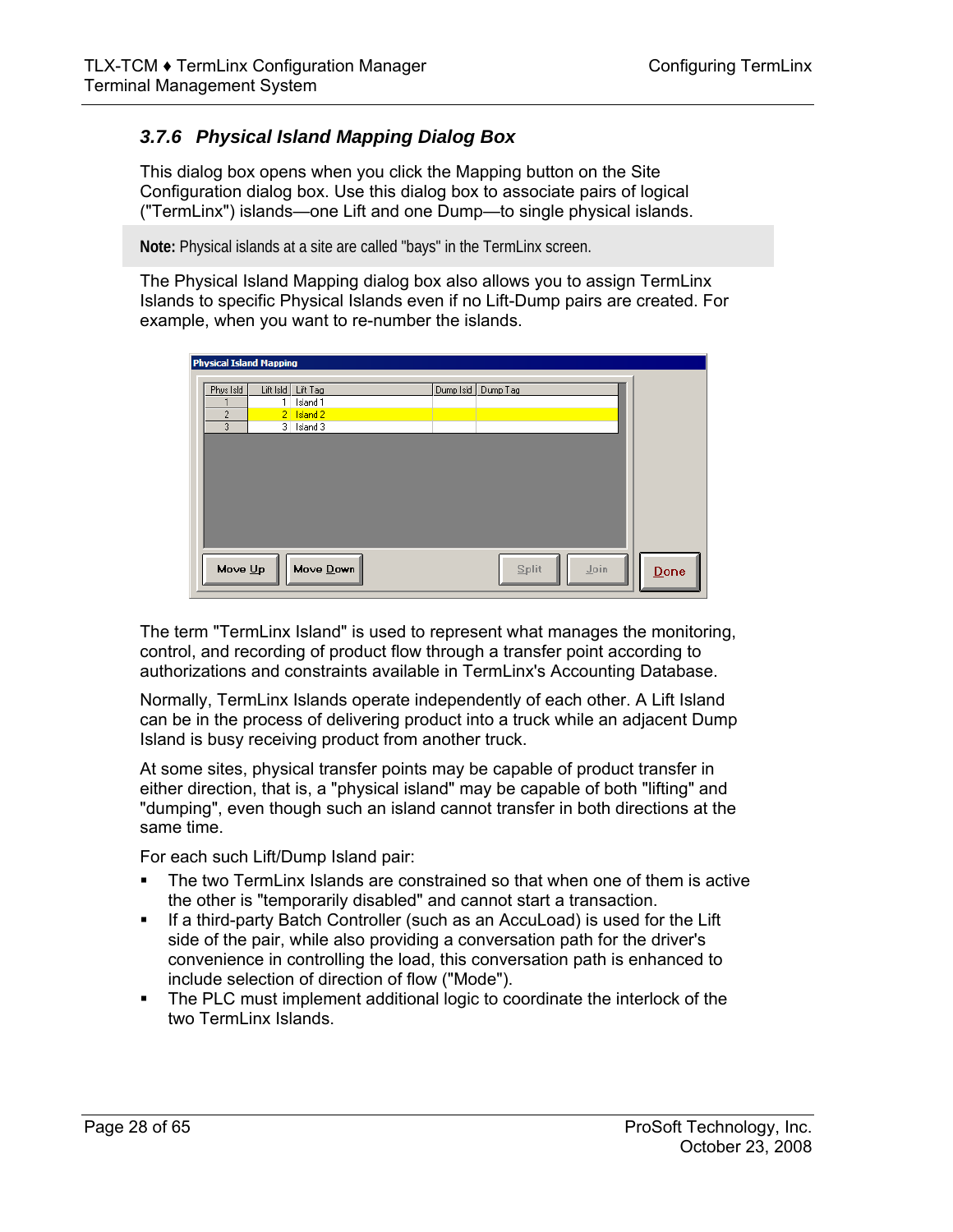**Move Up / Move Down buttons** 

Use these buttons to reorder the selected island.

**Split button** 

Use this button to break a link between a Lift Island and a Dump Island.

**Join button** 

Use this button to create a link between the selected island and the island immediately below it in the list that must be of the opposite mode.

#### *3.7.7 Setting Date and Time in TermLinx*

The date and time are displayed in the upper, right corner of TermLinx. TermLinx uses the entries in the Windows Time and Short Date fields to display the date and time in TermLinx.

#### *To change the settings for the clock and date:*

**1** Go to Start > Control Panel > Regional and Language Options and select the Regional Options tab, and click the Customize button.

|                                         | Regional Options   Languages   Advanced                                                                         |  |  |  |  |  |  |
|-----------------------------------------|-----------------------------------------------------------------------------------------------------------------|--|--|--|--|--|--|
| Standards and formats                   |                                                                                                                 |  |  |  |  |  |  |
| dates, and time.                        | This option affects how some programs format numbers, currencies,                                               |  |  |  |  |  |  |
| vour own formats:                       | Select an item to match its preferences, or click Customize to choose                                           |  |  |  |  |  |  |
| English (United States)                 | Customize                                                                                                       |  |  |  |  |  |  |
| Samples                                 |                                                                                                                 |  |  |  |  |  |  |
| Number:                                 | 123.456.789.00                                                                                                  |  |  |  |  |  |  |
| Currency:                               | \$123,456,789.00                                                                                                |  |  |  |  |  |  |
| Time:                                   | 9:10:33 AM                                                                                                      |  |  |  |  |  |  |
| Short date:<br>10/7/2008                |                                                                                                                 |  |  |  |  |  |  |
| Long date:<br>Tuesday, October 07, 2008 |                                                                                                                 |  |  |  |  |  |  |
| Location<br><b>United States</b>        | To help services provide you with local information, such as news and<br>weather, select your present location: |  |  |  |  |  |  |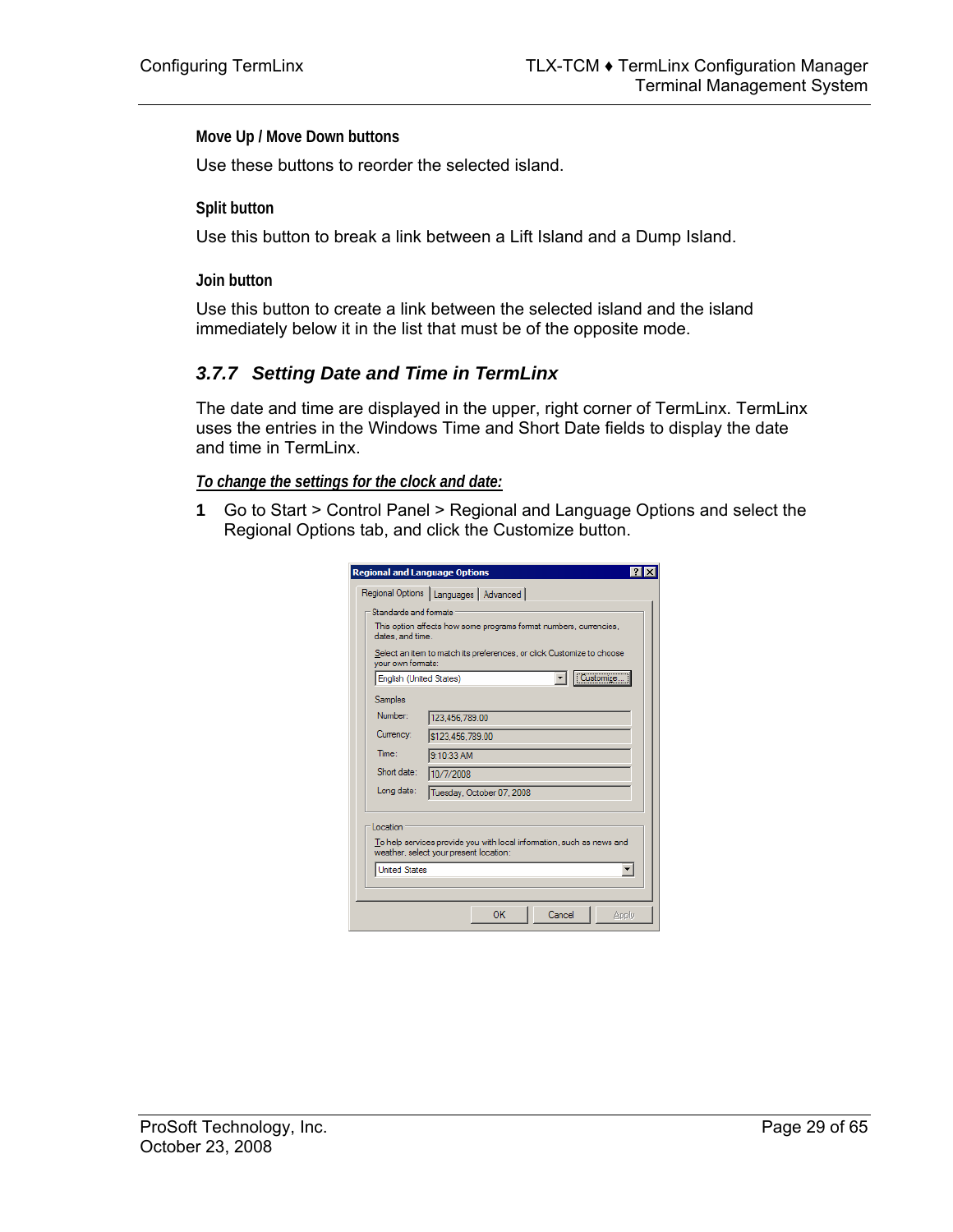**2** Enter the date and time exactly as it should appear in TermLinx. For example, if you want it to show AM, PM, or 24 hour time.

| <b>Customize Regional Options</b>                                                                                                                                            |
|------------------------------------------------------------------------------------------------------------------------------------------------------------------------------|
| Numbers Currency Time Date                                                                                                                                                   |
| Sample<br>9:13:57 AM<br>Time sample:                                                                                                                                         |
| h:mm:ss tt<br>Time format:                                                                                                                                                   |
| Time separator:<br>Ŀ                                                                                                                                                         |
| <b>AM</b><br>AM symbol:                                                                                                                                                      |
| PM<br>PM symbol:                                                                                                                                                             |
| Time format notation<br>$h = hour$ $m = minute$ $s = second$<br>$t = am or pm$<br>$h = 12$ hour<br>$H = 24$ hour<br>hh, mm, ss = leading zero<br>$h, m, s = no$ leading zero |
| OK<br>Cancel<br>Apply                                                                                                                                                        |

**3** Click OK to apply your changes and close the Regional and Language Options dialog box.

## **3.8 Saving Your Configuration**

<span id="page-29-0"></span>When you have finished configuring your site, gates, and islands, you must save your project, and then transfer the configuration files to the TermLinx server and the AccuLoad interface.

*To save your configuration:*

- **1** Click the Done button on all open dialog boxes.
- **2** Open the File menu and choose Save.
- **3** In the File Save dialog box, enter the project name, and then click Save.

Configuration information is saved in two forms: a binary form (.OPK), and a script form (.OPS). These two files contain the same information, but are used for two different purposes. The binary file is used for fast loading by the TermLinx Server. The script file is used for porting configuration between different versions of TermLinx, and for providing configuration information to batch controllers. When loading a TermLinx project, you may choose to load either form. When saving a TermLinx project, both files are written automatically.

The default location for the project files is C:\TermLinx\Projects directory.

The default names for the project files are:

- **TermLinx.OPK**
- $\blacksquare$  TermLinx OPS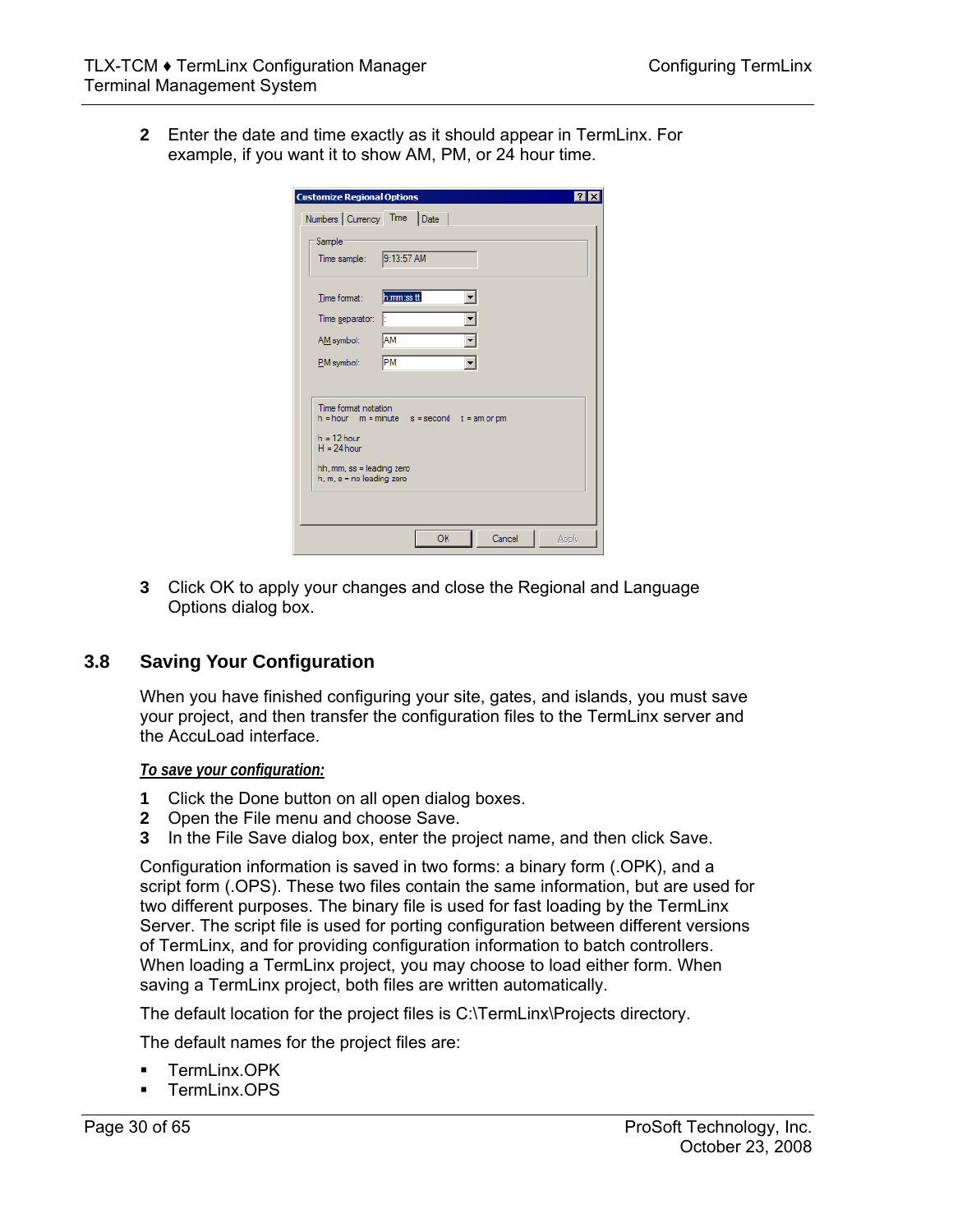## **3.9 Creating the PLC Database Tag File**

<span id="page-30-0"></span>The PLC Database Tag File configures memory areas in the PLC to use for TermLinx configuration, gate, and island control.

*To generate the database tag file for loading into the PLC processor:* 

- **1** Open the Project menu and choose Make PLC Database File. This action generates a database file in CSV (Comma Separated Values) format. The filename matches the name of the project configuration files, and has the extension CSV.
- **2** Import this file into the PLC program.

## **3.10 View Configuration Script Dialog Box**

<span id="page-30-1"></span>This dialog box opens when you choose View Configuration Script from the Project menu. Use this dialog box to view the contents of the configuration script (.OPS file) generated when you save a TermLinx project file.

| <b>View Configuration Script</b>                                         |  |
|--------------------------------------------------------------------------|--|
| ; Generated by Tlnx Cfg (02-17-2006 @ 16:46:29)                          |  |
| [SITE]                                                                   |  |
| DATE=2006-02-17.16:38:54 67108864                                        |  |
| PROCTYPE=0                                                               |  |
| OPERATOR= TermLinx                                                       |  |
| NAME= Truck Terminal                                                     |  |
| $MSVS = 1$                                                               |  |
| BLENDS=32                                                                |  |
| DOCUMENTS=32                                                             |  |
| ISLANDS=8 SHARED ACTVAL PIN NOLOG NODSCALE NOUPLD NOSHDN ORNT L NOENTERO |  |
| $CATES=1$                                                                |  |
| TRANSACTIONS=4096                                                        |  |
| KEEPDAYS=60                                                              |  |
| STRYTIMEOUT=120 99                                                       |  |
| STRYMAX=2<br>$EODH=0$                                                    |  |
| WATERLIMIT=0                                                             |  |
| CPTNVHCL= Vehicle                                                        |  |
| CPTNOOTA= Ouota                                                          |  |
|                                                                          |  |
|                                                                          |  |
| Print<br>Done                                                            |  |

The following example shows a typical Configuration Script.

```
; Generated by Tlnx_Cfg (02-17-2006 @ 16:48:07)
```

```
[SITE] 
 DATE=2006-02-17.16:38:54 67108864 
 PROCTYPE=0 
 OPERATOR= TermLinx 
 NAME= Truck Terminal 
 MSYS=1 
 BLENDS=32 
 DOCUMENTS=32 
 ISLANDS=8 SHARED ACTVAL PIN NOLOG NODSCALE NOUPLD NOSHDN ORNT_L NOENTERO 
 GATES=1 
 TRANSACTIONS=4096 
 KEEPDAYS=60 
 STBYTIMEOUT=120 99 
 STBYMAX=2
```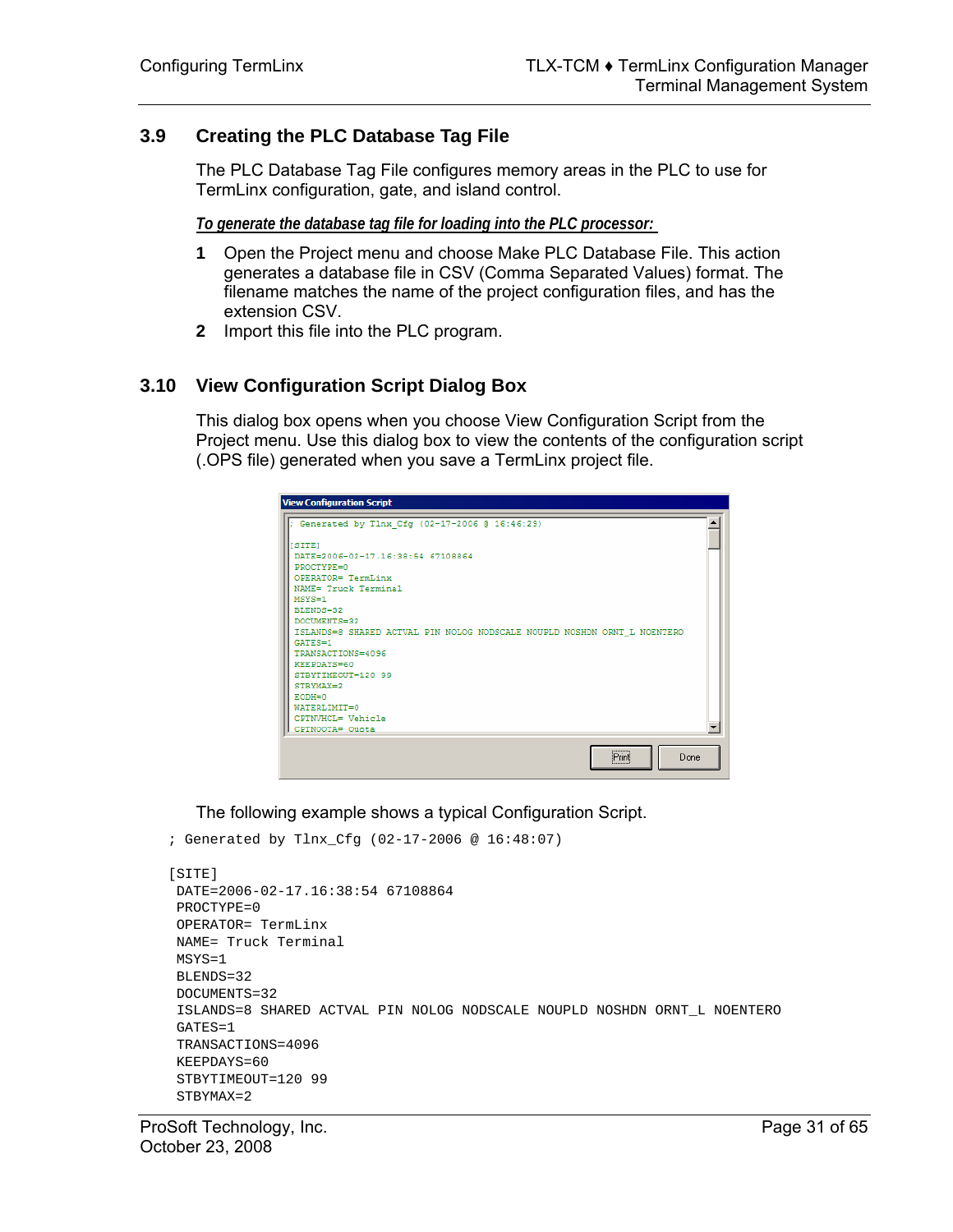EODH=0 WATERLIMIT=0 CPTNVHCL= Vehicle CPTNQOTA= Quota CPTNJDCT=0 CPTNLIFT= Load CPTNDUMP= Unload MINPRESET=50 1 MINSPLIT=10500 1 MAXPRESET=10500 0 TKCOPIES=1 1 PSUNITS=0 0 TKSQNC=0 0 PHYSISLD=8 1 0 2 0 3 0 4 0 5 0 6 0 7 0 8 0 LIFT= PRESLCT NOMVT NOMBD NODTS NODTL VHCL CSTR NOQSLCKEY NOQNBR NOCNSG DSTN AUTODOC DUMP= PRESLCT NOMVT NOMBD DTS NODTL NOVHCL NOSPLR NOQSLCKEY NOQNBR NOPDCR NOSRCE AUTODOC LIFTWARN= AIR PRDC PLCFILE= NT 100 0 FL 101 0 VN 0 0 0 VF 0 0 0 [ISLD01] CONTROLLER= ACCU\_AUT 1 3 2 PTCLASCII CLK24 NOWMDOWNLOAD MODE= LIFT ACUMRW= 1000000000 0 32BIT NOZERO ACUMVL= 0 0 SPLIT ZERO ACUMMS= 0 3 SPLIT ZERO ACUMVP= 0 3 32BIT NOZERO ACUMUA= 0 0 32BIT NOZERO ACUMUB= 0 0 32BIT NOZERO ACUMUC= 0 0 32BIT NOZERO BLENDS= 1 2 DOCUMENTS= 1 2 3 4 5 6 7 8 9 10 11 12 13 14 15 16 17 18 19 20 21 22 23 24 25 26 27 28 29 30 31 32 PLCFILE= 84 0 85 0 184 0 185 0 [ISLD02] CONTROLLER= NONE MODE= DUMP ACUMRW= 32000 0 32BIT NOZERO ACUMVL= 10000000 0 32BIT NOZERO ACUMMS= 100000000 3 32BIT NOZERO ACUMVP= 100000000 3 32BIT NOZERO ACUMUA= 0 0 32BIT NOZERO ACUMUB= 0 0 32BIT NOZERO ACUMUC= 0 0 32BIT NOZERO  $B$ LENDS $=$  3 DOCUMENTS= 1 2 3 4 5 6 7 8 9 10 11 12 13 14 15 16 17 18 19 20 21 22 23 24 25 26 27 28 29 30 31 32 PLCFILE= 82 0 83 0 0 0 0 0 [GATE01] ACCESS= ENTR NOPNIN LKOT TCXD NODLXD SOXD BLIND LEDRSP=5 PLCFILE= 90 0 ; End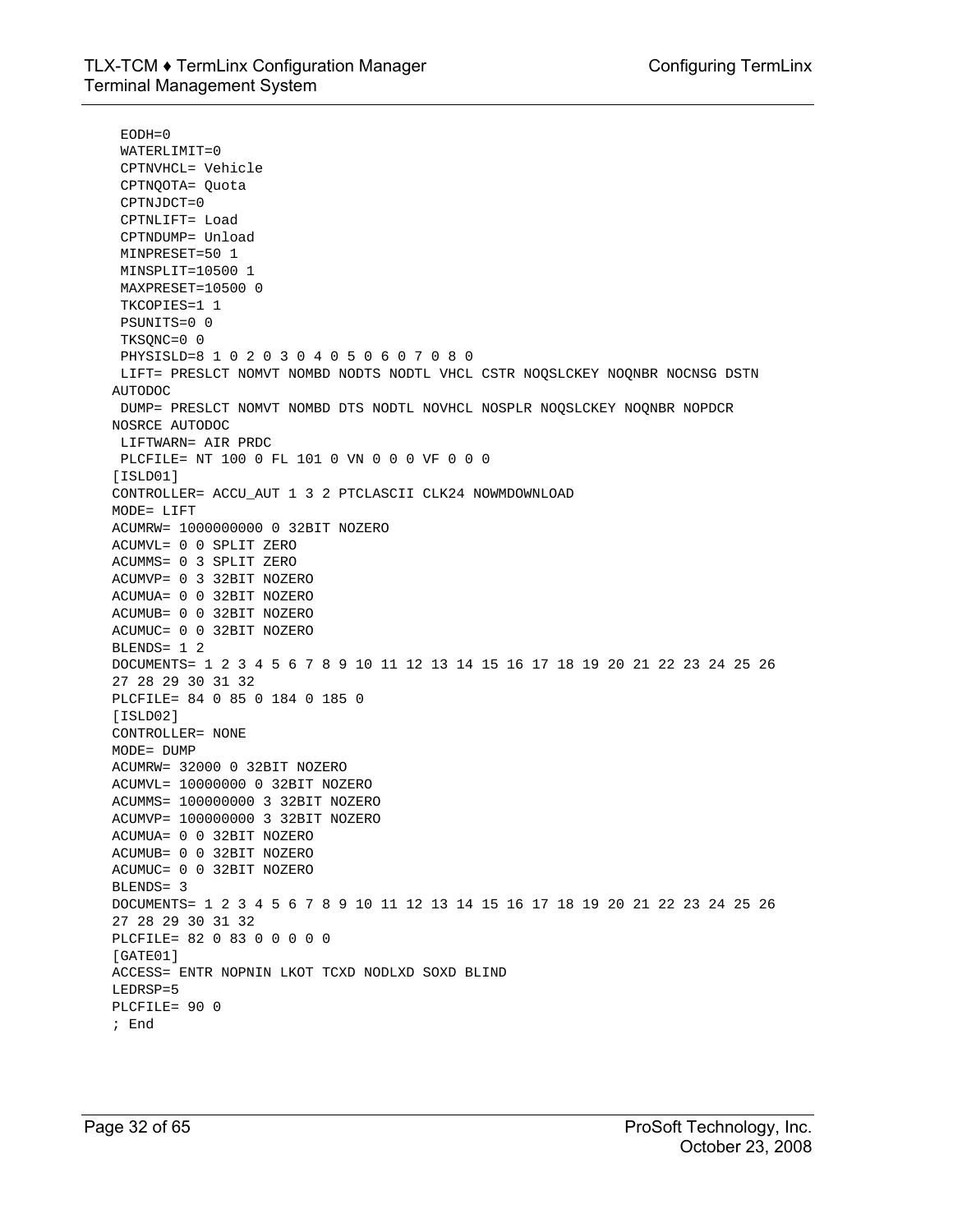## **3.11 Installing TermLinx Configuration Files**

<span id="page-32-0"></span>The TermLinx system uses configuration files that allow you to design TermLinx for a specific site. The TermLinx Configuration Manager software creates and maintains the following configuration files:

- TermLinx Binary Configuration file: <filename>.OPK<br>■ TermLinx Script Configuration file: <filename> OPS
- TermLinx Script Configuration file: <filename>.OPS

You must copy these files to the correct locations for the TermLinx Server and the PLC to load them when the system starts up.

**Note:** You must shut down TermLinx in order to install a new configuration file.

#### **3.12 TermLinx Instance Dialog Box**

<span id="page-32-1"></span>**Important:** This dialog box is available only when you run TCM on the computer that hosts the TermLinx Server.

TermLinx configuration information is stored in the Windows registry on the machine running the TermLinx Server. The TermLinx Instance dialog box simplifies the task of managing these configuration entries, and protects the registry from accidental changes. To view and modify these settings, run TCM on the TermLinx Server machine, and use the TermLinx Instance dialog box.

In TCM, go to File > Instance to open the TermLinx Instance dialog box, which allows you to manage configuration entries and their associated files in the folder "C:\TermLinx\Instance".

| Configuration           | Database |                       | Printing                                | PLC connection |               | <b>Batch contollers</b> |
|-------------------------|----------|-----------------------|-----------------------------------------|----------------|---------------|-------------------------|
| <b>Active Project</b>   |          |                       |                                         |                |               | <b>Browse</b>           |
| Logo Screen             |          | Enabled               |                                         |                |               |                         |
| Logo Image File         |          |                       |                                         |                |               | Browse                  |
| <b>Boot Mode</b>        |          |                       | 0 - Automatic startup                   |                |               |                         |
| EMERGENCY GUI LOGIN     |          | Driver                | $\overline{0}$ $\left  \bullet \right $ | P.I.N.         | $\frac{1}{1}$ |                         |
|                         |          |                       |                                         |                |               |                         |
|                         |          |                       | Registry Names & Values                 |                |               |                         |
| Dirlnstance             |          | C:\TermLinx\Instance\ |                                         |                |               |                         |
| ActiveConfigFile        |          |                       |                                         |                |               |                         |
| LogoScreen<br>Logolmage |          |                       |                                         |                |               |                         |
| XqNoAutoStart           |          |                       |                                         |                |               |                         |
| EmergencyD vnr          |          |                       |                                         |                |               |                         |
| EmergencyPinr           |          |                       |                                         |                |               |                         |
|                         |          |                       |                                         |                |               |                         |

Use this dialog box to copy an instance of the configuration files to this specific TermLinx server. When you are done configuring an instance, click Apply to save your settings.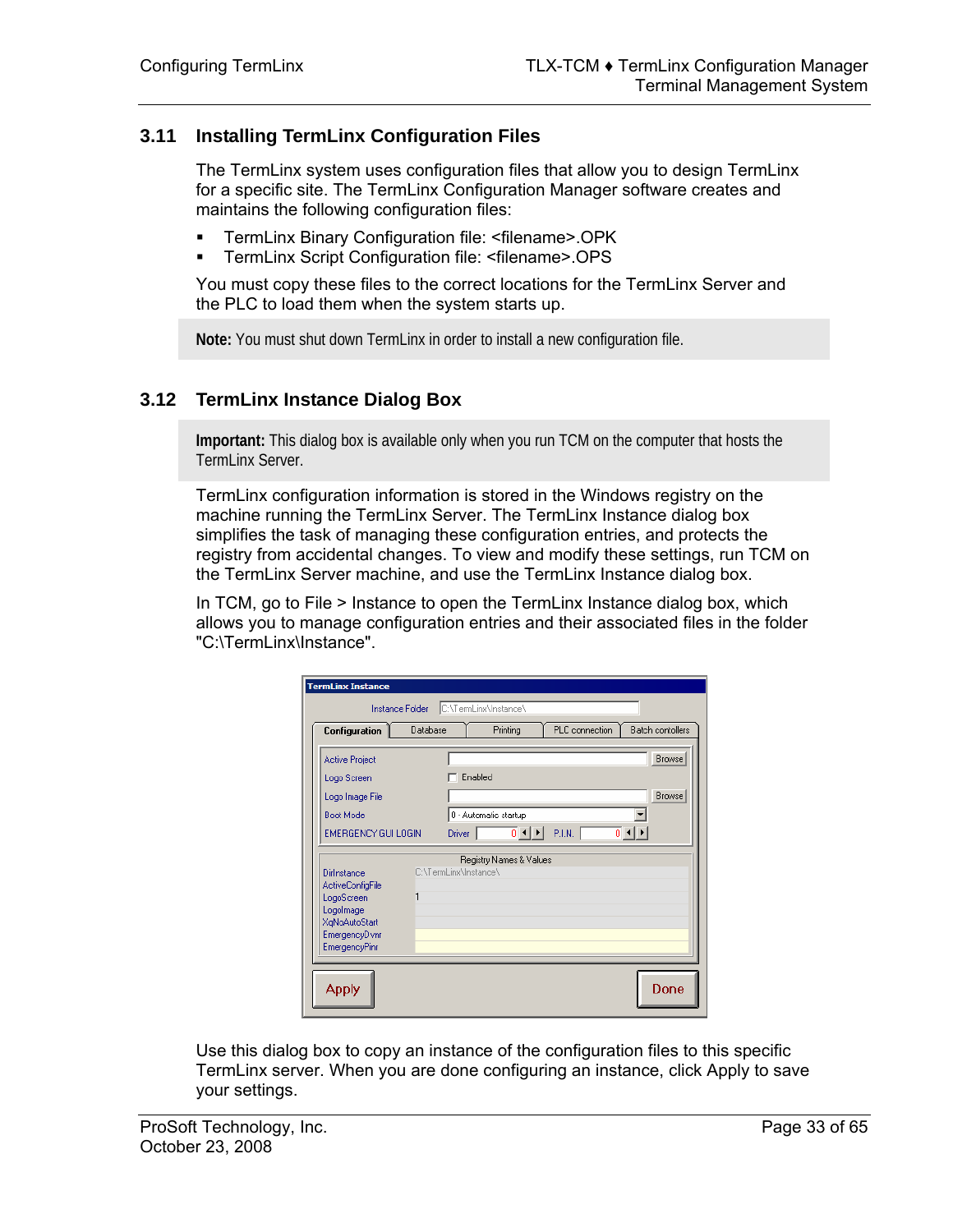**Important:** Each time you make changes in DBM, you must click Apply to save the settings. The Done button will not save changes.

## *3.12.1 Setting Logo Screen and Boot-Up Info*

Click the Configuration tab to configure how TermLinx starts up.

**Active Project:** type = REG SZ, name = ActiveConfigFile

The full path to the live Operational Database file for the running TermLinx instance. This file, which has an extension of .OPK, is created by the TermLinx Configuration Manager application, and normally resides in the instance's current directory ("DirInstance" below). This path should \*not\* be that of a project .OPK file.

**Logo Screen:** type = REG DWORD, name = LogoScreen

If non-zero, all TermLinx screens time out to the Startup screen, which typically displays the customer's company logo. If zero, then all screens time out to the Overview screen if present, otherwise to the Login screen, and the Startup screen is never displayed.

**Logo Image File:** type = REG\_SZ, name = LogoImage

The full path to the graphic image file containing the customer's logo, if any, which file normally resides in the instance's current directory ("DirInstance" above). If the file exists, the image is shown on the TermLinx Startup screen and may also be displayed on the TermLinx Login screen. Valid graphic image file formats are .BMP, .DIB, .GIF, .JPG (.JPEG), .WMF, .EMF, .ICO, and .CUR. The image is scaled and stretched to fit within a region of 480 pixels horizontal by 320 pixels vertical (600x400 for the SVGA model) placed against a black background, hence to avoid excessive distortion the image should be as close to this size (larger scales down better than smaller scales up) and aspect ratio (3:2) as possible, and to merge smoothly with its surround the edges of the image should be black or transparent. Since the .JPG (.JPEG) format yields the best results under such scaling and stretching, this format is recommended.

**Session Notice File:** type = REG\_SZ, name = SessionNotice

The full path of a document file to be displayed each time a driver logs in, which normally resides in the instance's current directory ("DirInstance" above). If the file is not defined or cannot be found, then the driver is logged into the Main screen directly upon providing a valid ID and PIN. If the file is found, then its contents are displayed in a window after entry of valid ID and PIN and before the Main screen is displayed; the driver must acknowledge having read the document before proceeding to the Main screen. The file is displayed as a Rich Text Format file if its name has the extension ".rtf" and as a plain text file if its name has any other extension."

**Boot Mode:** type = REG DWORD, name = XqNoAutoStart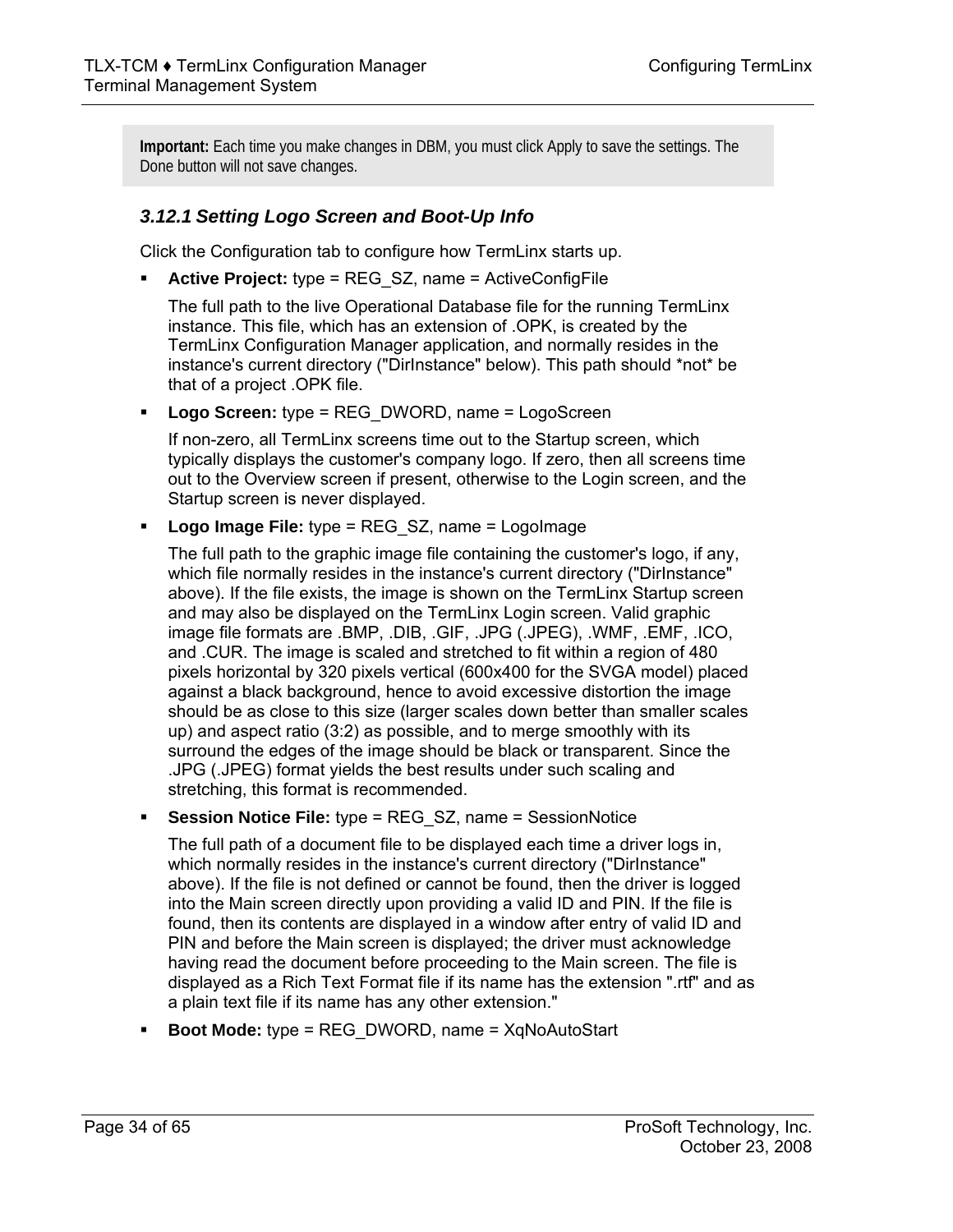A non-zero value prevents TermLinx from restarting automatically upon boot. When TermLinx starts, its first action is to read this value, and only if it is zero (or missing) does TermLinx continue to start; otherwise TermLinx terminates immediately. If the value is 1, however, TermLinx sets this value to 0 before quitting, making startup suppression a one-time-only action. This value is set to 1 by one of the TermLinx shutdown options. For extensive maintenance requiring many non-TermLinx boots, set this value to other than 0 or 1 (e.g. 2); when maintenance is complete and TermLinx is to be restarted, set this value back to 0 before rebooting.

**Note:** Installation of TermLinx installs this value as 2, so that the procedures of setting up a new site, which may require many boots, can proceed without interference by TermLinx. Set this value to 0 to enable TermLinx for the first time.

**Emergency GUI Login Driver/P.I.N.:** type = REG DWORD, names = EmergencyDvnr and EmergencyPinr

If during a login attempt the entered Driver Number and PIN match these two values, then the login is granted and given SuperTrucker authority without validating the entries against the DRVR table of the database. This "Emergency GUI Login" feature allows recovery from situations in which a database-defined SuperTrucker is missing or inaccessible (such as a database crash) that would otherwise make some maintenance procedures difficult or impossible (such as shutting down TermLinx). Since TermLinx requires both Driver Number and PIN to be non-zero before proceeding with a login, this emergency capability may be disabled by setting either (or both) of these two values to zero. These two values, in particular, may be changed at any time, and the change is effective at the next login attempt. This feature should NOT be regularly used to authorize product-transfer transactions; for those, use database-defined DRVR entries instead.

**Note:** Installation of TermLinx installs both these values as "1"; be sure to disable Emergency Login (or change the "1"s to numbers that are hard to guess) after the database has been populated.

#### *Configuration Names and Values for Logo and Boot-Up*

The following are examples.

- **DirInstance:** Shows the where TermLinx resides.
- **ActiveConfigFile:** C:\TermLinx\Instance\TermLinx.opk
- **LogoScreen:** LogoScreen=1
- **LogoImage:** LogoImage="C:\TermLinx\Instance\TermLinx.jpg"
- **SessionNotice:** SessionNotice="C:\TermLinx\Instance\Notice.rtf"
- **XqNoAutoStart:** XqNoAutoStart=1
- **EmergencyDvnr:** EmergencyDvnr=0
- **EmergencyPinr:** EmergencyPinr=0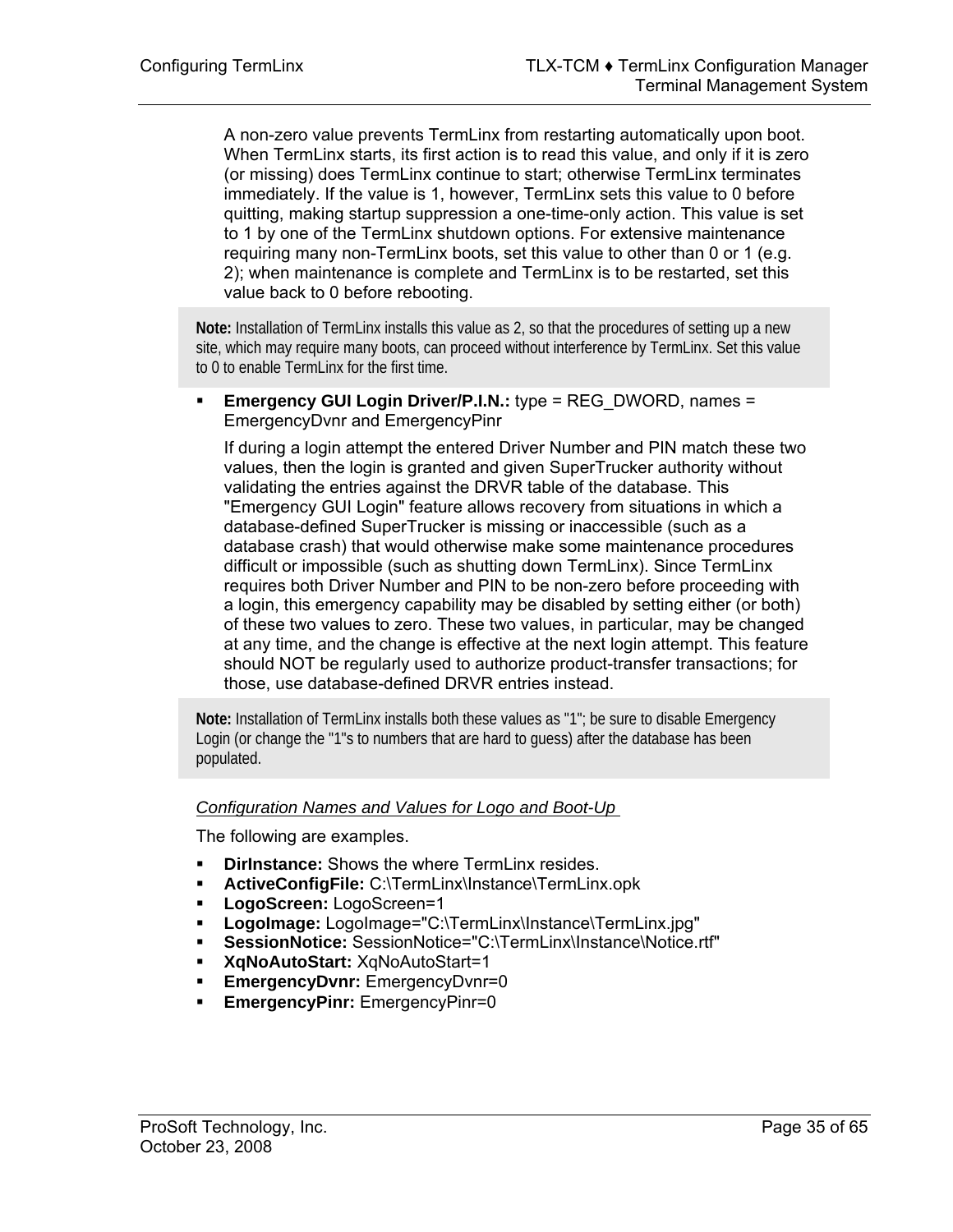#### *TermLinx Configuration Files*

The TermLinx Binary Configuration file (<filename>.OPK) contains all the configuration information required by the TermLinx service. When the TermLinx server starts up, it reads the binary configuration file to determine how many loading or unloading islands to service, PLC data mapping, and so on.

TermLinx Configuration Manager saves the binary configuration file in

C:\TermLinx\PROJECTS

Before you start the TermLinx server, you must copy the configuration file to

C:\TermLinx\INSTANCE

Because the TermLinx server locks the file during operation, you must stop the server to update the configuration file. The TermLinx server will read the new configuration file the next time the server is started.

## *3.12.2 Setting Database User IDs and Passwords*

Click the Database tab to configure how TermLinx stores database login information.

**Active Site Code:** type = REG SZ, name = ActiveSite

The site identifier for the running TermLinx instance, used for interrogating the Accounting Database. This identifier is the primary key to the SITE and STRF tables, and the first component of the primary key to each of the remaining tables (excluding VRSN).

**ODBC Data Source:** type = REG\_SZ, name = OdbcDsnActg

The ODBC data source name (DSN) of the Accounting Database for the running TermLinx instance. This name implies not only the location of the Database but also the ODBC driver needed to access it.

- **Database Login, Kernel User Id/Password:** type = REG\_SZ,
	- $\circ$  name = OdbcKrnUser

The user ID used by the privileged TermLinx software for logging into the Accounting Database.

 $\circ$  name = OdbcKrnPswd

The password used by the privileged TermLinx software for logging into the Accounting Database.

- **Database Login, Application User Id/Password:** type = REG\_SZ,
	- $o$  name = OdbcAppUser

The user id used by external applications such as the TermLinx Database Manager, the TermLinx Database Wizard, or a host system for logging into the Accounting Database.

 $o$  name = OdbcAppPswd

The password used by external applications such as the TermLinx Database Manager, the TermLinx Database Wizard, or a host system for logging into the Accounting Database.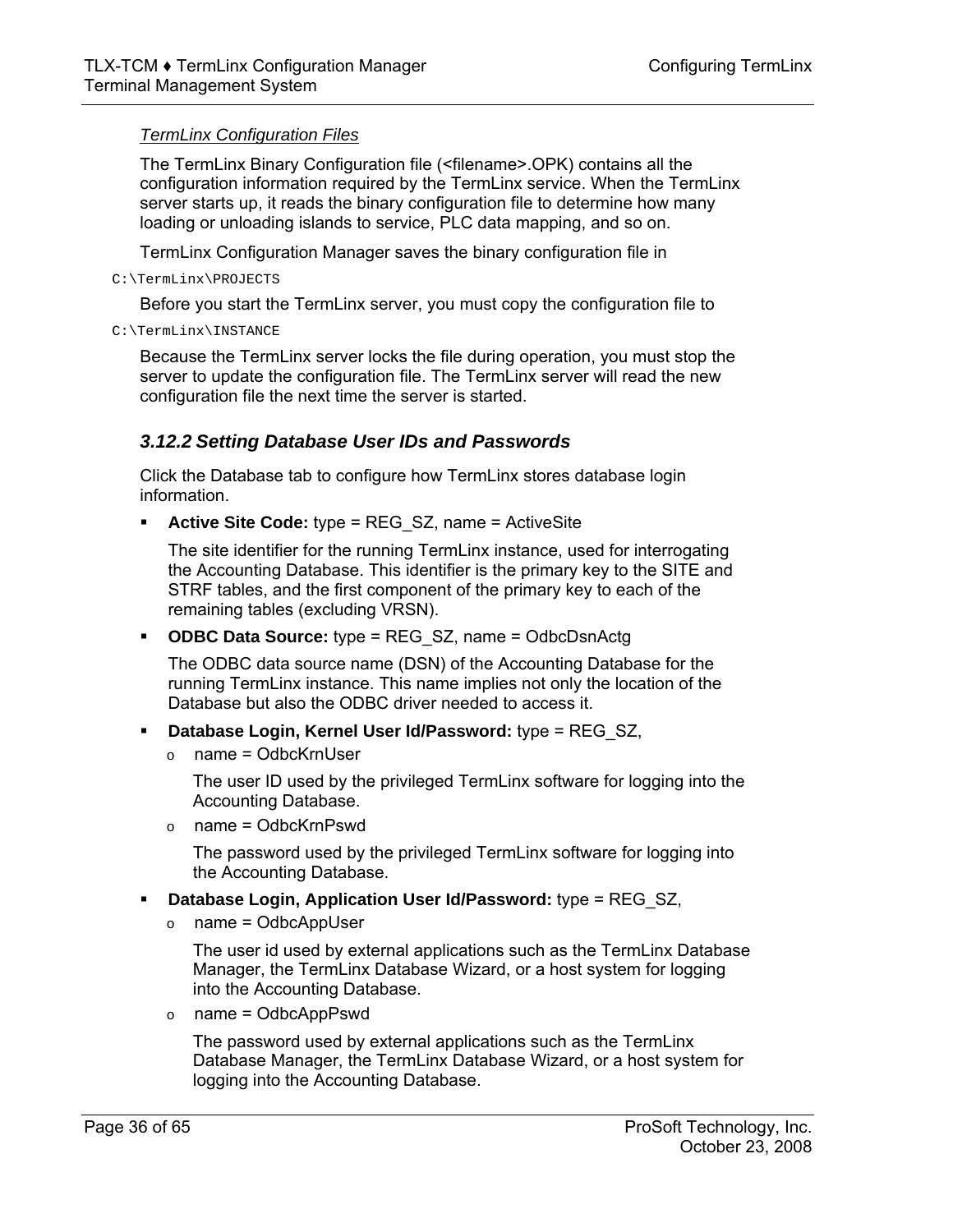**Maximum Connection Retries:** type = REG\_DWORD, name = OdbcConnectMaxRetry

In some boot environments, it may take some time for the database service to become fully operational and ready to respond to connection requests. During boot, the TermLinx kernel repeatedly attempts to connect to the database at a frequency of about one attempt every two seconds until the connection succeeds or this count is exhausted. If missing or erroneous, a value of 120 is assumed.

**Note:** If the TermLinx GUI starts before the database service is ready it may become unresponsive (appear to freeze). The GUI will resume responding when the database connection has been established (or deemed to fail).

**TermLinx Schema Owner:** type = REG SZ, name = OdbcSchema The name of the owner of the database schema that is compatible with the TermLinx system. Two choices are available: "OPACTS" is for use with preexisting database schemas installed originally for TermLinx's predecessor OPACTS, and "TERMLINX" is for use with newer installations. All new installations assume (and require) schema owner "TERMLINX".

#### *Configuration Names and Values for User IDs and Passwords*

The following values are just examples:

- **ActiveSite:** ProSoft
- **OdbcDsnActg:** TERMLINX **OdbcKrnUser:** TERMLINX\_KRN
- **-** OdbcKrnPswd: termlinx krn
- **OdbcAppUser: TERMLINX MGR**
- **OdbcAppPswd:** termlinx mgr
- **OdbcConnectMaxRetry:** 120
- **OdbcSchema:** TERMLINX

## <span id="page-36-0"></span>*3.12.3 Setting Formal Report Printing and File Paths*

Click the Printing tab to configure how TermLinx prints documents and log files.

- **Bill of Lading Port:** type = REG SZ, name = PrinterPortBol The device name of the parallel port connected to the printer of the Bill of Lading (Lift Ticket). This version of TermLinx supports only printers connected directly to physical parallel or USB ports (page [38\)](#page-37-0); serial and network printers are not supported.
- **Bill of Lading Report Definition File:** type = REG SZ, name = **DocDefinitionBol**

The full path to the document definition file for the Bill of Lading (Lift Ticket). This file, which typically has an extension of .RPT, is created by the commercial product Crystal Reports, and normally resides in the instance's current directory ("DirInstance" above). This path should \*not\* be that of a Crystal Reports working file that may be subject to editing.

**Product Receipt Port:** type = REG SZ, name = PrinterPortBou The device name of the parallel port connected to the printer of the Bill of Unlading (Dump Ticket).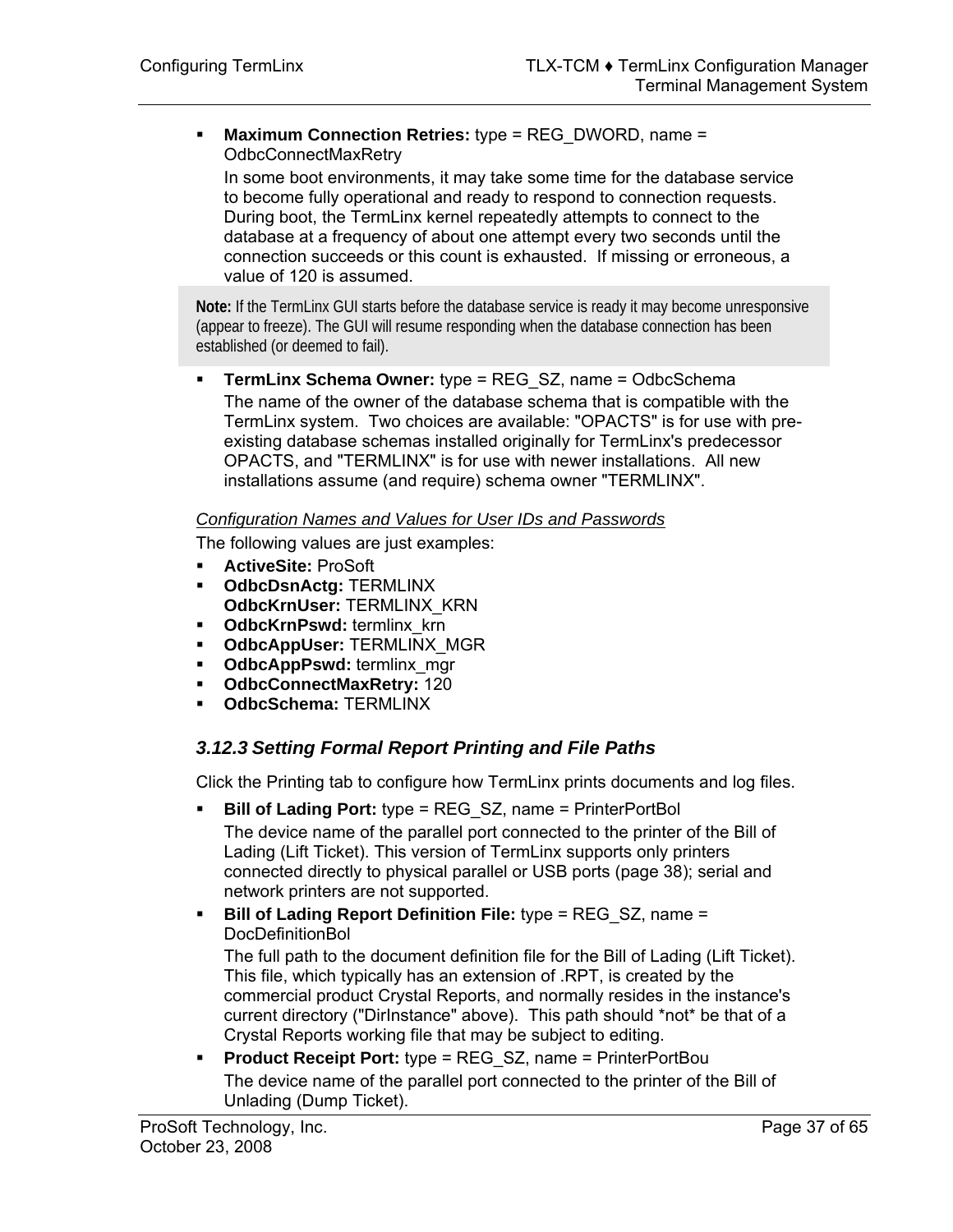#### **Product Receipt Report Definition File:** type = REG SZ, name = DocDefinitionBou

The full path to the document definition file for the Bill of Unlading (Dump Ticket). This file, which typically has an extension of .RPT, is created by the commercial product Crystal Reports, and normally resides in the instance's current directory ("DirInstance" above). This path should \*not\* be that of a Crystal Reports working file that may be subject to editing.

**Transaction Log Port:** type = REG SZ, name = PrinterPortLog

The device name of the parallel port connected to the printer of the Transaction Log.

#### *Configuration Names and Values for Document Printing*

The following values are just examples:

- **PrinterPortBol:** LPT1:
- **DocDefinitinBol:** C:\TermLinx\Instance\BOL.rpt
- **PrinterPortBou:** LPT2:
- **DocDefinitionBou:** C:\TermLinx\Instance\BOU.rpt
- **PrinterPortLog:** LPT3:

#### <span id="page-37-0"></span>*USB Printer Configuration Tip*

Although TermLinx is designed to output to a printer physically connected to the computer's LPT port, you can create a "virtual" LPT port that allows you to connect to a printer that uses a USB connection.

For a general discussion of how to configure virtual ports on a computer, please refer to Microsoft knowledgebase article 154498 [http://support.microsoft.com/kb/314499/.](http://support.microsoft.com/kb/314499/) 

**Important:** Your computer must be configured to allow File and Printer Sharing. If you have not already done so, please install and enable the File and Printer Sharing service in your Local Area Connection Properties.

| General                                                                                                                           |  |  |  |  |  |
|-----------------------------------------------------------------------------------------------------------------------------------|--|--|--|--|--|
| Connect using:                                                                                                                    |  |  |  |  |  |
| ■■ Intel(R) PRO/100 VE Network Conne<br>Configure                                                                                 |  |  |  |  |  |
| This connection uses the following items:                                                                                         |  |  |  |  |  |
| File and Printer Sharing for Microsoft Networks<br>□ 粵QoS Packet Scheduler<br>Del "allemet Protocol (TCP/IP)                      |  |  |  |  |  |
| Uninstall<br><b>Install</b><br>Properties                                                                                         |  |  |  |  |  |
| Description<br>Allows other computers to access resources on your computer<br>using a Microsoft network.                          |  |  |  |  |  |
| IV Show icon in notification area when connected<br>$\triangledown$ Notify me when this connection has limited or no connectivity |  |  |  |  |  |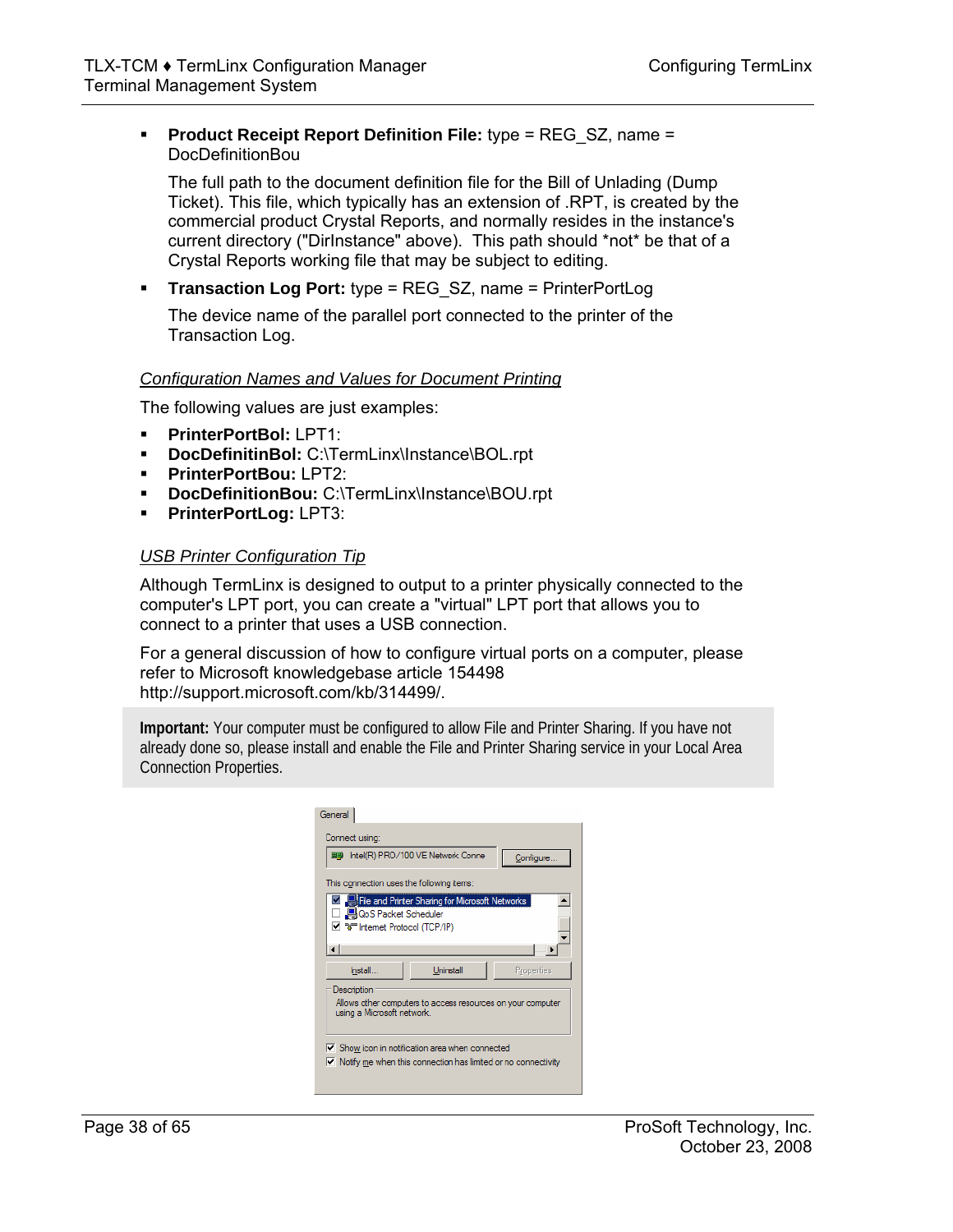*To configure TermLinx to use a USB printer*

- **1** Install the driver for your USB printer.
- **2** Open the Printer Properties dialog box, and then click the Sharing tab.

| Sharing                                                                                                                                                                                                                                                            |
|--------------------------------------------------------------------------------------------------------------------------------------------------------------------------------------------------------------------------------------------------------------------|
| You can share this printer with other users on your network. To<br>enable sharing for this printer, click Share this printer. Windows<br>Firewall is already configured to allow the sharing of printers with<br>other computers on the network.                   |
| C Do not share this printer                                                                                                                                                                                                                                        |
| Share this printer                                                                                                                                                                                                                                                 |
| Share name: TermLinx                                                                                                                                                                                                                                               |
| $\triangleright$ List in the directory                                                                                                                                                                                                                             |
| Drivers<br>If this printer is shared with users running different versions of<br>Windows, you may want to install additional drivers, so that the<br>users do not have to find the print driver when they connect to<br>the shared printer.<br>Additional Drivers. |
|                                                                                                                                                                                                                                                                    |

- **3** Select "Share this printer", and make a note of the Share Name.
- **4** Click OK to save your settings and dismiss the dialog box.
- **5** Click Start / Settings / Control Panel, and then open System. Make a note of the full computer name, for example "termlinx.domain.com".
- **6** Click Start, and then click Run.
- **7** In the Open box, type cmd, and then click OK.
- **8** Type

net use lpt2 \\<Full Computer Name>\<USB Printer Name> /persistent:yes

where *<Full Computer Name>* is the computer name noted in step 2, and *<USB Printer Name>* is the name of your USB printer, from step 1. Press [Enter] to execute the command.

**9** To quit the command prompt, type exit, and then press ENTER.

**Important:** You must set this as the default Windows printer.

Use the virtual printer port (LPT2 in this example) in your TermLinx configuration.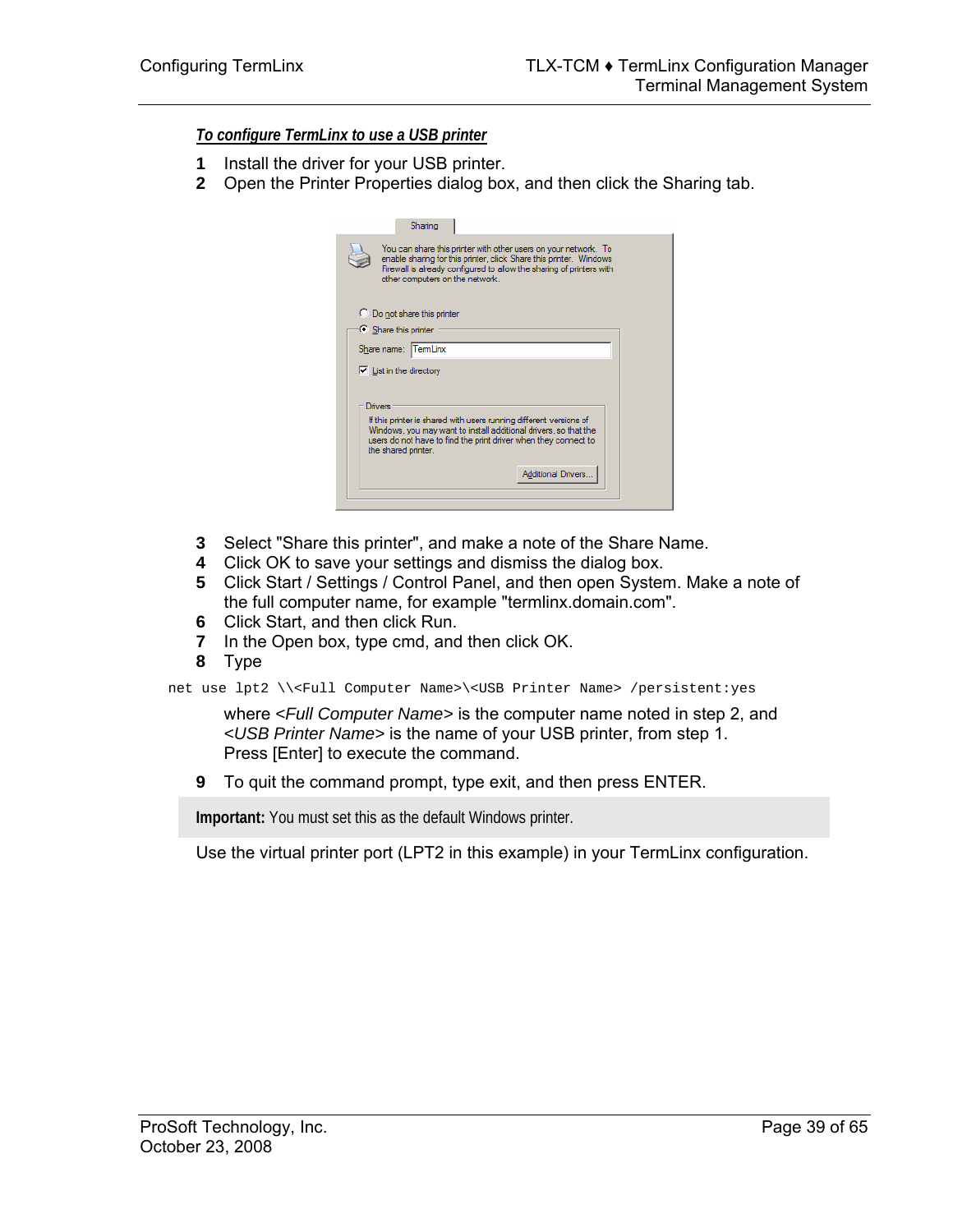## *3.12.4 Setting PLC Connection Information*

Click the PLC connection tab to configure how TermLinx connects to the PLC.

**Station Path:** type = REG SZ, name = RSLinxStationPath

The path definition from the TermLinx computer to the processor. For an application where the computer is connected to the processor through a Rockwell Ethernet adapter(1756-ENET/1756-ENBT) in the same rack. this value should be entered as follows:

16.12.<1756-ENBT/1756-ENET IP address in ASCII mode>.1.<ControlLogix Processor Slot Number>

For example, if the 1756-ENET card IP address is 105.102.0.65 and the processor is located in the same rack in slot 0, the station path would be set as follows:

16.12.49.48.53.46.49.48.50.46.48.46.54.53.1.0

**Processor Type:** type = REG\_SZ, name = RSLinxProcType

The processor type code for the other end of the RSLinx connection. Valid choices are: "PLC5" and "SLC500" (use "PLC5" for connection to a CL5550).

**RSLinx Driver:** type = REG\_SZ, name = RSLinxDriver

The RSLinx driver used for communicating with the PLC.

**RSLinx Port Id:** type = REG SZ, name = RSLinxPortId

The RSLinx port id provided to the driver when communicating with the PLC. Valid values are "AB:LOCAL", "AB:NAME", and "AB:CIP".

- **Processor Poll Timeouts Kernel / Application:** type = REG\_DWORD,
	- $\circ$  name = RSLinxTmotKrn

The timeout in milliseconds used for critical ("kernel") RSLinx polls from TermLinx to the PLC. This number should be large enough so that a timeout occurs only when the connection is genuinely lost.

 $\circ$  name = RSLinxTmotApp

The timeout in milliseconds used for non-critical ("application") RSLinx polls from TermLinx to the PLC. This number should be large enough so that most polls succeed but small enough so that a genuinely lost connection does not overly degrade system response.

#### *Configuration Names and Values for PLC Connection*

The following values are just examples:

- **RSLinxStationPath:** 0.43.1.0
- **RSLinxProcType:** PLC5
- **RSLinxDriver:** AB\_KT-1
- **RSLinxPortId:** AB:LOCAL
- **RSLinxTmotKrn:** 5000
- **RSLinxTmotApp:** 1000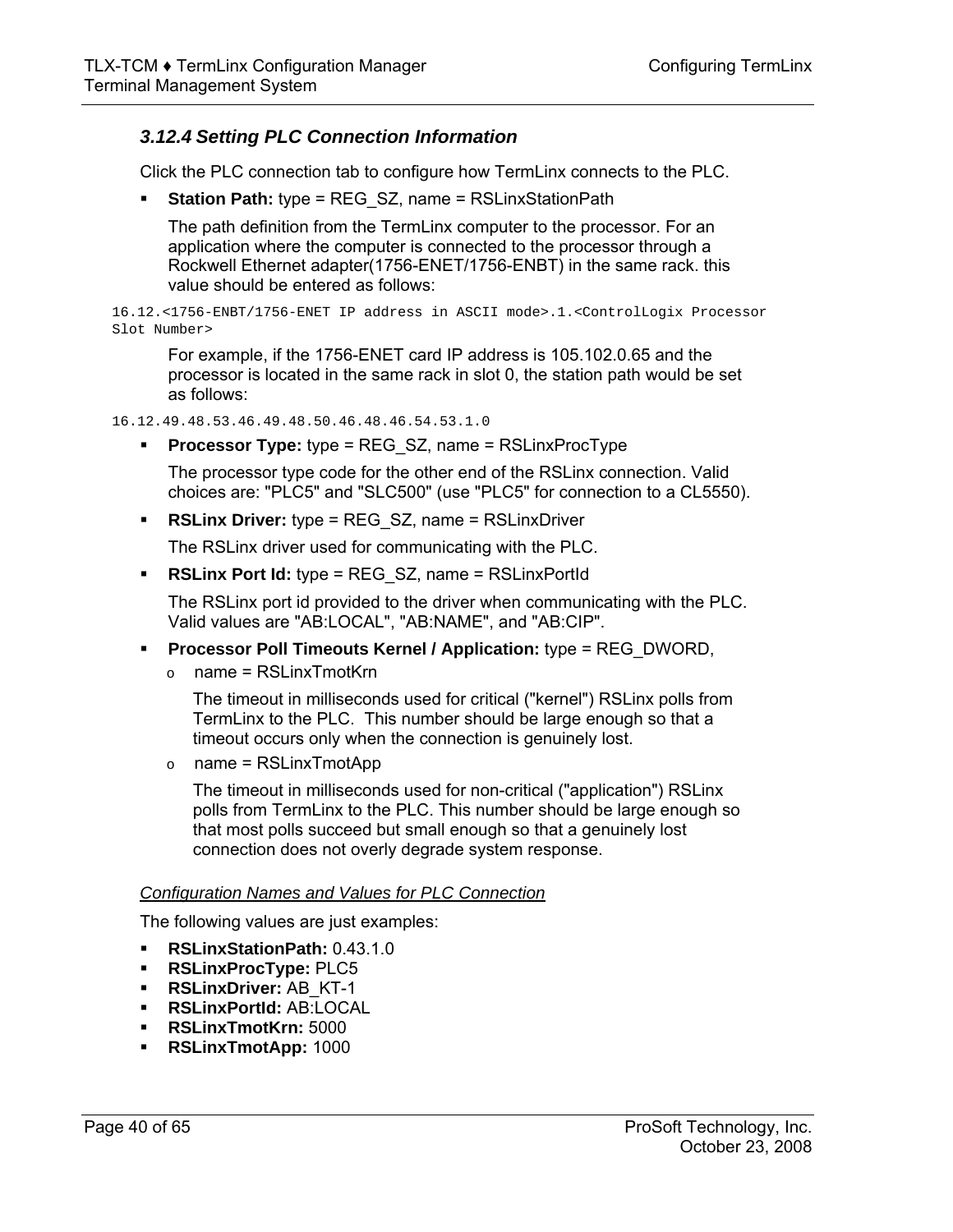## *3.12.5 Setting Batch Controller Application Info*

Click the Batch controllers tab to configure how TermLinx communicates to a batch controller.

**Batch Controller Application #1:** type = REG SZ, name = RunBCApp<nn>

The full path to the executable (program file or command file) that is to run instance "<nn>" of an external Batch Controller driver. "<nn>" is replaced by "01" to specify the executable of the first Batch Controller instance, is incremented by 1 to "02" to specify the second instance, and so on until the value for "<nn>" is not found. "<nn>" has no significance to TermLinx except to distinguish multiple instances, to associate with each instance its arguments using "RunBCArg<nn>", and to specify the order of startup. TermLinx supplies two Batch Controller Applications: "BctlAccu.exe" for interfacing with AccuLoad batch controllers, and "BctlTled.exe" for interfacing with Toledo Weigh Scale batch controllers. Both programs, if installed, should reside in folder "C:\TermLinx\Programs".

**Batch Controller #1 Arguments:** type = REG\_SZ, name = RunBCArg<nn>

The arguments to the Batch Controller instance invoked by "RunBCApp<nn>" for corresponding "<nn>", when required.

Each running instance of a TermLinx-supplied Batch Controller Application manages the interface to all corresponding devices accessible through a single serial port. This access may be to a single batch controller device via an RS-232 connection, or it may be to many such devices residing on a RS-485 multidrop loop. The three arguments to either "BctlAccu.exe" or "BctlTled.exe" specify the local port number and characteristics of that serial connection; arguments are, in order: (1) the number of the COM port to be used, (2) the baud rate of the connection, and (3) two characters specifying the parity and number of data bits for the connection. For example, "1 9600 e7" specifies "use COM1 at 9600 baud with Even parity and 7 data bits". Do NOT use the same COM port number for more than one Batch Controller driver instance.

- **Batch Controller Application #2:** type = REG SZ, name = RunBCApp<nn> See *Batch Controller Application #1* above.
- **Batch Controller #2 Arguments:** type = REG\_SZ, name = RunBCArg<nn> See *Batch Controller Arguments #1* above.

#### *Configuration Names and Values Batch Controllers*

The following values are just examples:

- **RunBCApp01:** C:\TermLinx\Programs\BctlAccu.exe
- **RunBCArg01:** 1 9600 e7
- **RunBCApp02:** C:\TermLinx\Programs\BctlTled.exe
- **RunBCArg02:** 2 9600 e7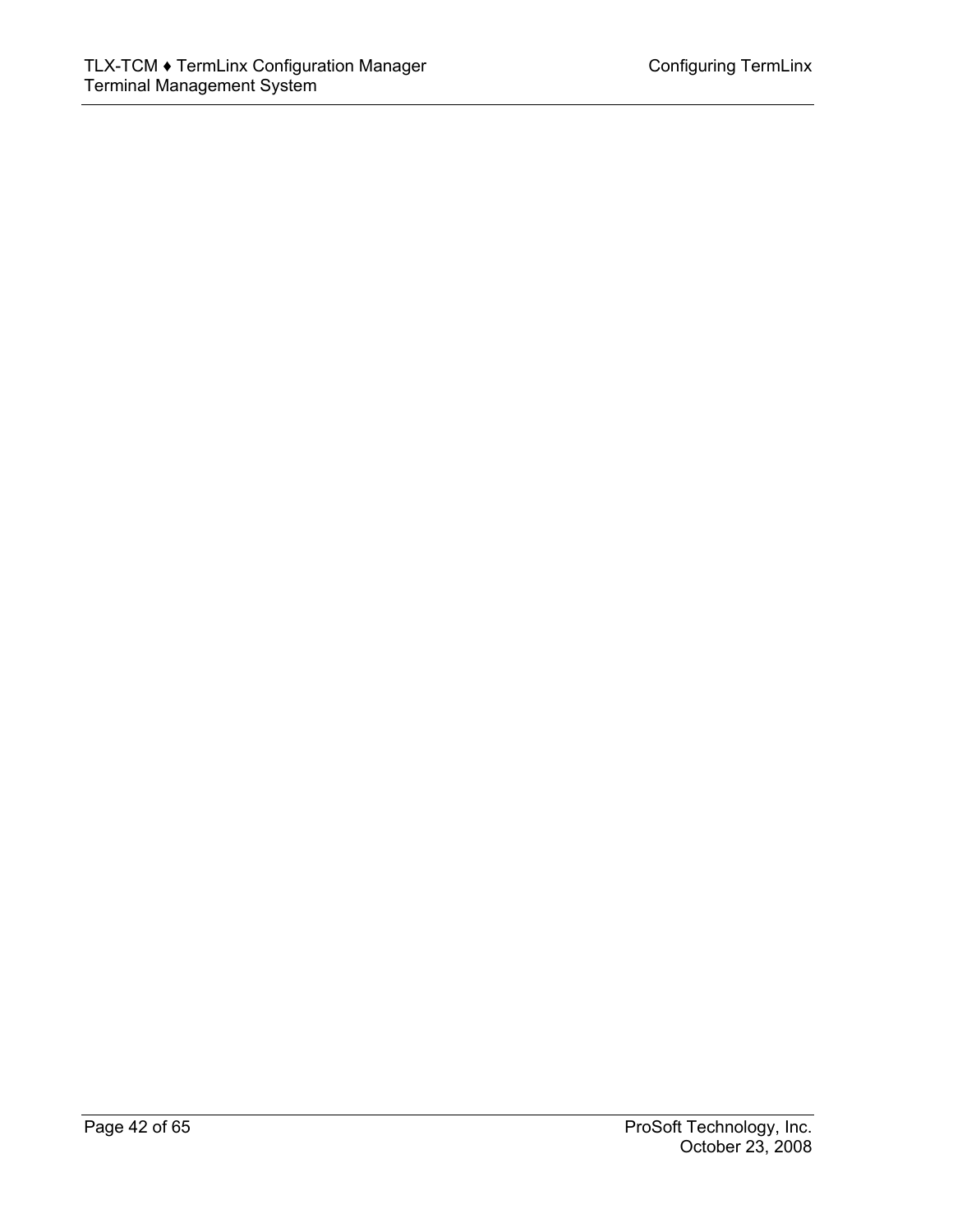# <span id="page-42-0"></span>**4 Configuring the TermLinx AccuLoad Interface**

#### *In This Chapter*

[AccuLoad Driver Interface.](#page-44-1)....................................................................[45](#page-44-1) 

### **4.1 Program Settings**

<span id="page-42-1"></span>TermLinx supports four AccuLoad models as TermLinx batch controllers: the AUT, the STD, the III-S, and the III-X.

Some settings for AccuLoad must be matched by corresponding settings in the TermLinx configuration file, which you create and maintain with TermLinx Configuration Manager. Some AccuLoad settings must also be matched by arguments given to the invocation of the Batch Controller Driver program.

Settings that must match between TermLinx and AccuLoad are indicated with a highlight in the following tables.

| Point | <b>Description</b>             | Cfq     | Value           | <b>Notes</b>                                     |
|-------|--------------------------------|---------|-----------------|--------------------------------------------------|
| 02    | Pulse Output to Printer        |         | 0/1             | No local printer                                 |
| 03    | <b>Maximum Preset Quantity</b> |         |                 | Maximum vehicle capacity or greater, or<br>00000 |
| 19    | Communication Type             | $\star$ | 1/3             | Secure protocol?                                 |
| 20    | <b>Communication Control</b>   |         | 3               | Remote control                                   |
| 21    | <b>Communication Address</b>   | $\ast$  | <value></value> | On same communications loop all<br>distinct      |
| 26    | Military/Standard Time         | $\star$ | 0/1             | 12-hour clock?                                   |
| 32    | <b>Flashing Totals Display</b> |         | 0               | Interferes with prompt download                  |
| 37    | Auto Preset Mode               |         | 1               | Prevent change at AccuLoad                       |
| 52    | <b>Display Units</b>           | $\star$ | 1/2/4           | <b>Metric</b>                                    |
| 53    | <b>Preset Delivery Display</b> | $\star$ | 00/11/22        | Compensation                                     |
| 64    | <b>Temperature Units</b>       | $\star$ | 0/2             | <b>Metric</b>                                    |
| 65    | Reference Temperature          |         | 0150            | If required                                      |
| 67    | Protect Codes 90 to 96         |         | 0/1             | Must download density                            |
| 68    | Programming thru Comm          |         | 2/1             | Depending on #67                                 |

## *4.1.1 AccuLoad AUT ("AccuLoad I")*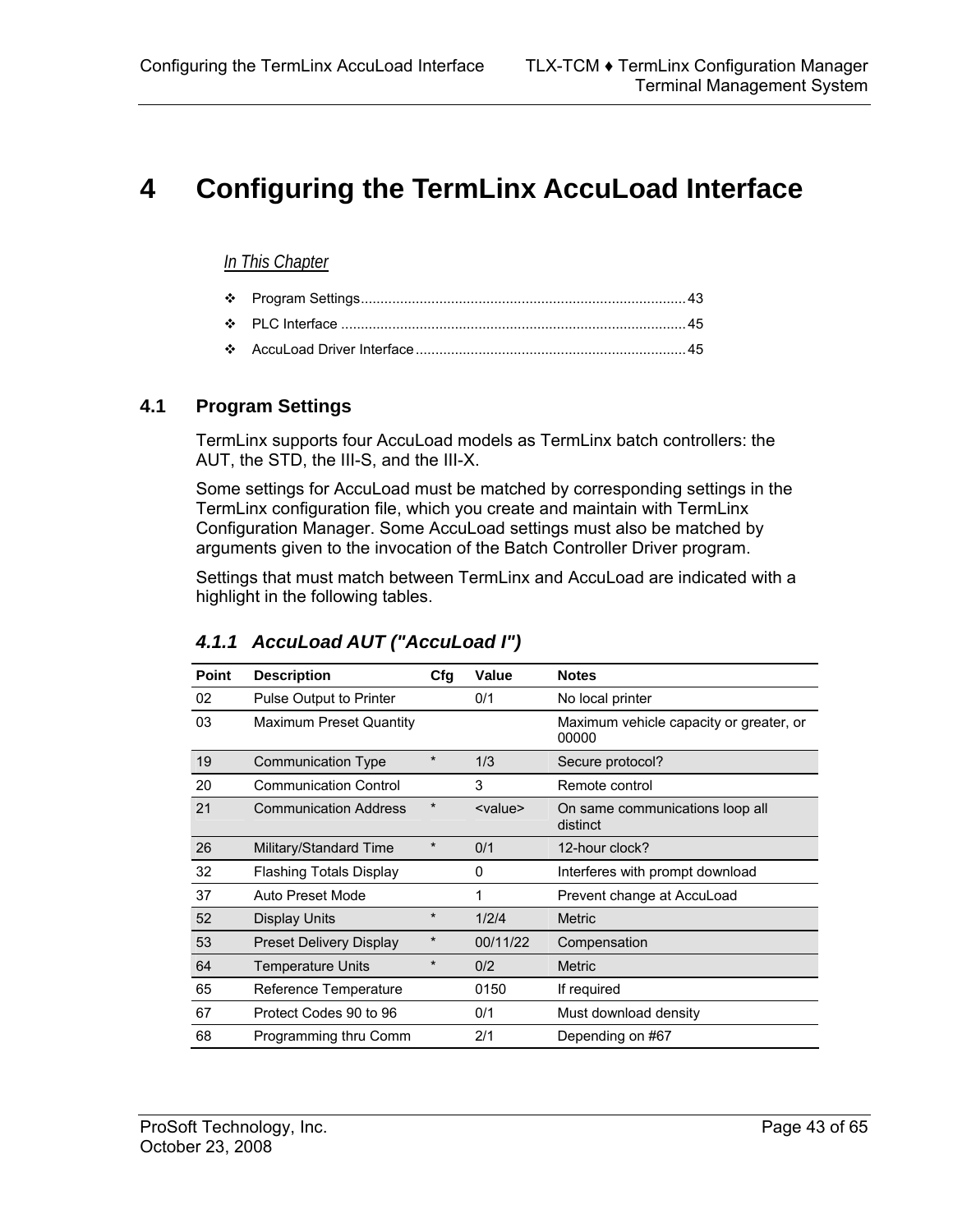| Point | <b>Description</b>            | Cfg     | Value           | <b>Notes</b>                         |
|-------|-------------------------------|---------|-----------------|--------------------------------------|
| 69    | <b>Pressure Units</b>         | $\star$ | 0/2/3           | <b>Metric</b>                        |
| 73    | Stand-Alone Timeout           |         | $1$ xxx/x000    | No standby mode                      |
| 91    | API Table & Product<br>Select |         | <value></value> | Correspond to TermLinx product/blend |
| 92    | <b>Reference Density</b>      |         |                 | Downloaded                           |
| 93    | <b>Compressibility Factor</b> |         | 00000           | Use reference density                |
| 96    | <b>Print Button Operation</b> |         | 0               | Allow End Tran at island             |

## *4.1.2 AccuLoad STD ("AccuLoad II")*

| <b>Point</b> | <b>Description</b>                  | Cfg     | Value           | <b>Notes</b>                                                                   |
|--------------|-------------------------------------|---------|-----------------|--------------------------------------------------------------------------------|
| 107          | <b>Flashing Totals Display</b>      |         | 0               | Interferes with prompt                                                         |
| 301          | <b>Transaction Control</b>          |         | 1               | Allow End Tran at island                                                       |
| 302          | <b>Maximum Preset Quantity</b>      |         | <value></value> | Maximum vehicle capacity or greater, or<br>00000                               |
| 303          | Minimum Preset Quantity             |         | <value></value> | Minimum authorizable volume or less, or<br>00000                               |
| 304          | Auto Preset Mode                    |         | 1               | Prevent change at AccuLoad                                                     |
| 345          | Volume Type, Preset                 | $\star$ | <value></value> | Compensation                                                                   |
| 346          | Volume Type, Delivery               | $\star$ | <value></value> | Compensation                                                                   |
| 441          | <b>Temperature Units</b>            | $\star$ | 0/2             | <b>Metric</b>                                                                  |
| 442          | Reference Temperature               |         | 0150            | If required                                                                    |
| 444          | API Table & Product Select          |         | <value></value> | Correspond to TermLinx product/blend                                           |
| 445          | <b>Reference Density</b>            |         |                 | Downloaded if no dmtr                                                          |
| 541          | <b>Pressure Units</b>               |         | 0/2/3           | Metric                                                                         |
| 544          | <b>Pressure Coefficient</b>         |         | 00000           | Use density                                                                    |
| 701/5        | <b>Communication Type</b>           | $\star$ | 1/2             | Secure protocol?                                                               |
| 702/6        | <b>Communication Control</b>        | $\star$ | $\overline{2}$  | Remote control                                                                 |
| 703/7        | <b>Baud Rate</b>                    | $\star$ | <value></value> | On same communications loop all same;<br>match jumper on any/all AUT on loop   |
| 704/8        | Data Format                         | $\star$ | <value></value> | On same communications loop all same;<br>must be 0 (E7) on loop containing AUT |
| 709          | <b>Communication Address</b>        | $\star$ | <value></value> | On same communications loop all distinct                                       |
| 741          | Programming thru Comm               |         | $\overline{2}$  | Must download density                                                          |
| 742          | <b>Communications Timeout</b>       |         | <value></value> | Longer than longest scan time of driver, or<br>000                             |
| 743          | <b>Communications Alarm</b><br>Mode | 1       | <value></value> |                                                                                |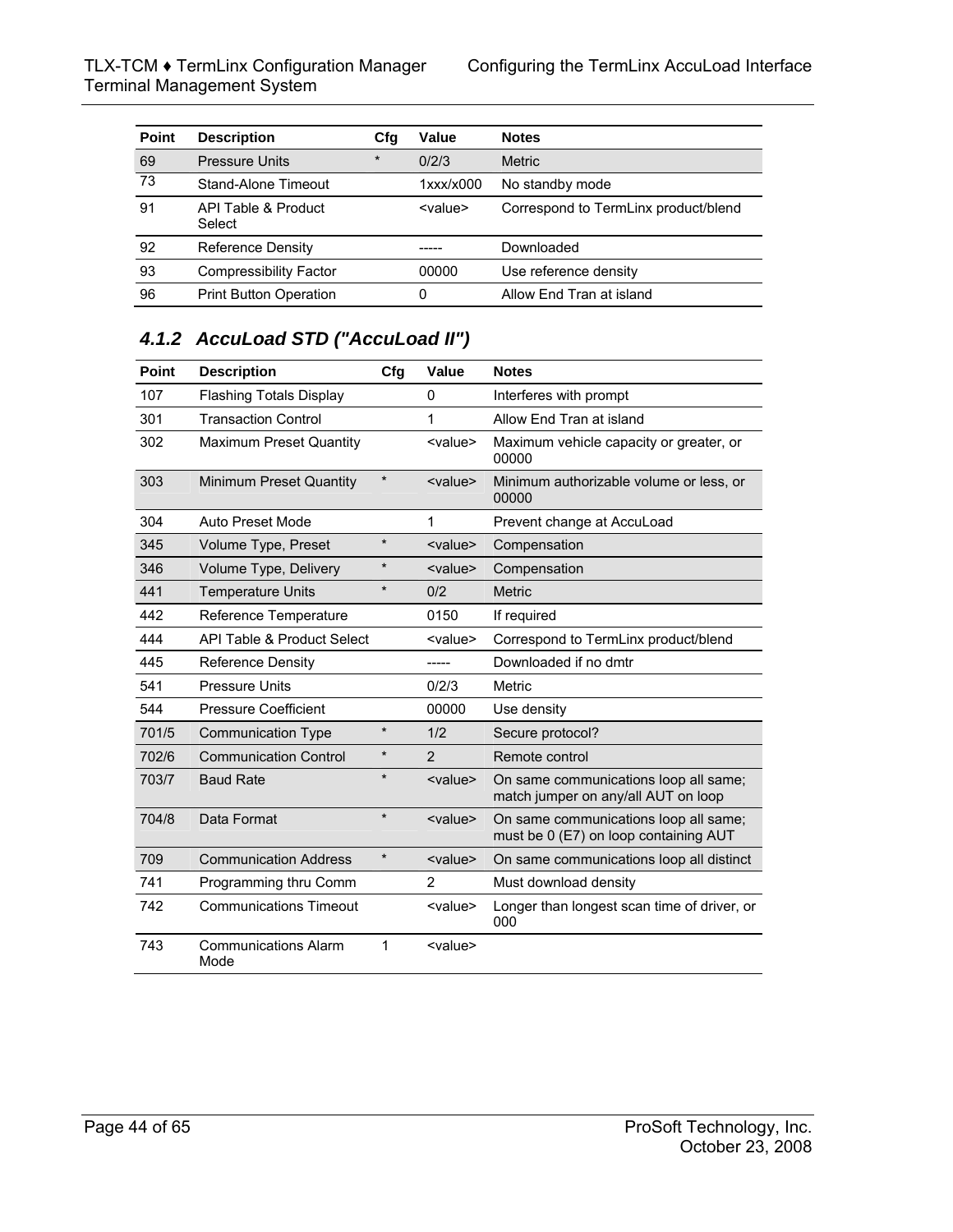## **4.2 PLC Interface**

<span id="page-44-0"></span>AccuLoad uses the following groups of PLC data points:

- Producer **Signals** Current accumulators Alarms and status Live accumulators
- **Consumer** Batch controller program Estimated/requested volume

| N:1928 | lii DRVR P |    | B.  |     | Driver number                        |
|--------|------------|----|-----|-----|--------------------------------------|
| N:194& | lii RPIN   | P. | B.  |     | PIN number                           |
| N:196& | lii RTSOP  |    |     | B X | Selected Transaction sequence number |
| N:198  | lii RTSL   | w  | - B | X.  | Selected Transaction candidate index |

## **4.3 AccuLoad Driver Interface**

<span id="page-44-1"></span>The AccuLoad terminal consists of a display screen and a keypad.

AccuLoad prompts a driver to enter a response from the keypad. This response consists of zero or more digits followed by the "E" key. At an AccuLoad-STD, the string of digits must also be preceded by the "E" key.

## *4.3.1 AccuLoad Prompts*

#### *Ready*

While an island is off-line, the AccuLoad displays a "Ready" prompt. From the "Ready" prompt, an authorized driver can:

- **Enter Program Mode.**
- **Place the island off-line manually through the TMI.**
- **Place the island off-line automatically if there is an alarm condition.**
- Clear an alarm condition to place the island back on-line.

#### *Enter Driver No.*

When an island is online, the AccuLoad continuously displays an "Enter Driver No." prompt.

#### *Enter PIN*

For security reasons, the AccuLoad may be configured to require a Personal Identification Number or password as well as a Driver Number. A driver normally has 15 seconds to enter a PIN, otherwise the AccuLoad returns to the "Enter Driver No." prompt.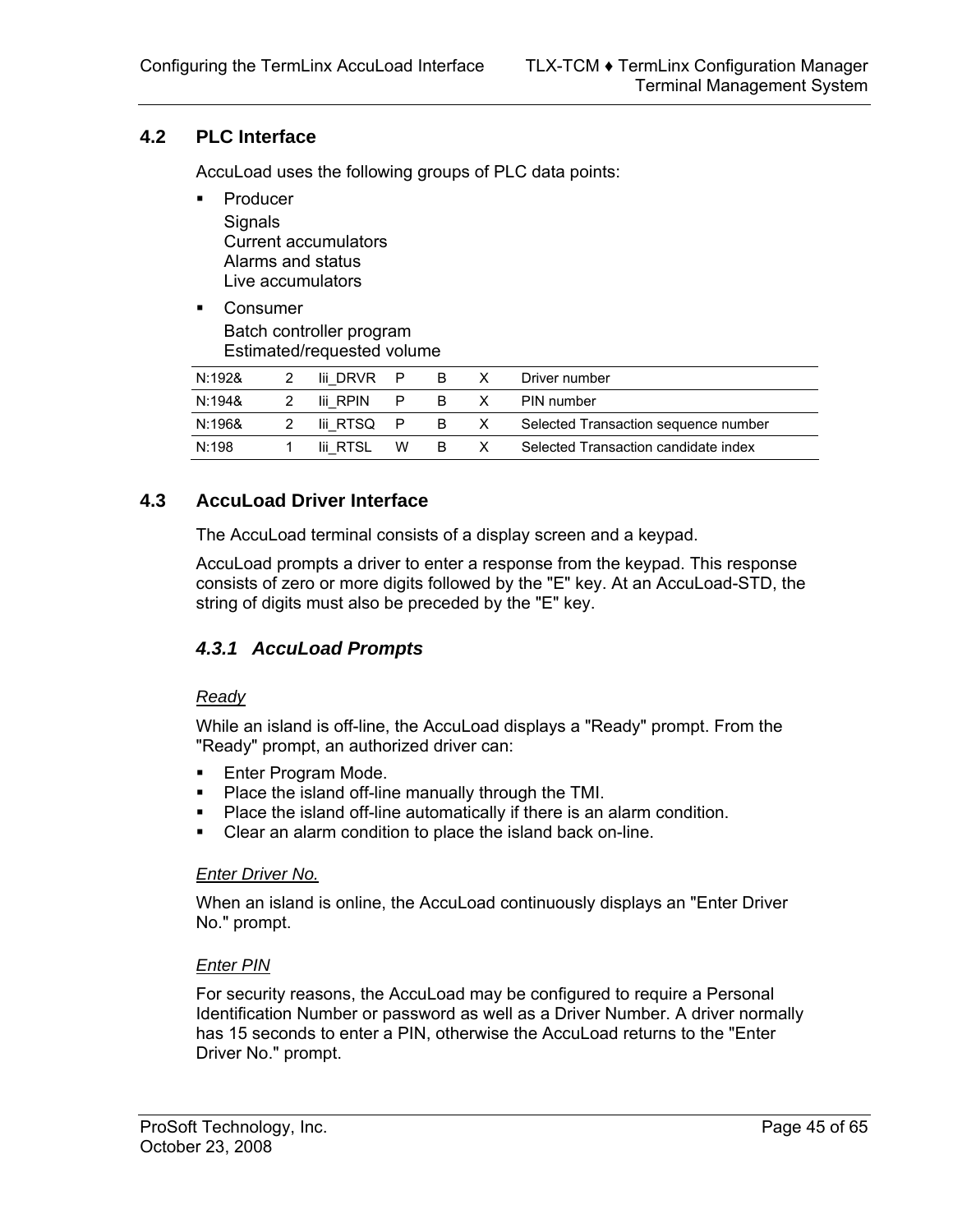After a driver enters the PIN, the AccuLoad looks up the driver's database record, and returns one of the following prompts:

- "INVALID" Driver number not found, or incorrect PIN; reverts to the "Enter Driver No." prompt after 10 seconds or upon any entry.
- "NO TRANSACTIONS" Driver valid, but no standby Transactions valid for this driver and this island; reverts to "Enter Driver No." prompt after 10 seconds or upon any entry.
- "1E-Select E-Next" Alternates with the vehicle "equipment type" for one of the valid standby Transactions; reverts to "Enter Driver No." prompt after 30 seconds. An entry of "1" issues an initial "Start" for the selected Transaction; any other entry rotates the selection to the next valid Transaction and restarts the timeout.

#### *Start*

Upon selection, the Transaction undergoes an initial "Start" at the island.

#### *Can't Authorize*

If the Start fails, the prompt "CAN'T AUTHORIZE" is issued, remaining for 10 seconds (or until any entry) before reverting to the idle prompt.

#### *Preset*

Upon Transaction authorization the AccuLoad displays its usual "preset" prompt. The Driver starts Product flow with the "Set" key; the preset amount cannot be altered. During flow, the Driver uses the "Start" and "Stop" keys as necessary. When done, the AccuLoad can terminate the Transaction itself, or, if necessary, the Driver may do so with the "Print" key.

Upon Transaction termination, the AccuLoad normally reverts to the "Enter Driver No." prompt, unless the original preset amount exceeds the amount actually transferred by at least the configured "Minimum Splittable Residue"

#### *nnn Left-Split*

For transactions where the original preset amount exceeds the amount actually transferred, the AccuLoad issues the prompt "nnn Left-Split?" (where "nnn" is the residue) alternating with "1E-No, 2E-Yes".

- YES
	- The residue becomes the preset for a split Transaction
- NO, or no entry for 30 seconds The residue is discarded
- Any other entry repeats the prompt and restarts the timeout.

After this selection the AccuLoad reverts to the idle prompt.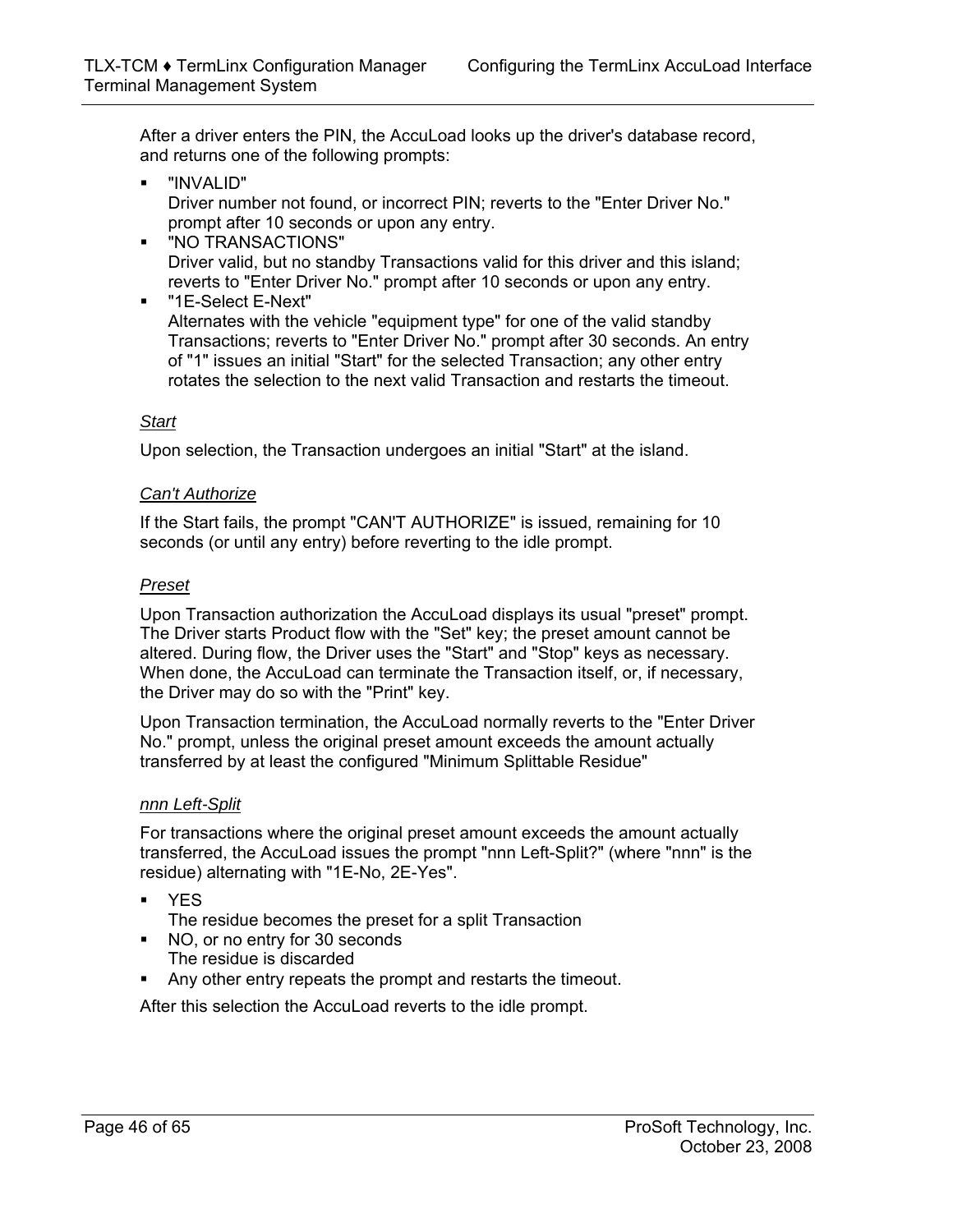# <span id="page-46-0"></span>**5 TermLinx PLC Ladder Logic Interface**

### *In This Chapter*

## **5.1 The PLC As a Batch Controller**

<span id="page-46-1"></span>TermLinx requires ladder logic in the PLC processor to communicate with the TermLinx server. The TermLinx computer requires a communications interface via RSLinx to the processor.

- **1** TermLinx requests an initial "start" of the transaction, by latching "PLC request enable transaction". The PLC must accept or reject the request, based on "authorization permissive" status (maintained by the PLC).
	- o Accept: The PLC latches "xqv accept enable"; TermLinx will unlatch both this and "PLC request enable transaction".
	- o Reject: The PLC unlatches "PLC request enable transaction". This handshake is required for all islands, including those whose primary batch controller is another device such as an AccuLoad.
- **2** If the PLC accepts the "start" request, TermLinx passes control of the transaction to the batch controller. The PLC may use the handshake in (1) above to change its internal state to, for example, "transaction in progress", for modifying its behavior under such conditions as "ground strap not connected" (while "transaction in progress" this should be alarmed; otherwise it does not matter).
- **3** The PLC should maintain status bits in Nxx:3, in particular:
	- o "flowing": product is moving (for example, "pump is on").<br>
	o "busy in sequence": any sequence or state or transition t
	- "busy in sequence": any sequence or state or transition that should prevent a transaction from being "end"ed (for example, pump on, valve open, and so on.).
- **4** While a transaction is in progress, the user may "stop" and/or "start" it as necessary:
	- o "Stop": TermLinx latches signal "PLC stop transaction"; the PLC should stop the pump and close valves, and acknowledge by clearing the signal.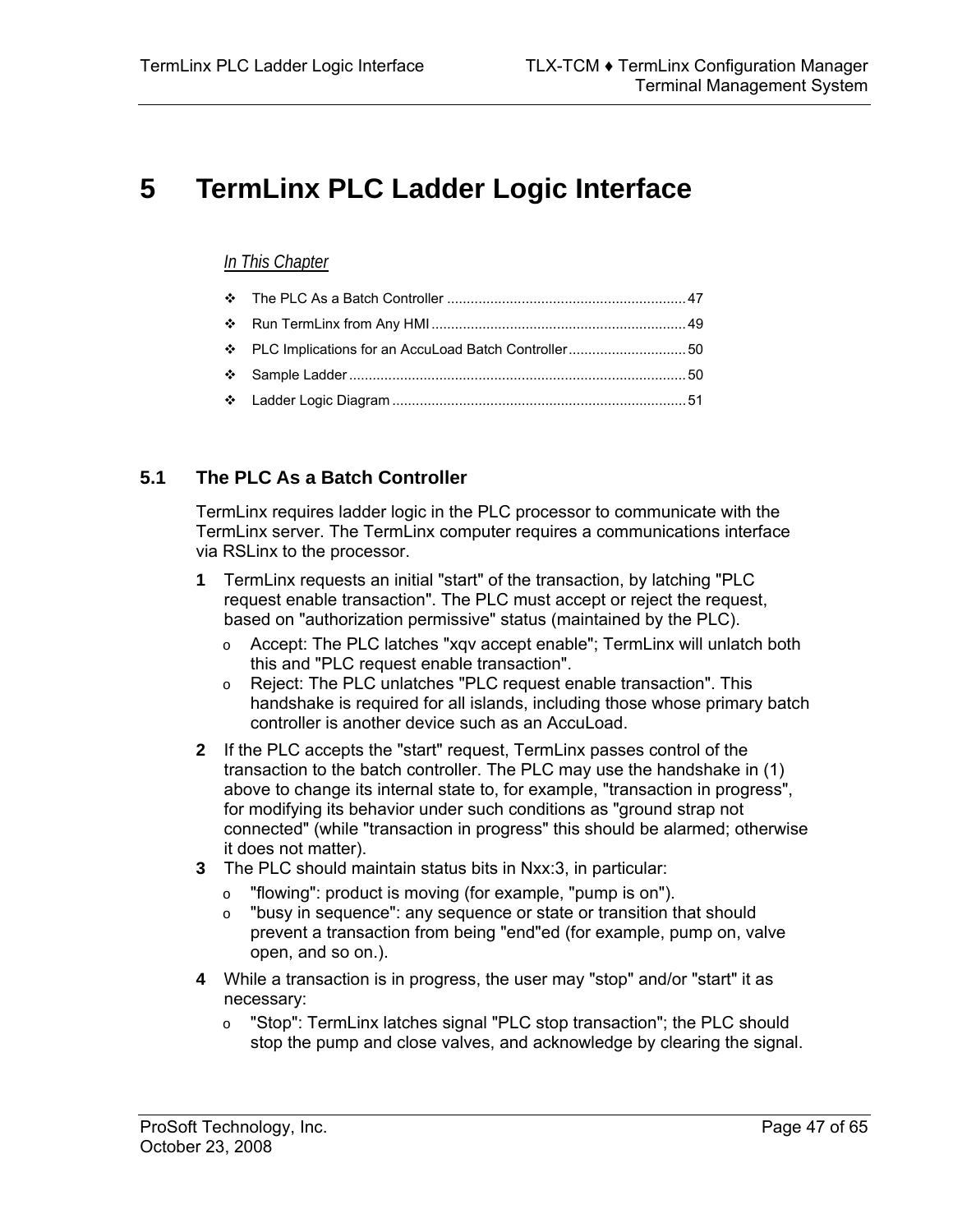o "Start": TermLinx issues the same "request enable" signal as initially; the PLC responds in the same manner. A "start" from the HMI should **not** start the pump; a driver should confirm the start by pressing a "Start" (Green) button at the island.

"Start" (Green) and "stop" (Red) commands may also be issued from buttons at the island. The PLC must latch signals "xqv island start" and "xqv island stop" respectively; TermLinx responds to the PLC through signals "PLC request enable transaction" and "PLC stop transaction" respectively. Pressing the Start or Stop buttons at the island is identical to pressing "start" or "stop" at the HMI, except that the Start button should not be operational (and not signal "xqv island start") if a transaction has not been authorized (through an initial "start" handshake), and otherwise may start the pump (which should not be available at the HMI).

**Important:** For an island whose primary batch controller is another device such as an AccuLoad, "start" and "stop" commands issued at the device are not intercepted by TermLinx; PLC detection of such commands must rely on connection of appropriate signal lines from the device to the PLC.

**5** The transaction may be ended either by the PLC (for example, when the batch size requested has been reached) or by the HMI. The HMI will not allow the transaction to end while status "busy in sequence" is on. This allows the transaction to be properly terminated in the physical sense by the PLC before being terminated in the financial or authorization sense by the Driver.

When the PLC ends a transaction, it signals TermLinx by latching signal "xqv post transaction", and releases any internal "transaction in progress" state. When TermLinx ends a transaction (for example, from the HMI "end" button), TermLinx latches "xqv post transaction" (signaling itself of the termination), and also latches "PLC end transaction" to signal the PLC to release any internal "transaction in progress" state. The PLC should respond by unlatching the "PLC end transaction", so that it can detect the signal's occurrence at the end of the next transaction, although TermLinx itself does not require the signal to be acknowledged.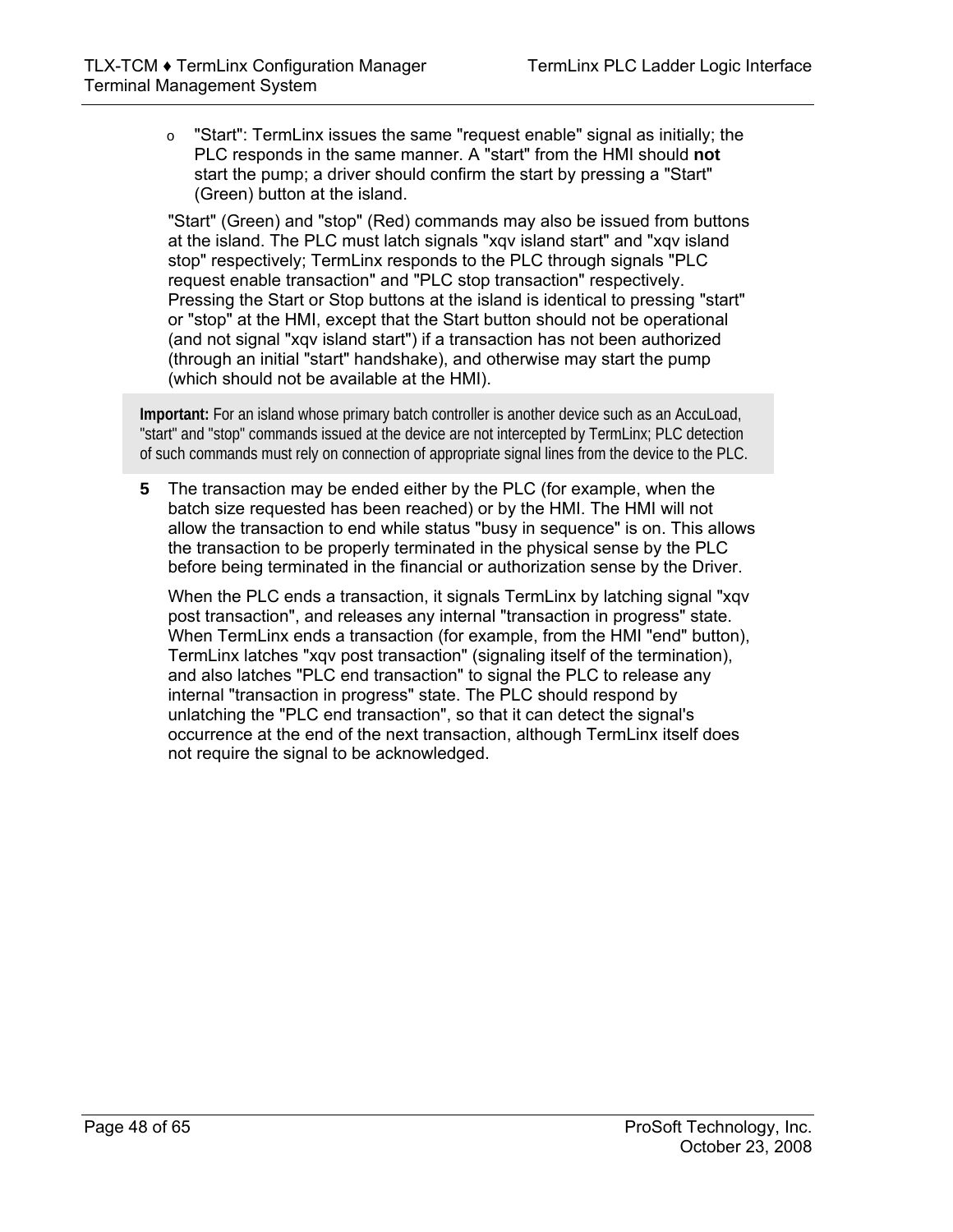## **5.2 Run TermLinx from Any HMI**

<span id="page-48-0"></span>You can set up TermLinx to run from any HMI. If you selected the "RSView Template" feature during installation and your HMI is RSView, much of the work has been done for you.

#### *To run TermLinx from within your HMI application:*

- **1** Create an HMI form with a command button named "cmdTermLinx". The operator will push this button to log into the TermLinx GUI.
- **2** Add to your project a reference to:
	- o TermLinx Overview, XYZ, v 4.0.0 (or whichever subsequent version is available), where "XYZ" identifies the TermLinx overview appropriate for your site. There can be only one TermLinx overview in use at a site; if you have multiple references to choose from, BE SURE that your HMI application includes only one such.
- **3** Drop the VBA script that follows into the form.
- **4** Compile and build your HMI application.
- **5** Ensure that there exists a System Environment variable called "TermLinx\_Embedded" (without the quotes) whose value is the complete command line for starting your HMI application. (If you selected the "RSView" feature during TermLinx installation, this variable is already set up to run the template RSView project that you installed -- see the TermLinx startup command file "TermLinx.cmd" for more information.)

#### *VBA Script*

```
Dim clsTermLinx As clsTlnxOvrw ' class for TermLinx interface 
Sub Form_Load() 
' called when the HMI form is loaded 
  On Error Resume Next 
  If clsTermLinx Is Nothing Then 
    Set clsTermLinx = New clsTlnxOvrw ' create an instance of the class 
  End If 
End Sub 
Sub Form_Unload() 
' called when the HMI form is unloaded 
  On Error Resume Next 
  Call clsTermLinx.TermLinxDeactivate ' unload forms of class instance 
 Set clsTermLinx = Nothing ' release the class instance
End Sub 
Sub cmdTermLinx_Click() 
' called when the operator pushes the <cmdTermLinx> button of the HMI form 
  On Error Resume Next 
  DoEvents 
  Call clsTermLinx.TermLinxActivate ' show forms of class instance 
End Sub 
' End VBA_OVRW.txt
```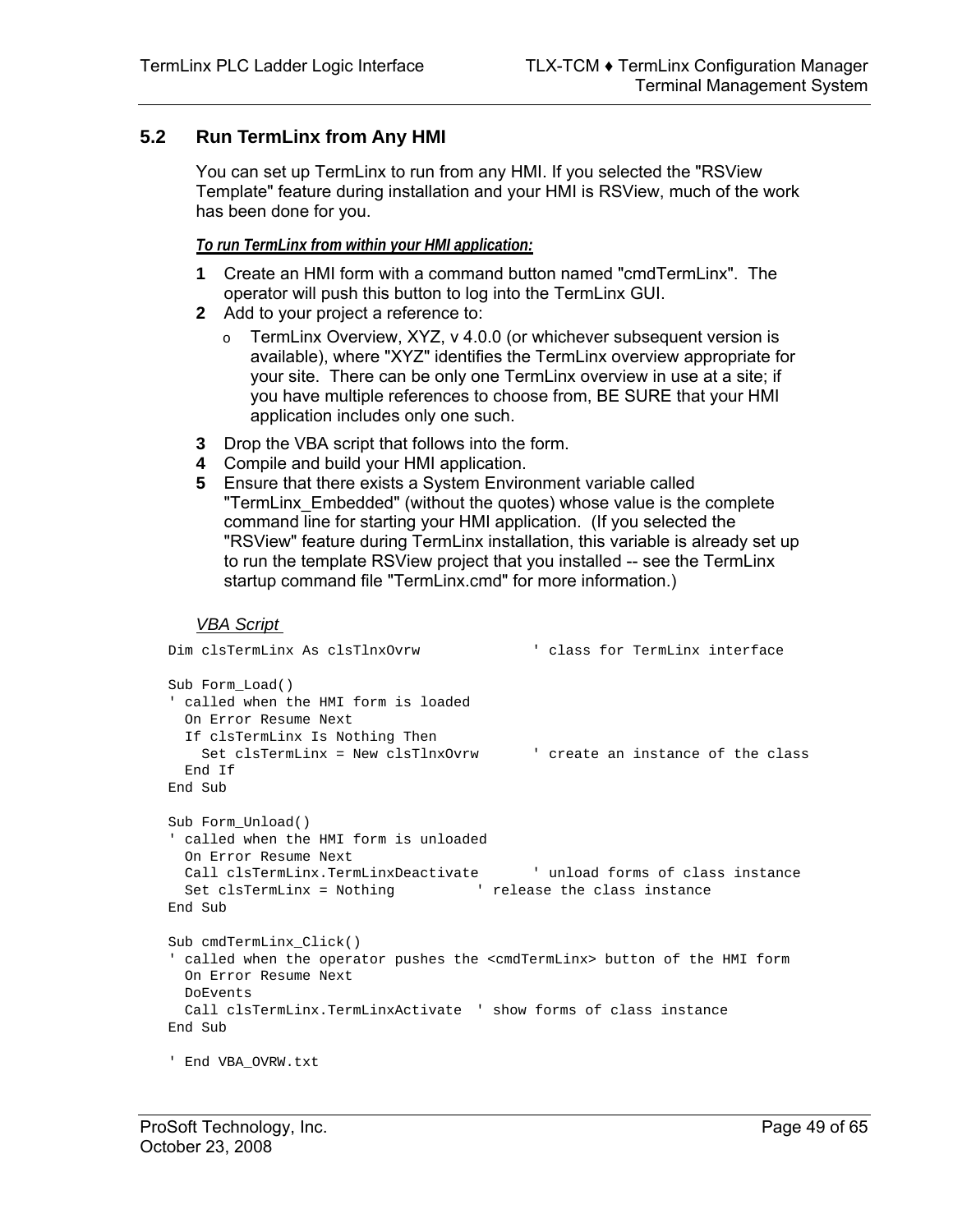## **5.3 PLC Implications for an AccuLoad Batch Controller**

- <span id="page-49-0"></span> The handshake in step 1 above is required for *all* islands; the PLC is the final arbiter in the transaction authorization sequence. The PLC test program OP SIM 2 demonstrates the minimum ladder required for implementing step 1 for each of four islands.
- The PLC may at its option comply with the requirements/suggestions in steps 2 and 3 in order to implement station management and control functions that are not available, or not imported from the AccuLoad itself. The PLC status bits referred to in step 3 are interpreted by TermLinx even for an AccuLoad island, and therefore may be used for additional control, but they are not strictly necessary because TermLinx also examines similar bits in the batch controller status word maintained by the AccuLoad driver.
- TermLinx does not permit "start" and "stop" commands to be issued at the HMI for an AccuLoad island, regardless of the setting of the relevant configuration option, therefore step 4 is not currently applicable.
- **TermLinx also does not permit the HMI to issue the "end" command for an** AccuLoad island; instead, this function is performed automatically by the AccuLoad upon preset exhaustion, or by the Driver pressing the "print" key. When the AccuLoad senses transaction termination by either of these methods, it issues the two signals referred to in step 5.

#### **Notes:**

- **1** Signal names in this document have the form "xqv ..." or "PLC ...". These symbols do not actually occur in the tag descriptors produced by TermLinx Configuration Manager. The prefix represents the consumer of the signal. For example, "Xqv" represents the TermLinx executive.
- **2** The signal "xqv post transaction" is the signal issued for a "normal" transaction termination, in which any unconsumed residue of the preset is discarded. When such a residue is to be saved for later discharge as a "split" transaction, the proper signal is "xqv split transaction".

Except for the disposition of any preset residue, the handling of each of these two signals is Identical.

## **5.4 Sample Ladder**

<span id="page-49-1"></span>The sample ladder included with the installation provides a starting point to customizing and implementing ladder logic for your own application. The ladder is written in RSLogix 5000 for ControlLogix processors.

You can find the sample ladder in the Samples folder in your TermLinx installation folder.

Due to the way the Rockwell Automation ControlLogix processor handles internal memory and user tags, the exact address of each location is irrelevant. However, TermLinx configuration generates very specific tags for this processor and identifies blocks of tags with reference to numbered loading/unloading islands. *PLC Interface File Structure & Program Tags* in the TermLinx Database Manager Manual documents the complete file structure for the gate control file and the operational loading island files.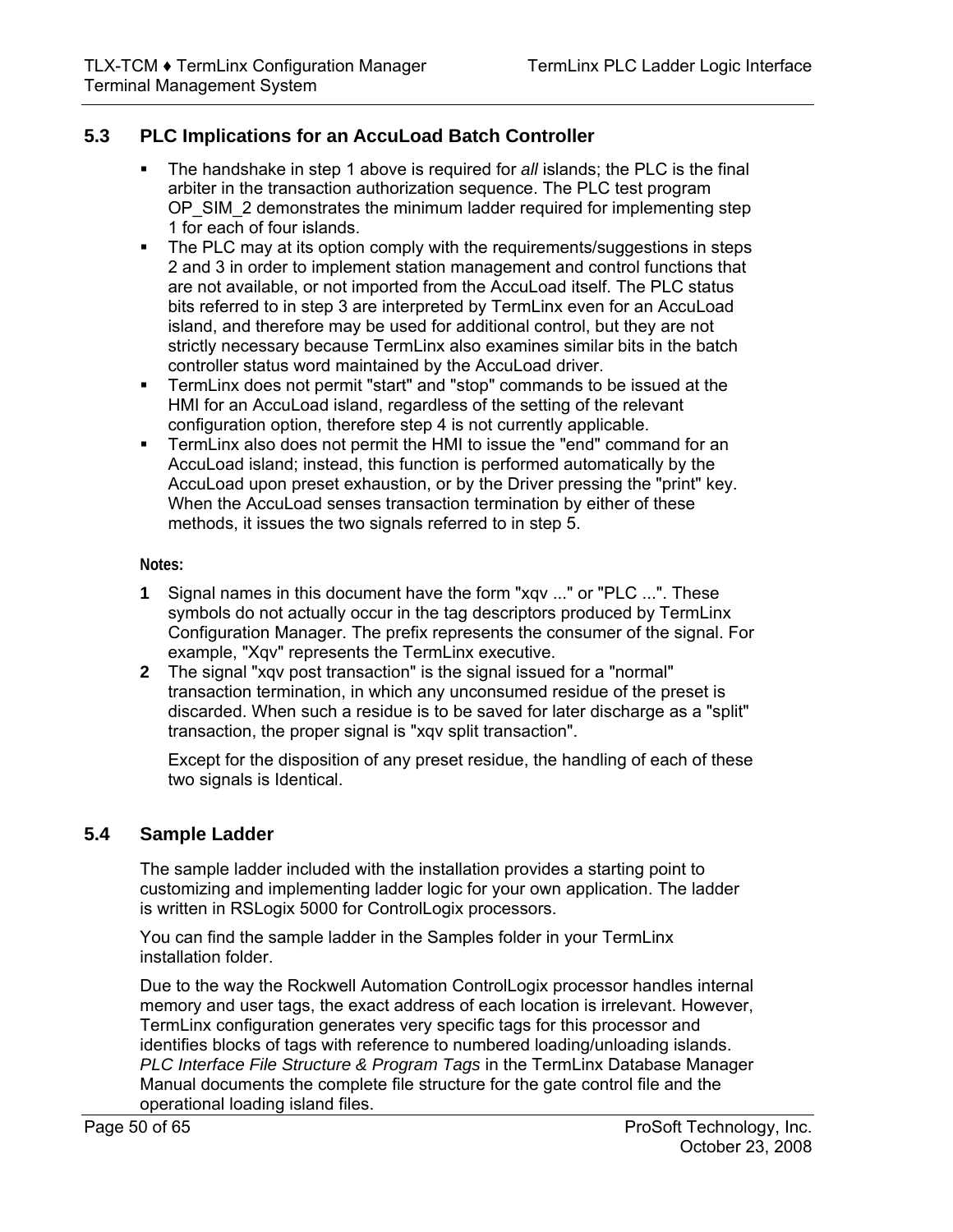## **5.5 Ladder Logic Diagram**

<span id="page-50-0"></span>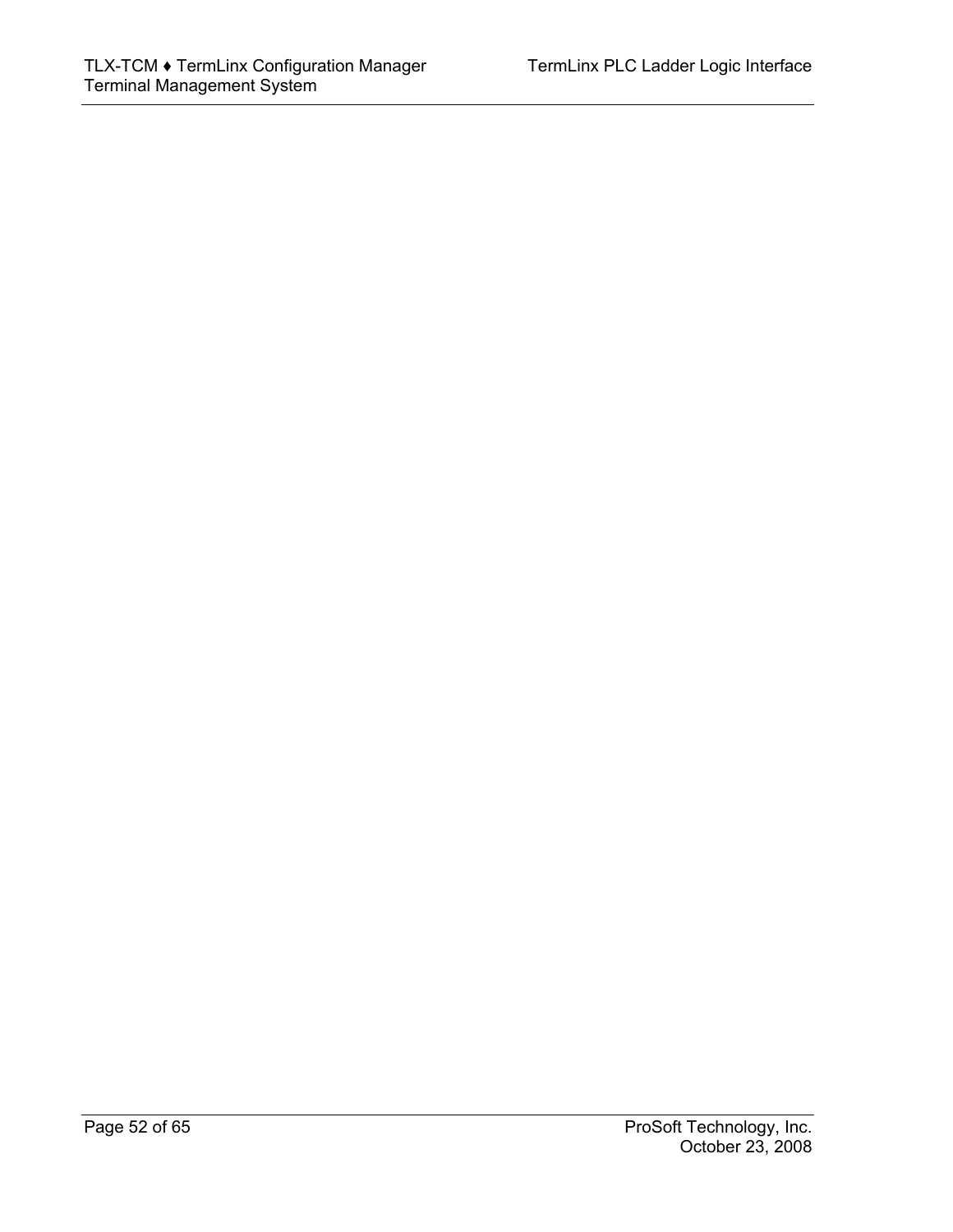# <span id="page-52-0"></span>**6 Rarely Used OPACTS Features**

### **6.1 Starting the OS-9/Win32 Batch Controller**

<span id="page-52-1"></span>**Note:** The information in this section applies only to OPACTS users. If you are running TermLinx, you do not need to be concerned with the details in this section.

Start one instance of the OS-9 AccuLoad batch controller program for each serial port connected to an AccuLoad multi-drop loop. Different AccuLoad models may be mixed on a single loop.

The command line syntax is:

ACCUOPCT <br/>baud> [] [&]

where:

|     | The serial port number "n", for COMMn (OS-9) or COMn (Win32).                                                                                                                                         |  |  |  |  |
|-----|-------------------------------------------------------------------------------------------------------------------------------------------------------------------------------------------------------|--|--|--|--|
| ud> | The communications baud rate, 300 thru 38400.                                                                                                                                                         |  |  |  |  |
|     | The communications parity ("N", "E", or "O") and data bits ("7" or "8") written as a<br>single token. Default is "E7".                                                                                |  |  |  |  |
|     | [OS-9 only] An optional literal "&" for placing the process into the background; OS-9<br>permits only one foreground process. ProSoft recommends that one process (the last)<br>remain in foreground. |  |  |  |  |

ACCUOPCT requires a configuration file (.OPS file) that contains information pertaining to its CoPro port. TermLinx Configuration Manager creates this file for you at the same time as it creates the TermLinx binary configuration file (.OPK).

**Important:** The CoPro will use the first instance of an .OPS file to read its configuration information. There should only be one .OPS file stored on the CoPro at any time, otherwise operation of the CoPro may not be as intended.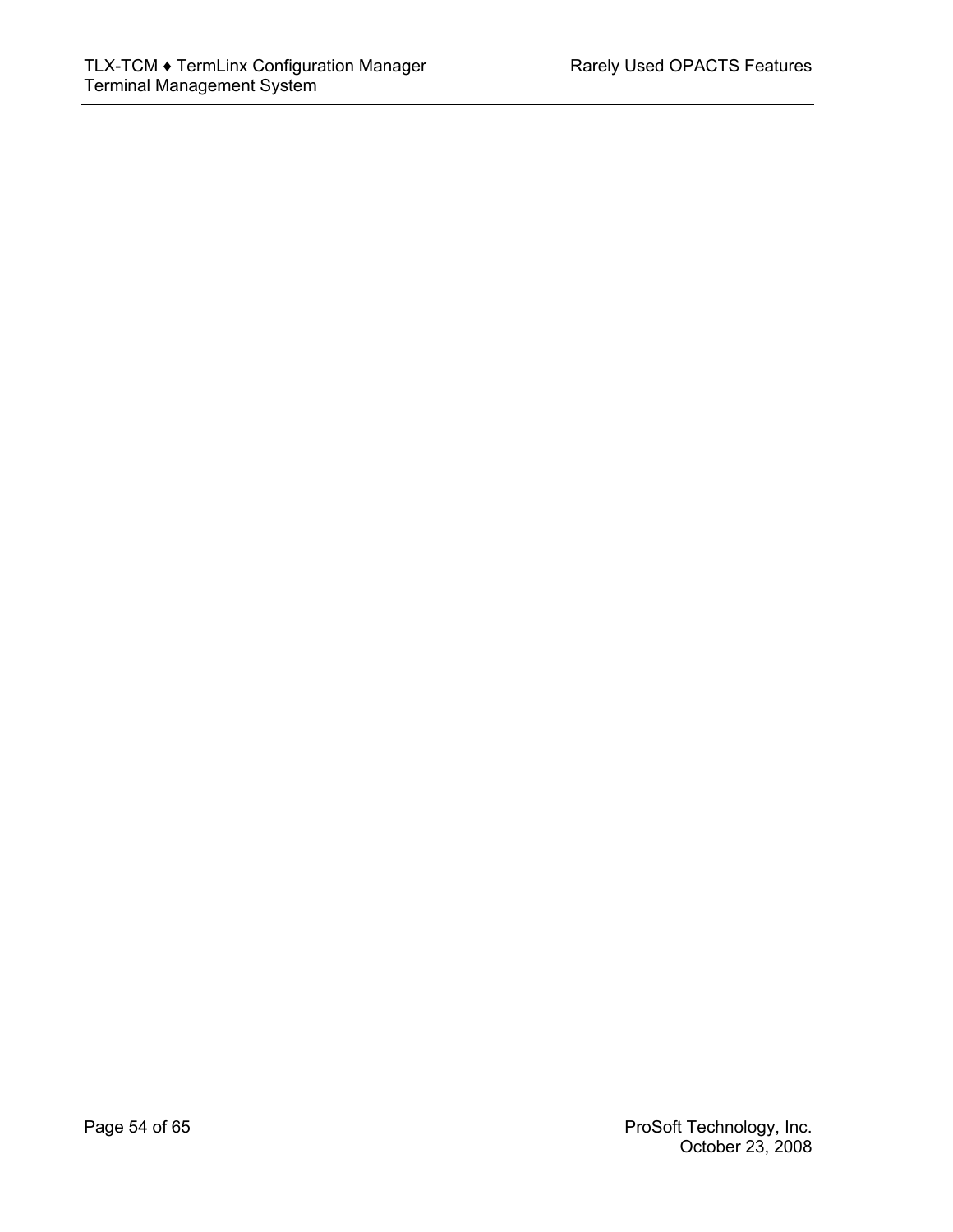# <span id="page-54-0"></span>**7 ProSoft TermLinx Agreement**

## *In This Chapter*

- [SCHEDULE A: GENERAL TERMS AND CONDITIONS.](#page-54-1)......................[55](#page-54-1)
- [SCHEDULE B: SOFTWARE LICENSE.](#page-59-0)................................................[60](#page-59-0)
- [SCHEDULE C: MAINTENANCE AND SUPPORT .](#page-60-0)...............................[61](#page-60-0)
- [SCHEDULE D: INSTALLATION SERVICES.](#page-62-0)........................................[63](#page-62-0)

## **7.1 SCHEDULE A: GENERAL TERMS AND CONDITIONS**

## <span id="page-54-1"></span>*7.1.1 DEFINTIONS*

- **1** "Confidential Information" shall mean any information of the Disclosing Party and includes, without limitation, any business, marketing, technical and scientific information, trade secrets, processes, designs, data, formula, plans, prototypes, specification, know-how, improvements, inventions (whether patentable or not), techniques, software, source code, customer lists, research, business opportunities, agreements and other information whether or not related to or arising from the activities contemplated in this Agreement and which may be in any form or medium and whether or not designated as confidential (or like designation). Notwithstanding the forgoing, Confidential Information shall not include any information that (a) is in the public domain without such disclosure being as a result, directly or indirectly, of a breach of the obligations of confidence, secrecy or non-use by the Receiving Party or; (b) was previously known to the Receiving Party, reasonable proof of which lies upon the Receiving Party; or (c) was received by the Receiving Party without any obligation of confidentiality from a source (other than the Disclosing Party) lawfully having possession of such information; or (d) is released or disclosed to the public by the Disclosing Party or by its conduct; or (e) is required to be disclosed by operation of law.
- **2** "Date of Order" shall mean the Date of Order as set out in an Order.
- **3** "Disclosing Party" shall mean a party who provides Confidential Information to the Receiving Party under this Agreement.
- **4** "Documentation" shall mean user and technical documents relating to the Equipment or Software delivered to Licensee by Licensor.
- **5** "Equipment" shall mean the computer and other equipment set out in an Order and other ancillary equipment delivered to Licensee.
- **6** "Installation Fee" shall mean the Installation Fee as set out in an Order.
- **7** "Intellectual Property" shall mean any intellectual property, including without limitation, patents, trademarks, copyright and industrial design.
- **8** "Maintenance Fee" shall mean the Maintenance Fee as set out in an Order.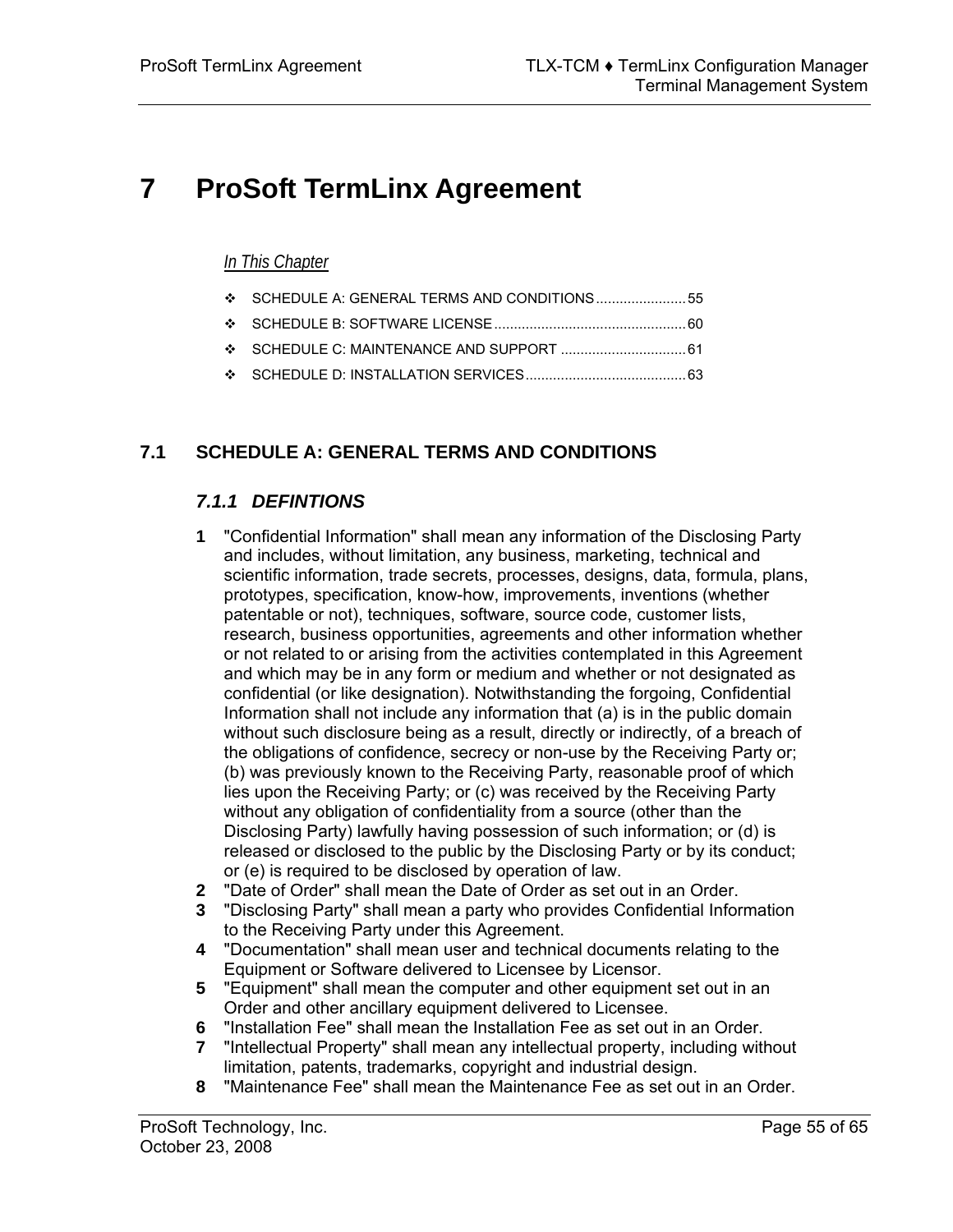- **9** "Order(s)", the form of which shall be substantially as attached in Schedule E.
- **10** "Receiving Party" shall mean a party receiving Confidential Information from the Disclosing Party under this Agreement.
- **11** "Release" shall mean a version of the Software delivered to Licensee containing minor functional enhancements, modifications, extensions, error corrections or bug fixes. Releases do not include a major addition to the functionality of the Software.
- **12** "Services" shall mean any services provided by Licensor to Licensee under this Agreement including maintenance and support and installation services.
- **13** "Software" shall mean software programs, including Releases, in object code format only, set out in an Order or developed for Licensee pursuant to any Services.
- **14** "Software License" shall mean the terms and conditions set out in Schedule B.
- **15** "System" shall mean the Software and Equipment.
- **16** "System Price" shall mean the System Price for the Equipment and Software as set out in an Order.
- **17** "Term" shall mean from the Date of Order, continuing in perpetuity.
- **18** "State" shall mean the United States.
- **19** "Territory" shall mean Canada.

## *7.1.2 PRICE, PAYMENT AND ORDERS*

- **1** All amounts payable under this Agreement, including without limitation the System Price, Maintenance Fees and Installation Fees, shall be paid by Licensee to Licensor within thirty (30) days of receipt of an invoice.
- **2** Licensee shall pay all taxes, duties, charges, assessments and all other required remittances of any kind (excluding taxes based solely on Licensor's income) imposed by any federal, provincial, state or local government which arise and become due as a result of any transaction hereunder or the use of the Equipment or Software or the provision of any Service.
- **3** Any offer to license software or procure equipment or services from Licensor shall be done pursuant to an Order. All Orders, when executed by the parties, shall be subject to the terms and conditions of this Agreement and shall become part of this Agreement. In no event will the terms or conditions of Licensee's purchase orders or other documents vary or add to the terms and conditions set out in this Agreement.

## *7.1.3 TITLE*

- **1** Licensor (or its suppliers) retain all right, title and interest in and to the Software including all Intellectual Property embodied therein. All copies of the Software shall remain the property of Licensor or its suppliers.
- **2** Licensee shall become the owner of the Equipment on delivery and installation.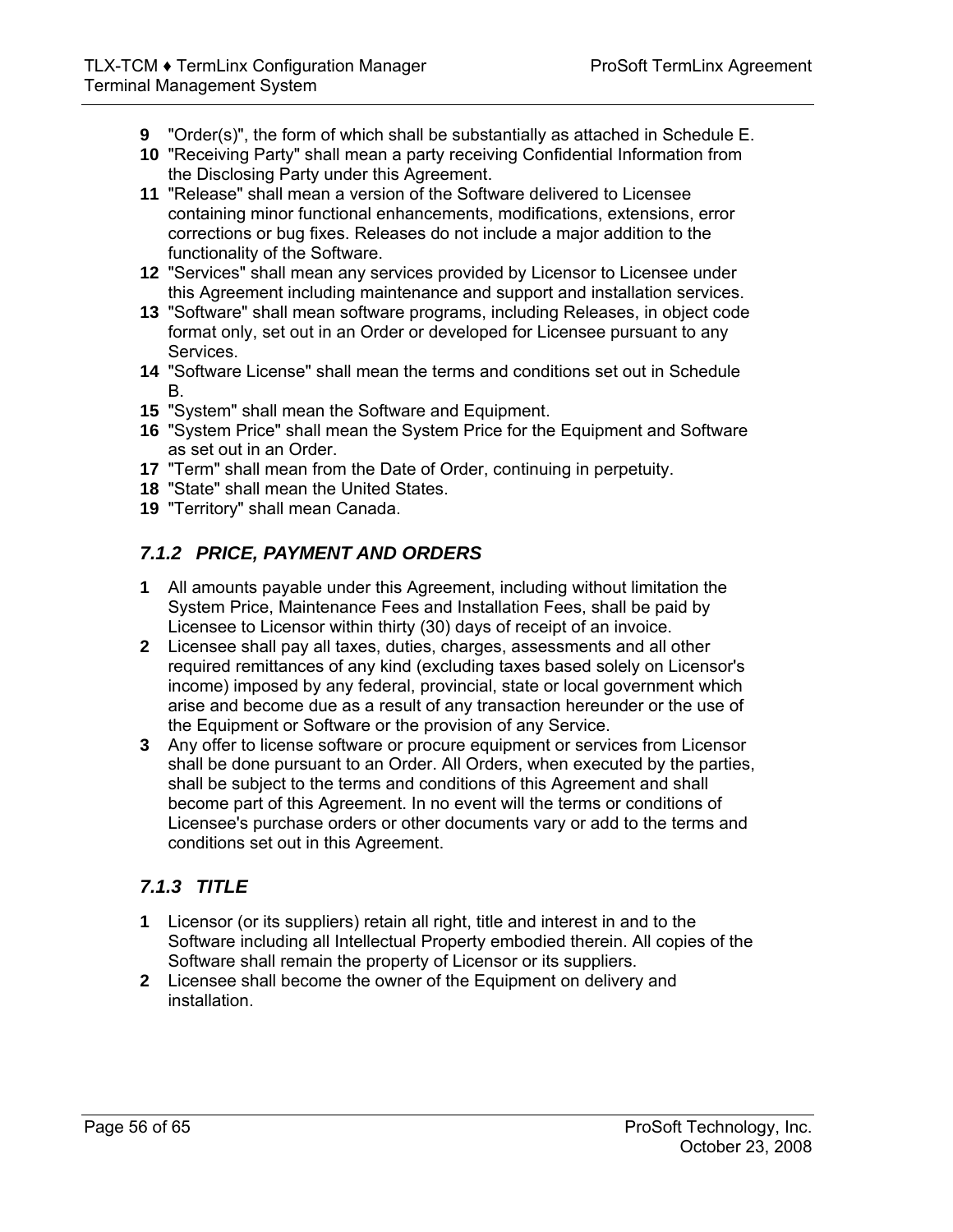**3** Licensee hereby acknowledges and agrees that the Software constitutes and contains valuable proprietary products and trade secrets of Licensor. Accordingly, Licensee agrees to treat (and take sufficient precautions to ensure that its employees and agents treat) the Software as Confidential Information in accordance with the confidentiality provisions set out in Section 4.

## *7.1.4 CONFIDENTIAL INFORMATION*

- **1** A Receiving Party shall be bound by an obligation of confidence to the Disclosing Party in respect of any Confidential Information disclosed by the Disclosing Party or on its behalf. In respect of such Confidential Information, the Receiving Party shall not: (a) disclose, either directly or indirectly, any such Confidential Information, or any part thereof, other than to its employees who have a need to know the Confidential Information (b) shall not use any such Confidential Information, or any part thereof for any purpose except as specifically contemplated in this Agreement and (c) shall not make any copies of any Confidential Information except as required to fulfill the obligations and to exercise the rights granted in this Agreement. The Software shall only be copied for the purposes of installing it on one computer and to make one back-up copy.
- **2** The parties agree that the terms and conditions of this Agreement are confidential and that neither party shall disclose the contents of this Agreement without the prior written consent of the other party or except as required by law. Notwithstanding the forgoing, the general relationship of the parties (and not the specific terms) shall not be treated as confidential and the disclosure of same is permitted.

## *7.1.5 TERM*

- **1** The term of this Agreement shall be the Term, unless terminated earlier as provided herein.
- **2** This Agreement and the licenses granted herein may be terminated by the non-defaulting party if any of the following events of default occur: (1) if a party materially fails to perform or comply with this Agreement or any provision hereof; (2) if a party fails to comply with the provisions of Section 2 (Price, Payment and Orders) or Section 4 (Confidential Information); (3) if a party becomes insolvent or admits in writing its inability to pay its debts as they mature or makes an assignment for the benefit of creditors; (4) if a party files a petition for bankruptcy, receivership statute or the like, as they now exist or as they may be amended, is filed by a party; or (5) if such a petition is filed by any third party or an application for a receiver is made by anyone and such petition or application is not resolved in favor of the party within ninety (90) days.
- **3** Termination shall be effective thirty (30) days after notice of termination is delivered to the defaulting party if the defaults have not been cured within such thirty (30) day period.
- **4** Upon termination of this Agreement, Licensee shall cease and desist all use of the Software.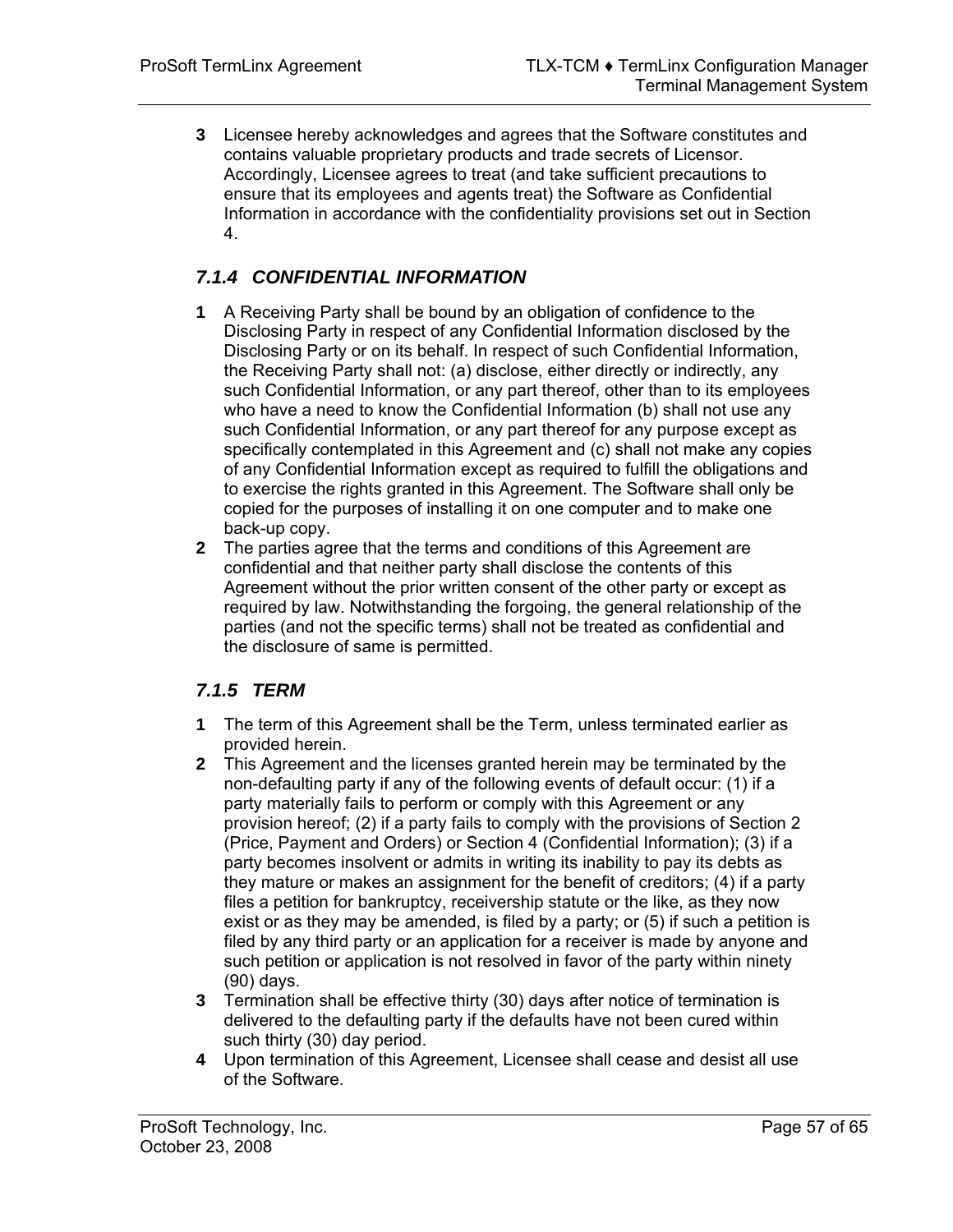- **5** Notwithstanding the termination of the Agreement, Sections 2, 3, 4, 6 and 7 shall survive such termination and remain in force. All other rights and licenses granted hereunder shall be extinguished upon termination.
- **6** Irrespective of the reason for termination, all payments made by Licensee to Licensor hereunder are non-refundable.

## *7.1.6 WARRANTIES AND LIMITATION OF LIABILITY*

- **1** Licensor warrants that the Equipment will be free of manufacture's defect for a period of 120 days from the date of installation and warrants that the Software will have been installed on the Equipment.
- **2** Licensor does not represent or warrant that all errors in the System or Services can or will be corrected.
- **3** THE SOFTWARE AND SERVICES ARE BEING PROVIDED STRICTLY ON AN "AS IS" BASIS. EXCEPT AS OTHERWISE EXPLICITLY SET OUT HEREIN LICENSOR EXPRESSLY DISCLAIMS ANY AND ALL WARRANTIES AND CONDITIONS CONCERNING THE EQUIPMENT, SOFTWARE AND SERVICES, INCLUDING ANY AND ALL WARRANTIES AND CONDITIONS OF DESIGN, MERCHANTABILITY AND FITNESS FOR ANY PARTICULAR PURPOSE, PERFORMANCE AND ANY AND ALL WARRANTIES AND CONDITIONS THAT MIGHT OTHERWISE ARISE DURING THE COURSE OF DEALING, USAGE OR TRADE AND THOSE WHICH MAY BE IMPLIED BY LAW. THIS AGREEMENT SETS OUT THE ENTIRE EXTENTS OF ALL WARRANTIES IN RESPECT OF THE EQUIPMENT, SOFTWARE AND SERVICES AND NO AGENT OF LICENSOR IS AUTHORIZED TO ALTER THE WARRANTY OBLIGATIONS OF LICENSOR. ALL ALTERATIONS SHALL BE IN WRITING.
- **4** Licensee acknowledges that it has or will have independently determined that the Equipment, Software and Services meet its business requirements and that it shall not rely on any representation made by Licensor as to the suitability of the Equipment, Software or Services for nay particular purpose.
- **5** UNDER NO CIRCUMSTANCES SHALL LICENSOR BE LIABLE FOR INCIDENTAL, SPECIAL, INDIRECT OR CONSEQUENTIAL DAMAGES OR LOSS OF PROFITS, INTERRUPTION OF BUSINESS OR RELATED LOSSES OR EXPENSES INCURRED BY LICENSEE WHICH MAY ARISE OUT OF THE USE OR FAILURE TO USE THE EQUIPMENT OR SOFTWARE OR ANY FAILURE IN THE SERVICES, WHETHER OR NOT LICENSOR WAS TOLD OF THE POSSIBILITY OF SAME.
- **6** LICENSOR'S TOTAL MAXIMUM AGGREGATE LIABILITY UNDER THIS AGREEMENT AND THE LICENSE AND USE (AND INABILITY TO USE) OF THE EQUIPMENT AND SOFTWARE AND IN RELATION TO THE SERVICES UNDER ANY AND ALL OTHER CIRCUMSTANCES, ARISING IN ANY MANNER WHATSOEVER, SHALL BE LIMITED TO FIVE HUNDRED U.S DOLLARS (US \$500.00). THIS LIMITATION OF LIABILITY IS CUMULATIVE AND NOT PER INCIDENT.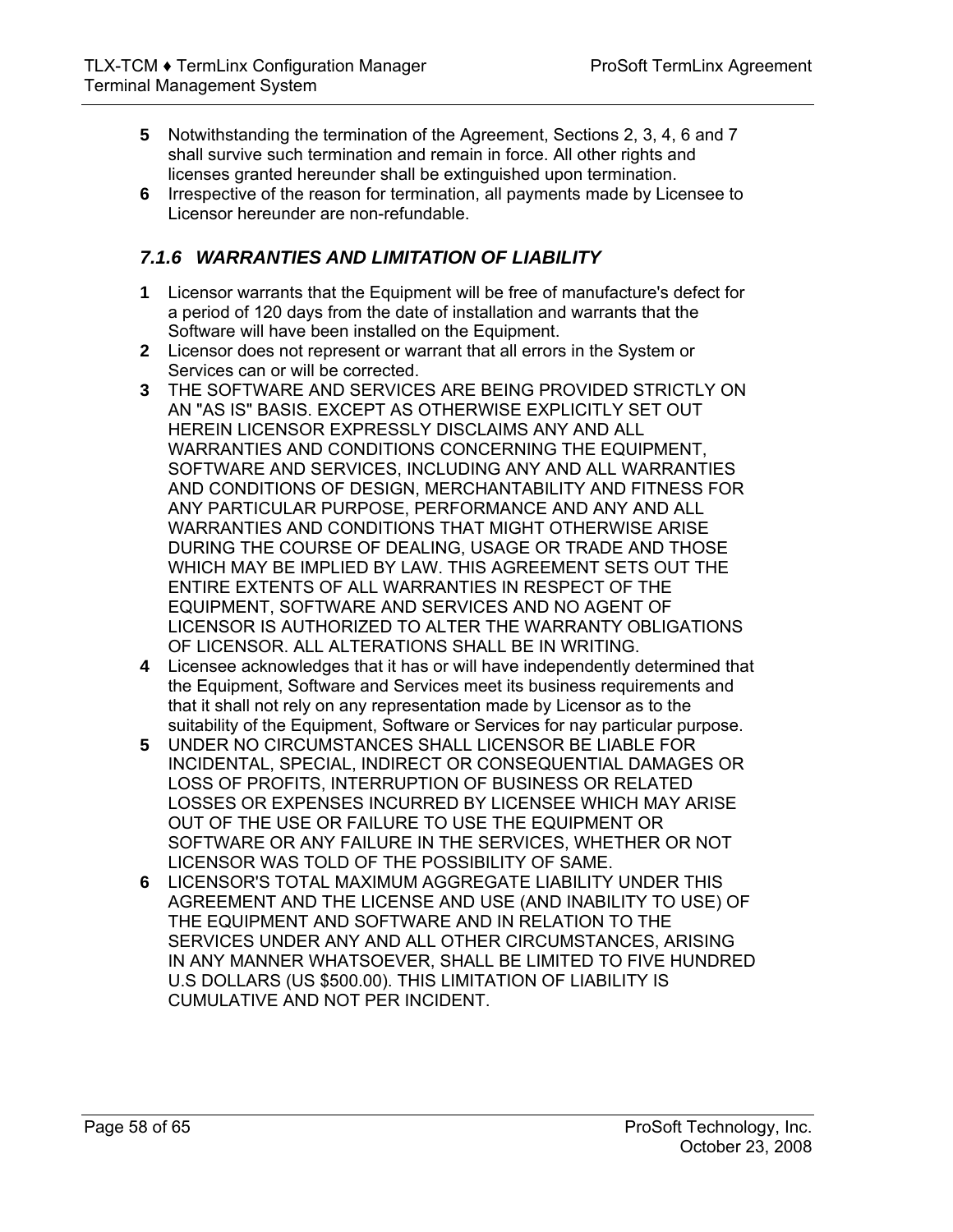- **7** Licensor shall defend Licensee in any suit or proceeding or threatened suit or proceeding brought against Licensee based solely on a claim that the Software infringes any enforceable copyright, trade secret or trademark right in the State or Territory of any third party but only if: (a) Licensee shall notify Licensor in writing of any such suit or proceeding or threatened suit or proceeding promptly after Licensee first learns of same; and (b) Licensee shall provide, at no cost, such reasonable assistance and co-operation as Licensor may reasonably request from time to time in connection with the defense of same. Licensor may either defend or settle such claim. Licensor shall have complete control over any such suit or proceeding including, without limitation, the right to settle on behalf of Licensee on any terms Licensor deems desirable (in the sole exercise of its discretion) so long as it is at no cost to Licensee. Licensee shall have the right to be independently represented by counsel of its own choice and at its own cost. Licensee shall not settle any such claim without Licensor's prior written consent.
- **8** If the use of any of the Software is enjoined (or is likely to be enjoined in the reasonable opinion of Licensor) as a result of any action or claim, Licensor shall, at its sole option and expense either: (a) obtain for Licensee the right to continue using the Software; or (b) modify the Software so that it no longer infringes; or (c) provide Licensee with reasonable alternate software, as applicable, providing substantially similar features, functions and capability; or (d) refund to Licensee the System Price (less an amount for depreciation on a straight line basis over five years) paid by Licensee for the System and Licensee shall cease using the System.
- **9** Licensor shall have no liability hereunder for infringement claims based upon modifications made to the Equipment or Software by or on behalf of Licensee, the combination of the Equipment or Software with any other software, equipment, system or process or the use of the Equipment or Software other than as described in the Documentation.
- **10** The foregoing infringement provision sets out the entire liability and obligations of Licensor and the sole remedies of Licensee in respect of any claim that the Equipment or Software infringes any third party rights, including patent rights.
- **11** Other than instances where Licensor is obligated to indemnify Licensee herein, Licensee shall indemnify and hold harmless Licensor from and against any claims, demands or causes of action whatsoever, and shall defend or shall defend or settle all claims and actions brought against Licensor by a third party arising out of or related to Licensee's use of the Equipment, Software or Documentation, howsoever such claim or action shall have occurred or arose.
- **12** Licensee hereby agrees that it is responsible for implementing procedures and systems to protect its operations and data as is prudent to prevent and mitigate against the loss or damage to same in the event of errors or a malfunction in the Equipment or Software. Under no circumstances shall Licensor incur any liability due to Licensee's failure to implement the forgoing.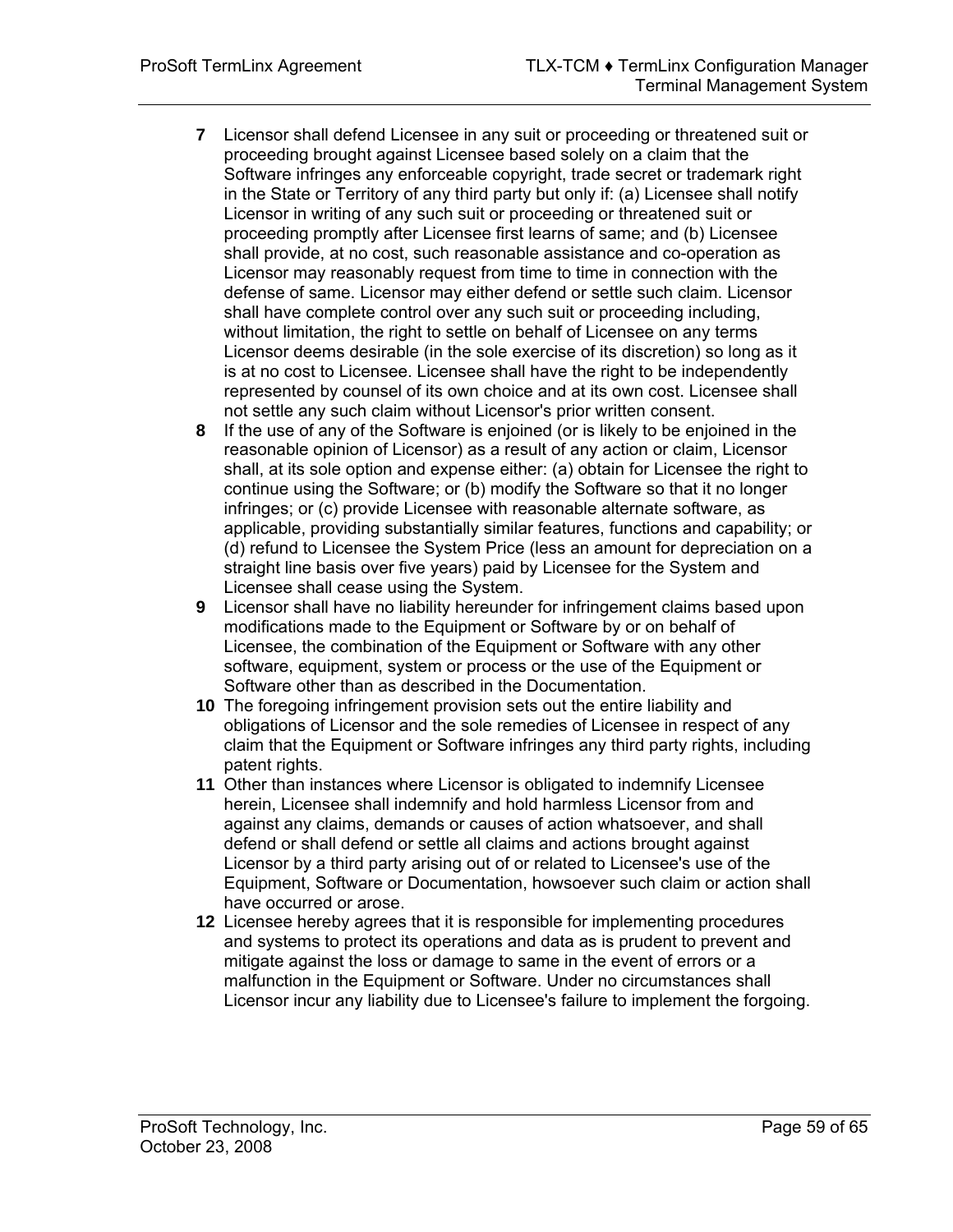## *7.1.7 GENERAL*

- **1** Licensee shall have no right to transfer, assign or otherwise dispose of its rights or obligations hereunder without the prior written consent of Licensor. Licensee shall, however, have the right to transfer this Agreement in the event of a sale of all or substantially all of its assets or the business operations in which the System is used.
- **2** This Agreement shall be governed, construed and enforced in accordance with the laws of the State of California, without reference to conflict of laws principles. Any dispute arising out of this Agreement or in relation to the Equipment, Software or Services shall be adjudicated in the courts in California, U.S.A. Notwithstanding the forgoing, either party may apply to any court of competent jurisdiction for injunctive relief.
- **3** The Licensor and Licensee hereunder are independent contractors and nothing contained in this Agreement shall be construed to constitute the parties otherwise.
- **4** If any provision of this Agreement is held to be invalid by a court of competent jurisdiction, then the remaining provisions shall remain in full force and effect.
- **5** The failure of either party to enforce at any time any of the provisions of this Agreement shall not be deemed to be a waiver of the right of either party to enforce the same or a different provision in the future.
- **6** The nonperformance by either party of an obligation hereunder shall be excused to the extent that performance is rendered impossible by strike, fire, flood, governmental acts or orders or restrictions, failure of suppliers, or any other reason where failure to perform is beyond the control and not caused by the negligence or neglect of the non-performing party. Financial difficulty is excluded.
- **7** This Agreement constitutes the entire agreement between the parties and supersede all previous agreements and representations, oral or written, relating to the subject matter of this Agreement. This Agreement may not be modified or amended except in writing signed by a duly authorized representative of each party.

## **7.2 SCHEDULE B: SOFTWARE LICENSE**

## <span id="page-59-0"></span>*7.2.1 LICENSE*

- **1** Subject to the terms and conditions of the Agreement and this Software License, Licensor hereby grants to Licensee a non-exclusive, nontransferable license for the Term, without right of sublicense, to install and use the Software in the State or Territory for Licensee's internal business purposes only.
- **2** Licensee shall have no rights in the Software other than as specifically set out herein. Licensee shall not create derivative works of the Software or permit any third party to use the Software or shall Licensee operate the Software on behalf of a third party. Licensee shall not reverse engineer, de-compile or otherwise attempt to derive the source code of the Software.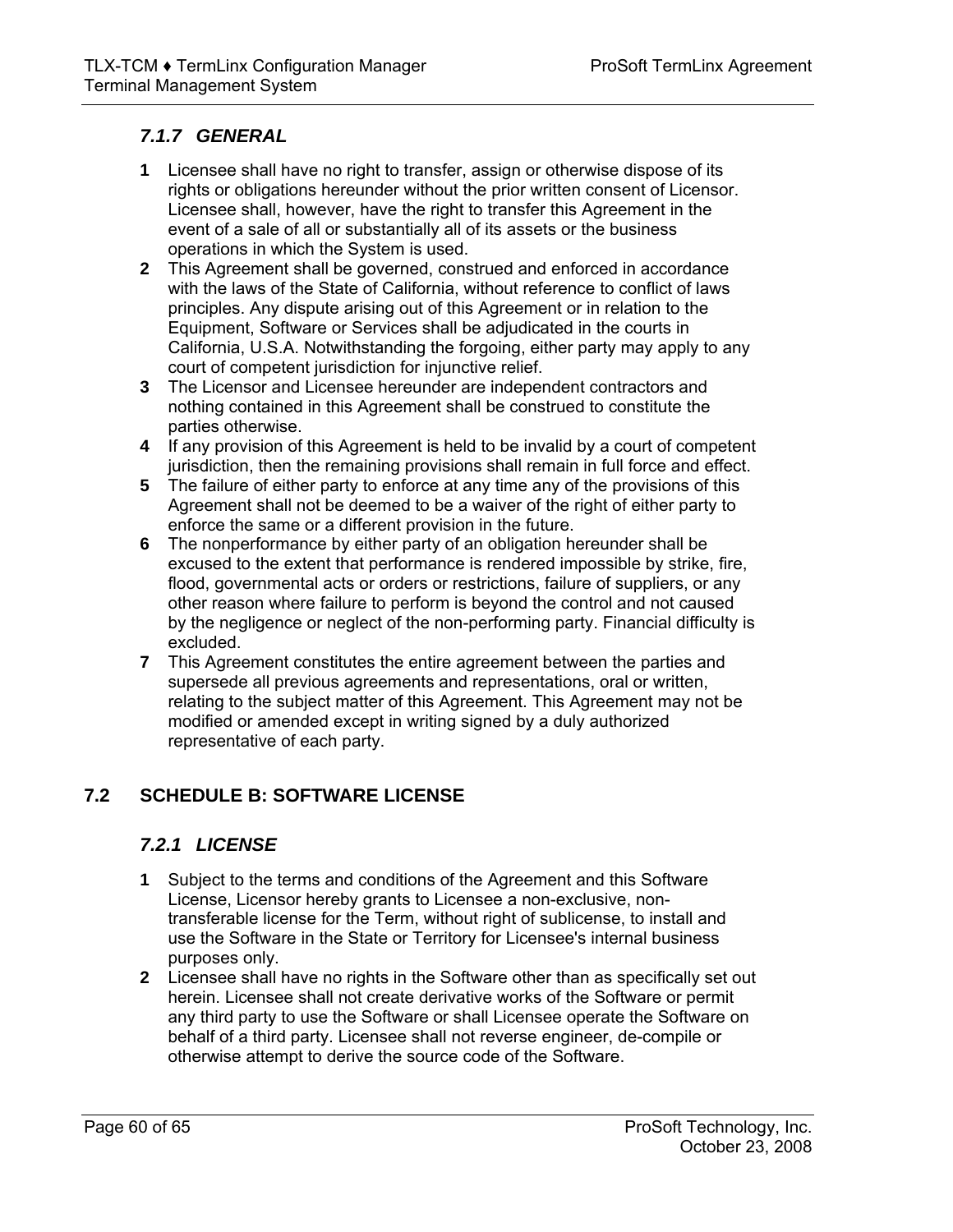- **3** Licensor may attend the office of Licensee to audit Licensee's operations to ensure Licensee's use of the Software is in compliance with the terms of this Agreement. All operational audits will be conducted during regular business hours with reasonable notice.
- **4** Specific customization development performed by ProSoft Technology, Inc. on behalf of a Customer is owned by ProSoft Technology, Inc. and Licensed by the Customer.

## **7.3 SCHEDULE C: MAINTENANCE AND SUPPORT**

## <span id="page-60-0"></span>*7.3.1 DEFINITIONS*

- **1** "Maintenance and Support" shall mean that Licensor will provide:
	- a) Releases, as and when Licensor makes the same generally available to its other customer. Release includes system changes and bug fixes; and
	- b) Major upgrades are subject to additional charge; and
	- c) Basic Support or 24 / 7 Support as set out in an Order.
- **2** "Onsite Support Fee" shall mean two hundred and seventy-five dollars (US \$275.00) per man-hour.
- **3** "Basic Hours of Support" shall mean Monday through Friday, excluding statutory holidays in Bakersfield, California, 8:00 a.m. to 5:00 p.m., Pacific Standard Time.
- **4** "Current Version" means the most recent version of a Release, plus the prior Release.
- **5** "Basic Support" shall mean Telephone or email support with respect to the Current Version, during the Basic Hours of Support. Such telephone support shall include (i) clarification of the functions and features of the Current Version, (ii) clarification of Documentation and (iii) error verification, analysis and correction.
- **6** "24 / 7 Support" shall mean the Basic Support and access outside of the Basic Hours of Support to support personnel via message pager for urgent/emergency situations.

## *7.3.2 GENERALLY*

- **1** For so long as Licensee is current in the payment of all fees, including the System Price and the Maintenance Fees, Licensor shall provide the Maintenance and Support to Licensee.
- **2** Licensee shall supply the Licensor with the following items:
	- o Current PLC ladder logic responsible for interaction with TermLinx system.
	- o Contact information for local on-site personnel, or Systems Integration Company responsible for the maintenance and operation of the TermLinx system.
	- o Current system diagram pertaining to the TermLinx system.
	- o Electronic access to the TermLinx system so that Maintenance and Support can be provided remotely. Failure to provide access may limit support.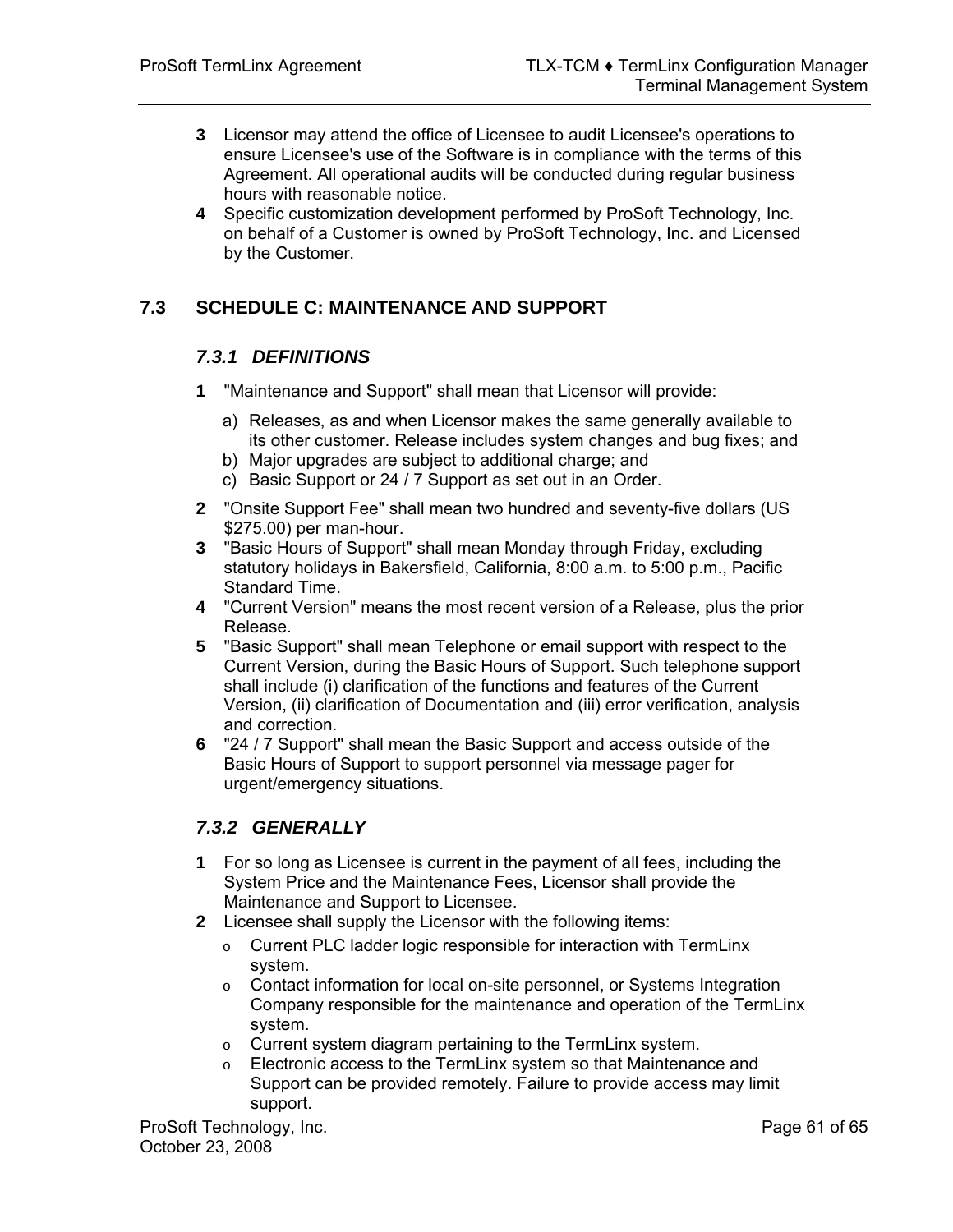- **3** During the term of the Maintenance and Support, Licensor shall use its reasonable commercial efforts to correct any reproducible programming errors in the Current Version. Upon identification of any programming error, Licensee shall notify Licensor of such error and provide Licensor with a description of the problem and any reasonable assistance as requested by Licensor. Licensor shall use commercially reasonable efforts to correct such errors in the Current Version.
- **4** Releases may be provided by electronic delivery through an ftp server over the Internet. Licensor will provide Licensee with notice of a new Release by e-mail. Licensee is responsible for installing any Release or alternatively, at Licensee's request, Licensor will install the Release at the Installation Fee.
- **5** Technical Support contact information is as follows:

By Phone: 661.716-5100 or 800-326-7066

By Email: support@prosoft-technology.com ([mailto:support@prosoft](mailto:support@prosoft-technology.com)[technology.com\)](mailto:support@prosoft-technology.com)

## *7.3.3 MAINTENANCE FEES*

Licensee shall pay to Licensor the Maintenance Fee on the Date of the Order and on every yearly anniversary thereafter. The Licensor may increase the Maintenance Fee by providing sixty (60) days notice of same prior to the Maintenance Fee becoming due in any year.

## *7.3.4 EXCLUSIONS*

- **1** Licensor shall not be responsible for correcting any errors arising out of (i) the operation of the Software in an environment other than as set out in the Documentation; (ii) any alterations of or additions to the Software performed by parties other than Licensor or under the direction of Licensor; or (iii) use of the Software in a manner other than as contemplated in the Documentation.
- **2** Licensor has no obligations to provide Maintenance and Support other than in respect of the Current Version.
- **3** If any Maintenance and Support is required to be delivered other than from the offices of Licensor, Licensee shall pay the Onsite Support Fee (including travel time) and Licensor's reasonable travel, subsistence and other expenses where the same have not already been provided by Licensee.
- **4** Within thirty (30) days of each month end Licensor shall submit an invoice for any onsite support which it is entitled to charge and any expenses incurred. All invoices shall be accompanied by such personnel timesheets, vouchers, receipts and other materials as reasonably required by written notice by Licensee. Licensee shall pay the amount of said invoice within fourteen (14) days after receipt thereof.
- **5** Under no circumstances does Licensor warrant or represent that all errors can or will be corrected.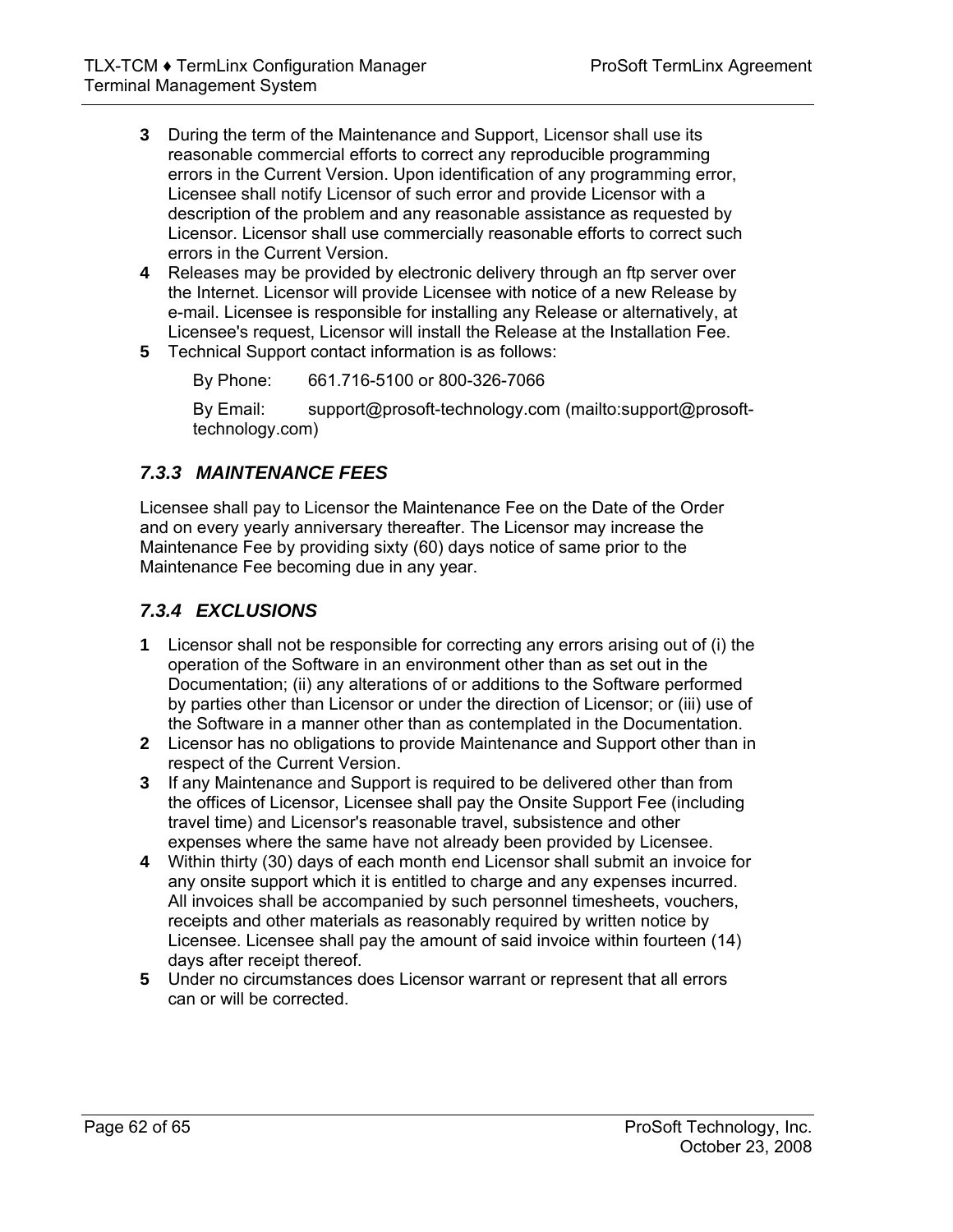## *7.3.5 TERM AND TERMINATION*

**1** The term of Maintenance and Support shall take effect on the Date of the Order and shall remain in effect for one year. The term of Maintenance and Support shall automatically renew at the end of each term for an additional term of one (1) year unless either party notifies the other of termination at least thirty (30) days prior to the end of the then current term.

## **7.4 SCHEDULE D: INSTALLATION SERVICES**

## <span id="page-62-0"></span>*7.4.1 DEFINITIONS*

- **1** "Installation Services" shall mean:
	- a) the installation of the Software;
	- b) configuring the Software and Equipment; and
	- c) delivering the Equipment to the Licensee's location

## *7.4.2 SCOPE OF SERVICES*

- **1** Licensor shall provide the Installation Services.
- **2** Licensor will retain the sole and exclusive right to control the manner and means by which the Installation Services are performed. Licensor may subcontract the performance of the Installation Services.

## *7.4.3 LICENSEE'S DUTIES AND RESPONSIBILITIES*

**1** Licensee shall make available in a timely manner at no charge to Licensor all of its systems and resources reasonably needed by Licensor to perform the Installation Services.

## *7.4.4 RELATIONSHIP OF PARTIES*

**1** Licensee agrees that for a period of six (6) months following the provision of any Installation Services, it will not make any offer to engage any employee or contractor of Licensor as an employee or contractor of Licensee.

## *7.4.5 FEES*

**1** Any installation service required will be billed at the Installation Fee per hour (including travel time). Licensee shall pay to Licensor the Installation Fee. Licensor shall invoice Licensee on a biweekly basis in arrears.

## *7.4.6 EXPENSES*

**1** Licensee shall reimburse all reasonable travel and other related expenses incurred by Licensor in the performance of the Installation Services.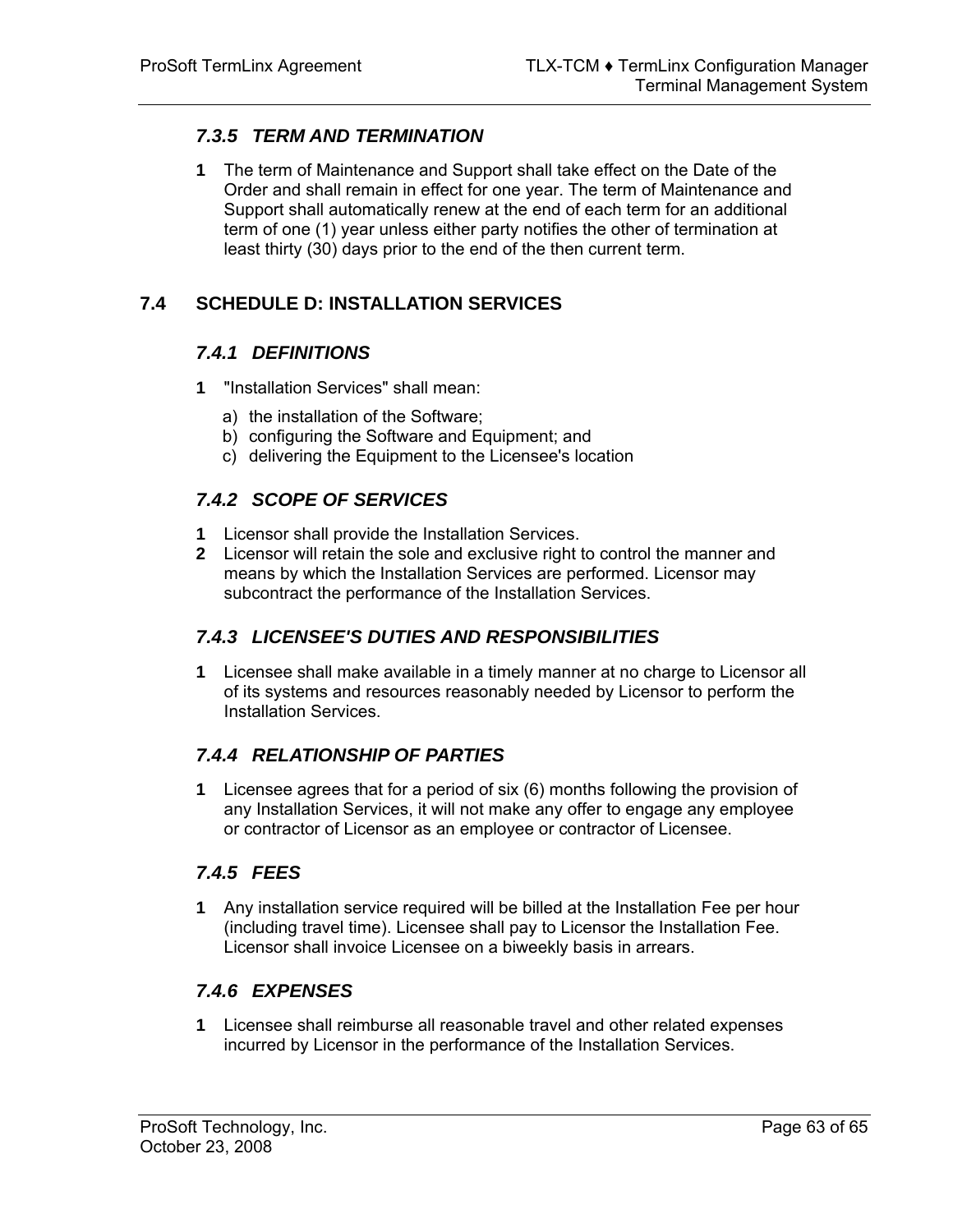## *7.4.7 TERM AND TERMINATION*

**1** The terms and conditions of this Schedule will take effect on the Date of the Order and will remain in effect until all of the Installation Services have been completed, unless terminated earlier in accordance with the Agreement.